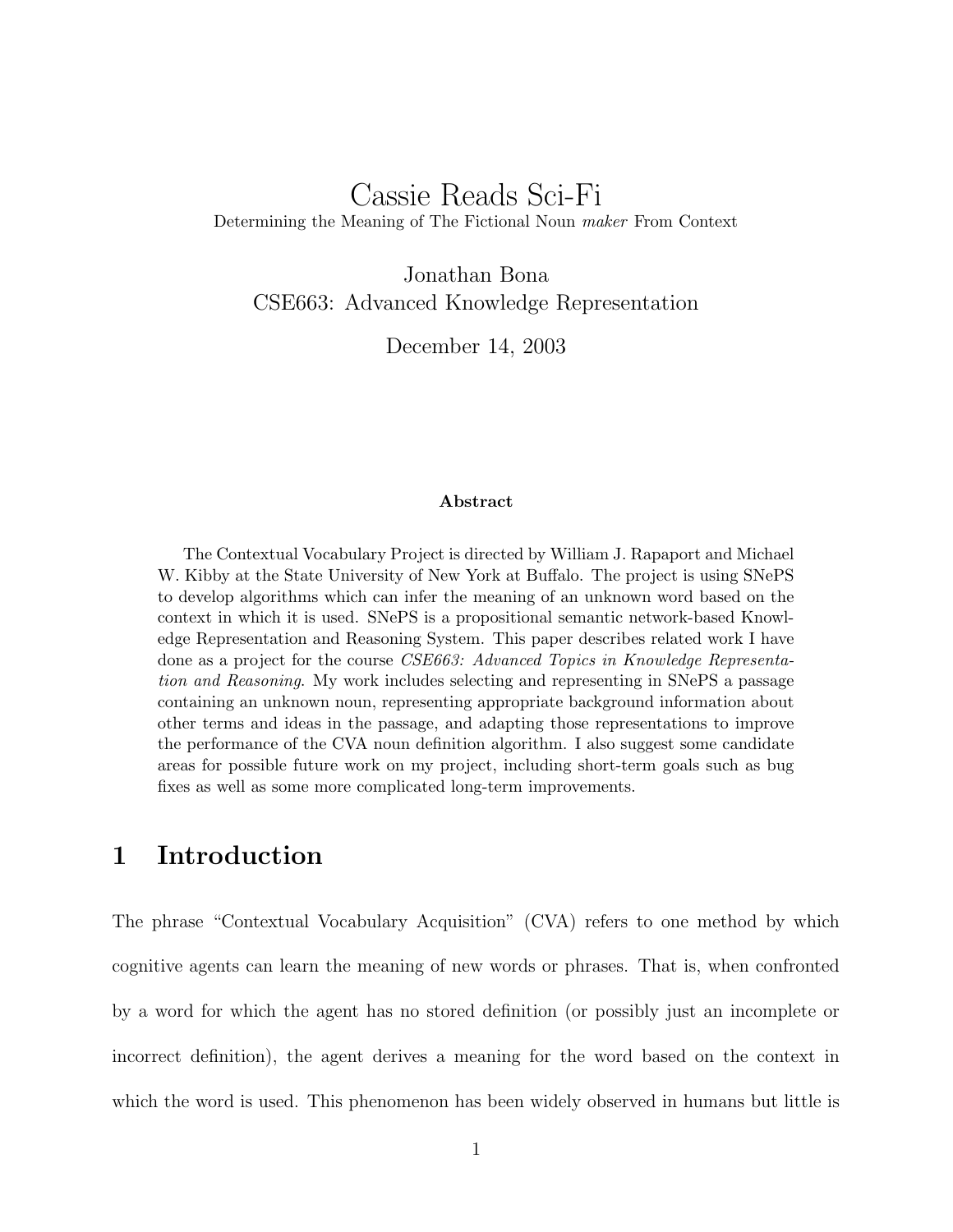understood about the specific details of *how* - precisely which steps to take - to extract the meaning of a word from context. The CVA Project, directed by William J. Rapaport and Michael W. Kibby, is developing a computational theory of this process. The algorithms developed will become part of a reading curriculum to teach students how to effectively perform Contextual Vocabulary Acquisition.

The project's computational research makes use of the SNePS Knowledge Representation and Reasoning System to model a cognitive agent name Cassie. SNePS is a propositional, semantic network-based Knowledge Representation and Reasoning system. It is developed by Stuart C. Shapiro and the SNePS Research Group (SNeRG) at the University at Buffalo. SNePS represents and reasons about information as a semantic network of nodes and directed arcs. Nodes in SNePS represent concepts, while arcs represent relations between concepts. Base nodes, which represent individuals, are nodes with no arcs going out of them: the only information the system has about a base node is what is asserted about it. For example, in this paper I will be presenting a SNePS network that includes an individual base node which represents a human being named Paul. The base node that represents Paul has a number of propositions about it, declaring that Paul has different properties and characteristics, participates in relations with other nodes and so on. However, the base node representing the individual Paul cannot be said to be a proposition about anything else, and therefore has no arcs coming out of it. Propositions in SNePS can be either *asserted* or not *asserted*. Asserted propositions are things that Cassie believes to be the case. Non-asserted nodes represent propositions that Cassie does not specifically believe are true. For instance, if I tell Cassie the proposition "If proposition1 then proposition2", both proposition1 and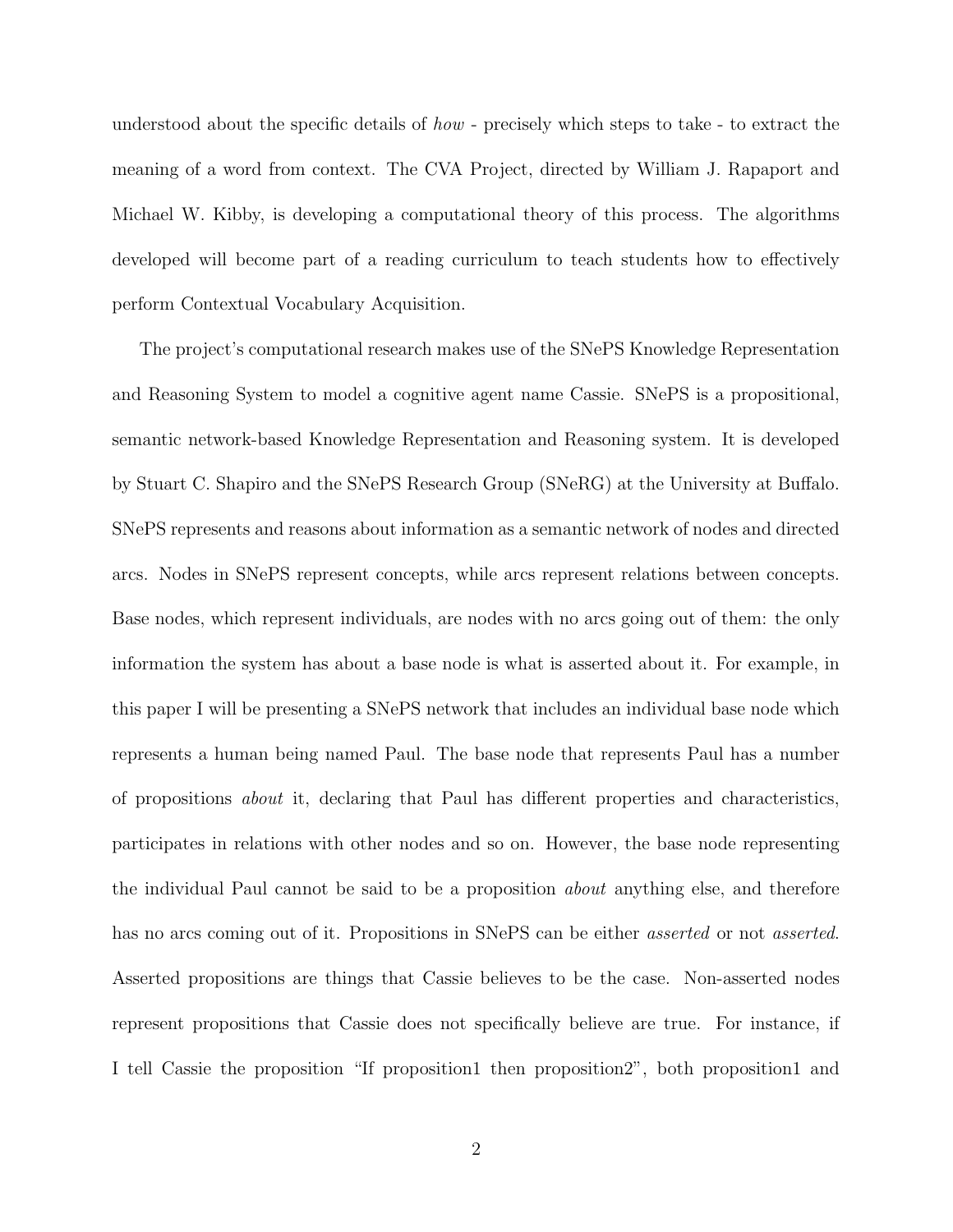proposition2 will be built (i.e. represented) but neither of them will necessarily be asserted unless we tell Cassie to assert them. Nodes which were not explicitly asserted by the user can be asserted by Cassie as the result of logical inference.

Cassie reads narratives - often natural language passages converted to *Snepsul* (the SNePS User Language), which she understands better than ambiguous English. After reading part or all of a passage (and when prompted by the user), Cassie will attempt to give a definition for the target word. Cassie's definition combines her background knowledge about the world (the world being either the "real world", or the fictional world of the passage, or both), and contextual information about the unknown word contained in the passage.

The CVA project currently has working algorithms for extracting the meaning of nouns and verbs from context in a passage. Ongoing research continues to improve the scope and accuracy of the algorithms. One component of the research involves selecting passages which contain *difficult* or *unknown* words (unknown to Cassie, not necessarily to the human researcher), creating a knowledge base of background knowledge appropriate to the passage, and having Cassie read the passage. She is then asked to give a definition for the target word using the corresponding word definition algorithm (e.g.  $\ell$ efineNoun for nouns). If the results are unsatisfactory changes may be made the the background knowledge, the representation of the passage, or the algorithm itself.

This paper describes work I have done to fulfill the project component of CSE663: "Advanced Topics In Knowledge Representation And Reasoning". In it, I discuss my results as well as some ways in which my efforts can be expanded/improved upon in the future. My work has consisted of selecting a target word and a passage containing the word, translating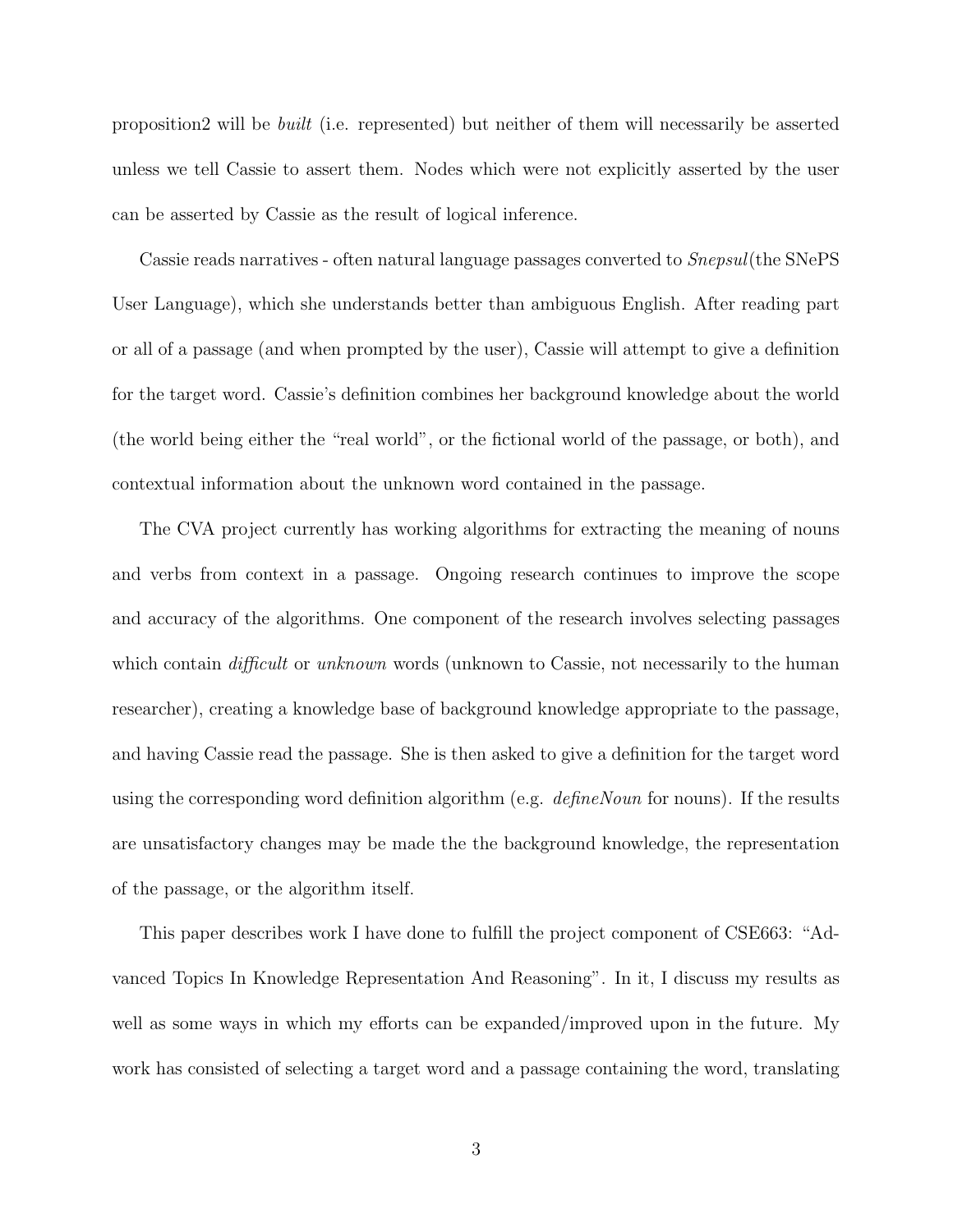the passage and appropriate background knowledge from English into Snepsul (the SNePS User Language), and experimenting with the noun definition algorithm's ability to handle my choice of representations and produce "correct" output. I have not made any modifications to the algorithm itself.

# 2 The Word and Passage

The target word and passage I selected for this project come from Frank Herbert's epic science fiction novel, *Dune*. The word is the noun "maker", as used in the following passage.

"With the whip like hook-staffs Paul knew he could mount the maker's high curving back. For as long as a forward edge of the worm's ring segment was held open by a hook open to admit abrasive sand into the more sensitive interior the creature would not retreat beneath the desert." (Herbert 1965)

# 3 Human Protocols

### 3.1 Introduction

As part of the preparation for representing the passage and background knowledge, I conducted think-aloud sessions with human subjects. Subjects were instructed to read the passage and come up with a definition for the word maker, and encouraged to speak aloud as they read and thought about the passage. The point of these experiments was to see what kind of information a person uses to reason about this particular word in the context of this particular passage. The rest of this section describes two of these think-aloud sessions. Rather than providing a word for word transcript of their attempts, I have summarized the ideas they mentioned, in the order they were mentioned.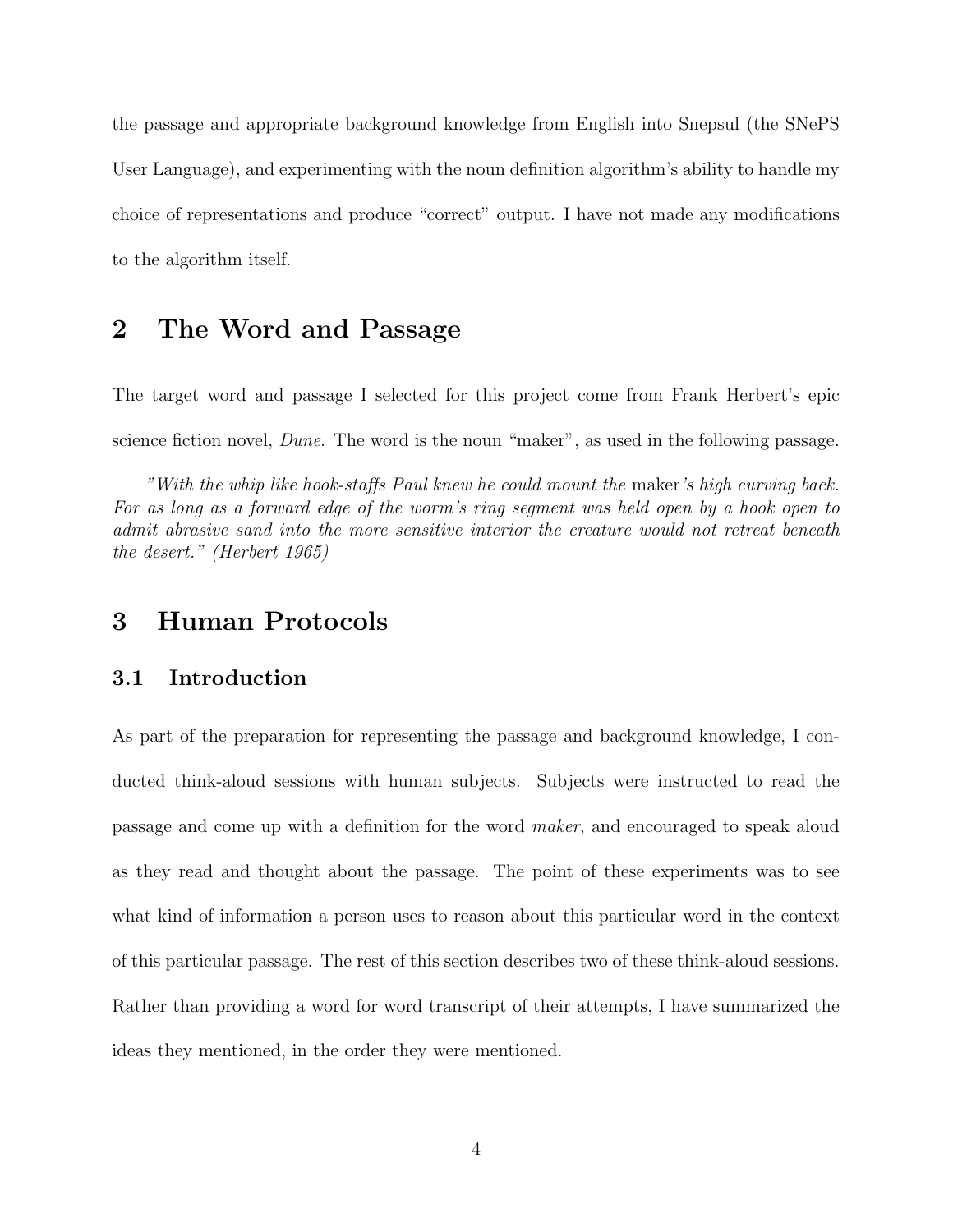### 3.2 Subject 1

- A *maker* is some kind of a worm.
- It is some kind of a desert worm.
- It is very large, because Paul is going to mount it unless Paul is very small.
- It has segments which can be held open by a hook.
- Final definition: a maker is a segmented worm that inhabits a desert environment. It is large in comparison to humans. The segments are separable.

### 3.3 Subject 2

- A *maker* is some sort of large being that is rideable.
- In order to control it, you must use dangerous items.
- It might be similar to a dinosaur.
- It's a giant worm. It's violent because you need to hurt it to make it behave.
- It lives in the desert.
- Final definition: a *maker* is a large, desert-dwelling worm. Violence is required to control it.

### 3.4 Comments

Both of the subjects noted that the maker is a large worm, and the first explicitly stated one of the things I was expecting/hoping for, that the worm must be large because paul is riding it (and presumably, people don't ride things smaller than themselves). The first subject even uses the rule of circumscription - concluding that the maker is *large* since it must be larger than a person, but noting that this is only the case (that the maker is large) if the person is not abnormal (i.e. if the person is not very small).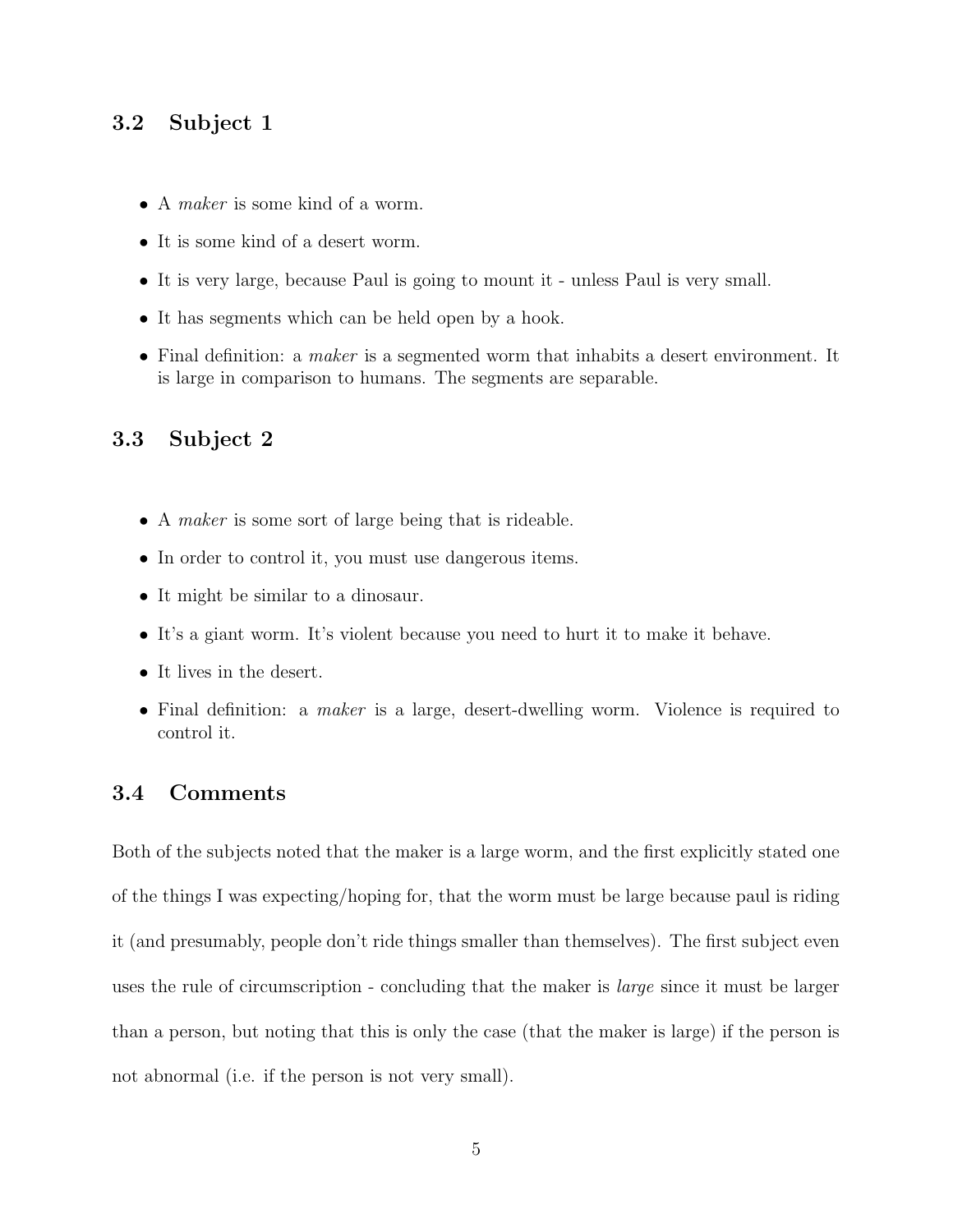They also both conclude that it lives in the a desert environment, based on the statement about it retreating beneath the desert. The underlying assumption to this conclusion seems to be something like, if some animal is mentioned in a scenario that takes place in a specific type of environment, then presumably that is where the animal lives, barring any other information about where the animal lives.

# 4 Passage Representation

### 4.1 Introduction

Cassie recognizes only a subset of English grammar. Therefore, it is necessary to interpret all but the simplest passages for her into some more recognizable form, which can be represented in the SNePS system (Cassie's brain). One approach is to reduce the passage to a simpler English-language version of itself, and let the SNePS Natural Language Processing System (SNALPS) convert that into SNePS's internal representation (c.f. Ehrlich, 1995). Another option is for the human knowledge engineer to translate the passage directly into Snepsul (c.f. Ahmed, 2003), and give that to Cassie as input for her to "read".

#### 4.2 Reducing The Passage to a Simpler Form

One thing that quickly became apparent as I attempted to represent the passage in Snepsul was that it is a rather oddly worded, difficult passage. The first major issue is the fact that the second of the two sentences is a rather oddly-phrased run on sentence. Another major issue is that the same entity is referred to by three different names ("maker","worm","creature") in the passage.

As a first step I reduced the passage to a simpler series of short sentences. These were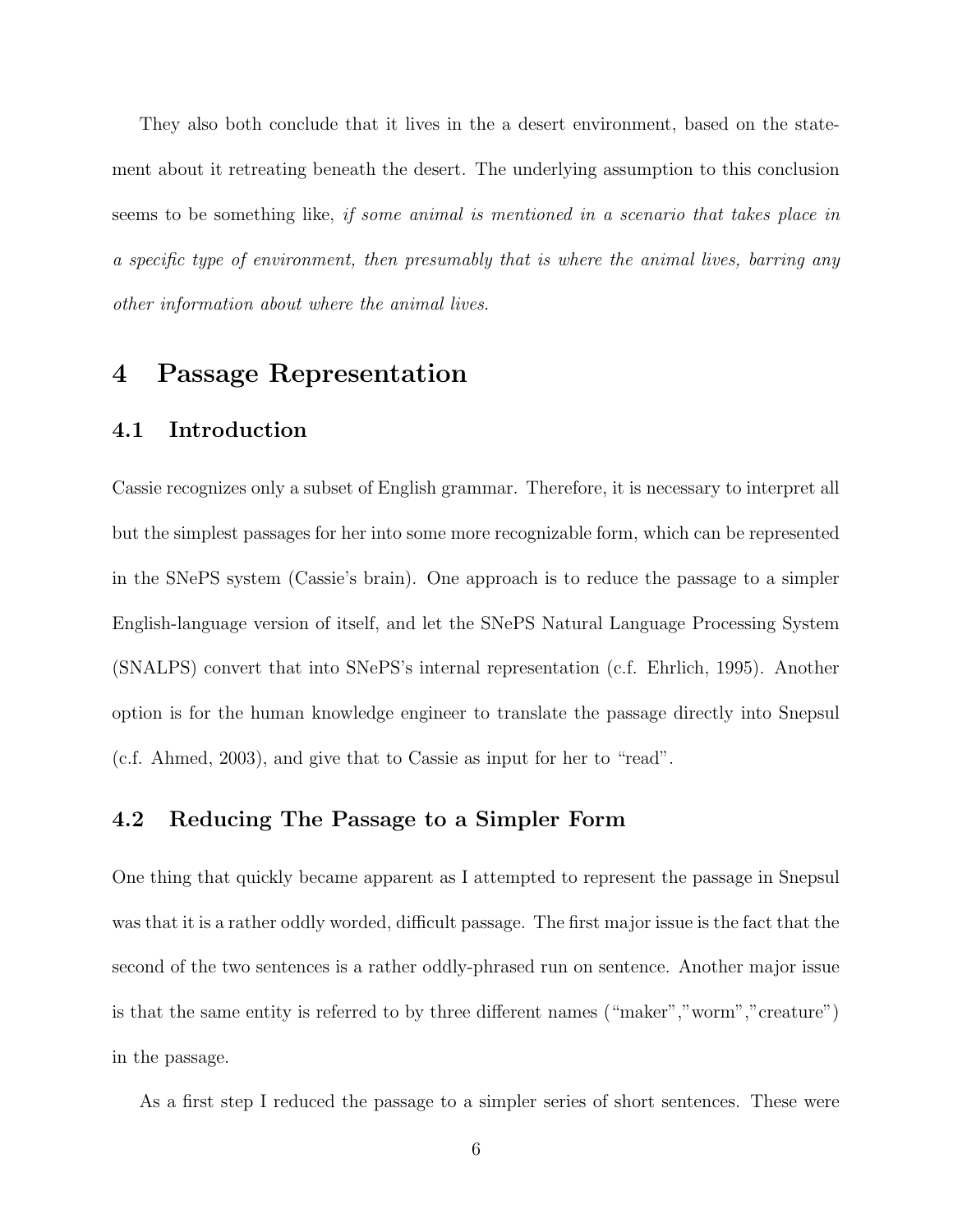then converted to Snepsul. For simplicity's sake I ignore the issue of tense, converting the narrative of the passage into the present tense. Thus, "Paul knew" becomes "Paul knows".

The first sentence was broken down into the following three short sentences:

- Paul knows that he is able to mount the maker's back using the hook-staffs.
- The hook-staffs are whiplike.
- The maker's back is high and curved.

These sentences seem to preserve the meaning of the original, with one possible exception: the original passage states that the maker's back is curving, not just that it is curved. The original could be interpreted as stating that the back is making some kind of curving motion, while the simplified version almost has to be interpreted as stating that the back has the property "curved", or that the shape of the back is "curved". Of course, both of these would be true if the back is involved in a curving motion, but some of the information is lost in the transition.

My general strategy for dealing with small discrepancies like this has been to go with the simplest representation as long as I believe that the overall meaning of the passage and therefore the definition of the entity in question will be preserved. For example, if the noun algorithm tells me that the maker's back has the property curved rather than that the maker's back has the ability to perform a curving action, that part of the definition will be sufficient- unless we're very much more concerned about what the maker might be doing than about what properties it has.

I reduced the second sentence to the following:

- An effect of the forward edge of the worm's ring segment being held open by the hook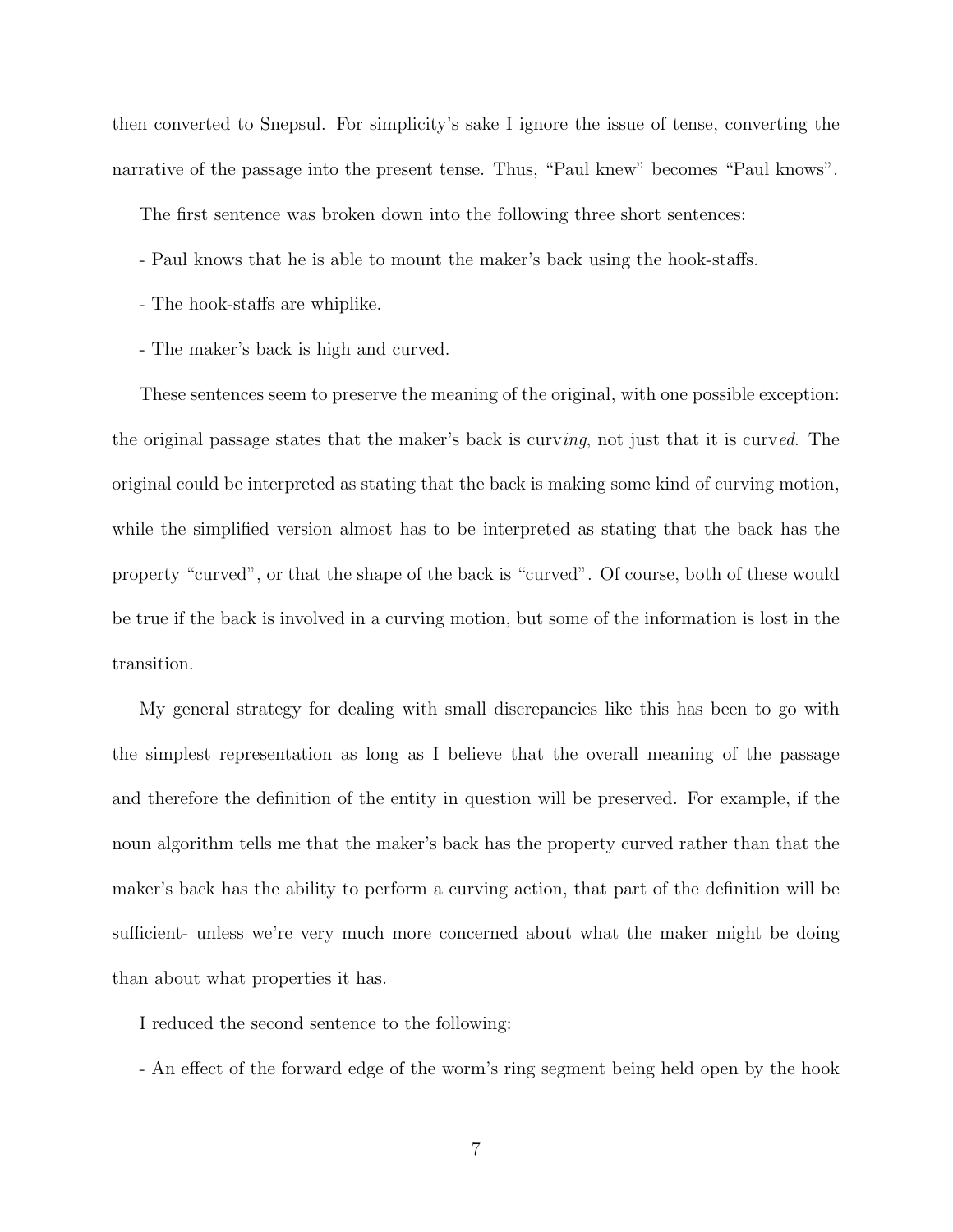is that sand can be admitted into the interior of the worm.

- The interior of worm is sensitive.

- An effect of the forward edge of the worm's ring segment being held open by the hook is that the creature will not retreat beneath the desert.

Note that the actual meaning of the sentence is slightly more complicated than this reduced version. Specifically, the sentence states that for as long as (something1) is the case, (something2) is not the case, where something1 is "a forward edge of the worm's ring segment is held open by a hook (and since it is open, sand can be admitted)" and something2 is "the creature retreats beneath the desert".

Clearly, the simplified "cause and effect" version of this sentence is losing some of the original meaning. There's no notion of temporal duration; if we had to ask questions about what happens when the forward edge is no longer being held open after having been held open for some period of time, this representation would fail to accurately portray that.

With that said, using simple cause and effect seems to capture plenty of the meaning in order for us to be able to characterize the entity whose definition is in question. The effect of the forward edge being held open is that the sand can be admitted and the creature will not retreat.

For further discussion of this issue, including possible solutions that would allow a more accurate representation, please see section 4, "Snepsul Representation of the Passage" below.

Another issue that needs to be overcome is the fact that, while we're trying to build a representation which will allow Cassie to infer a definition for "maker", the word "maker" only occurs in the first sentence. In the second sentence, the entity called a "maker" is called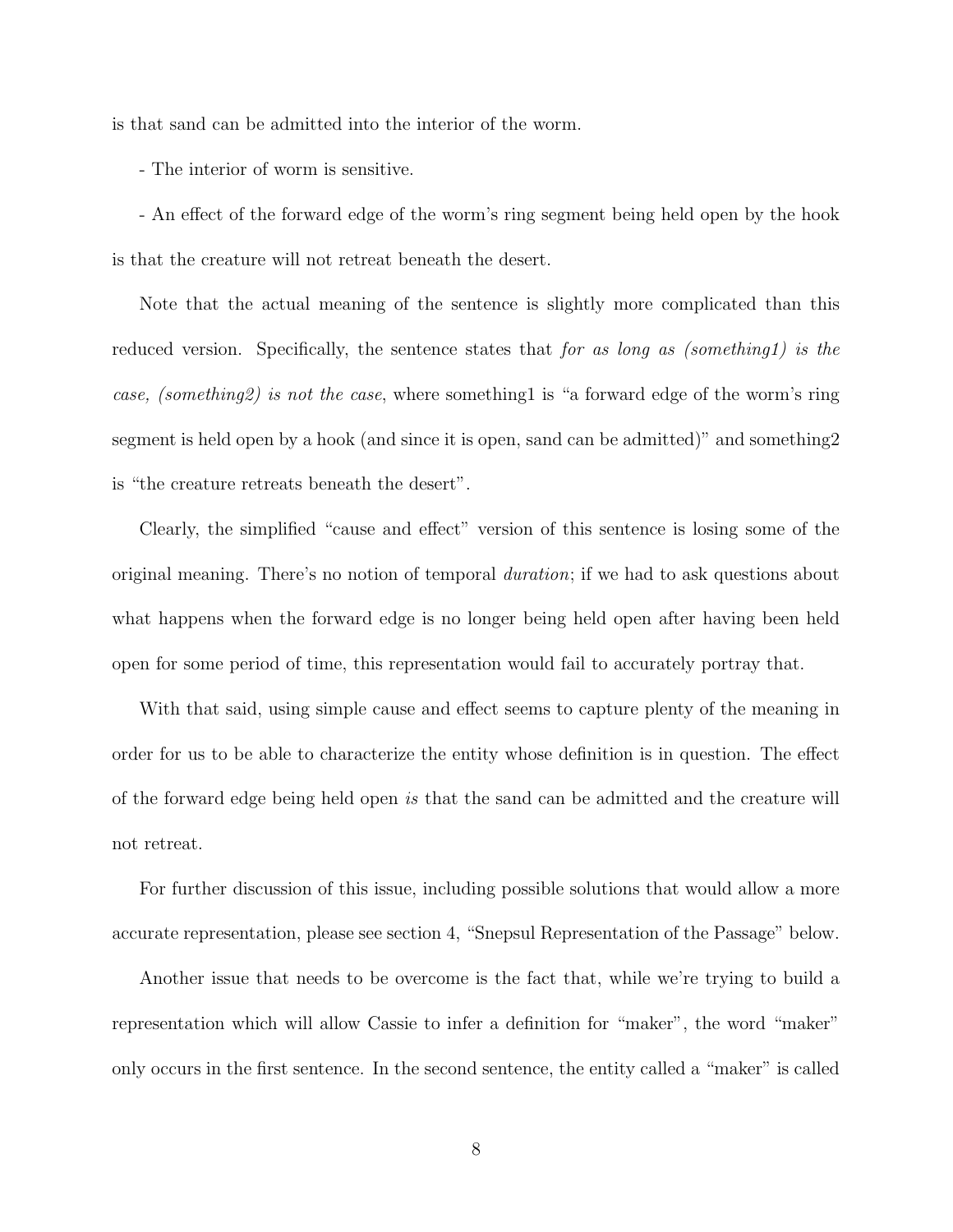both a "worm" and a "creature". It is fairly clear to a human reader that these three terms refer to the same entity (see section 3, "Human Protocols" for examples). For the human who is able to determine that the three nouns refer to the same thing, the fact that the entity is called a "worm" may be a large help in figuring out what kind of thing a "maker" is (assuming that "worm" is a known word). Cassie however, will not automatically be able to determine that these refer to the same thing.

My strategy for resolving that "maker" and "worm" refer to the same entity is outlined in a separate section below. However, my solution for resolving "worm" with "creature" is to simply replace the term "creature" with the term "worm" before the passage is presented to Cassie. The use of both of those terms has more to do with Frank Herbert's writing style than it has to do with the actual meaning of the sentence. Including "creature" would not really add any information to the passage considering that the class of things that are worms is a subset of the class of creatures - a piece of information that the typical reader is like to have in their background knowledge.

We're now ready to take a look at the actual Snepsul representation of the passage as it was given to Cassie.

#### 4.3 Snepsul Representation of the Passage

#### 4.3.1 Introduction

In converting the passage to Snepsul, I attempted to use Standard CVA case frames  $<sup>1</sup>$  or</sup> Standard SNePS case frames from the Case Frame Dictionary<sup>2</sup> in that order. In the few cases

<sup>1</sup>http://www.cse.buffalo.edu/ rapaport/CVA/cvaresources.html CVA Resources

<sup>2</sup>http://www.cse.buffalo.edu/sneps/Manuals/dictionary.pdf A Dictionary of SNePS Case Frames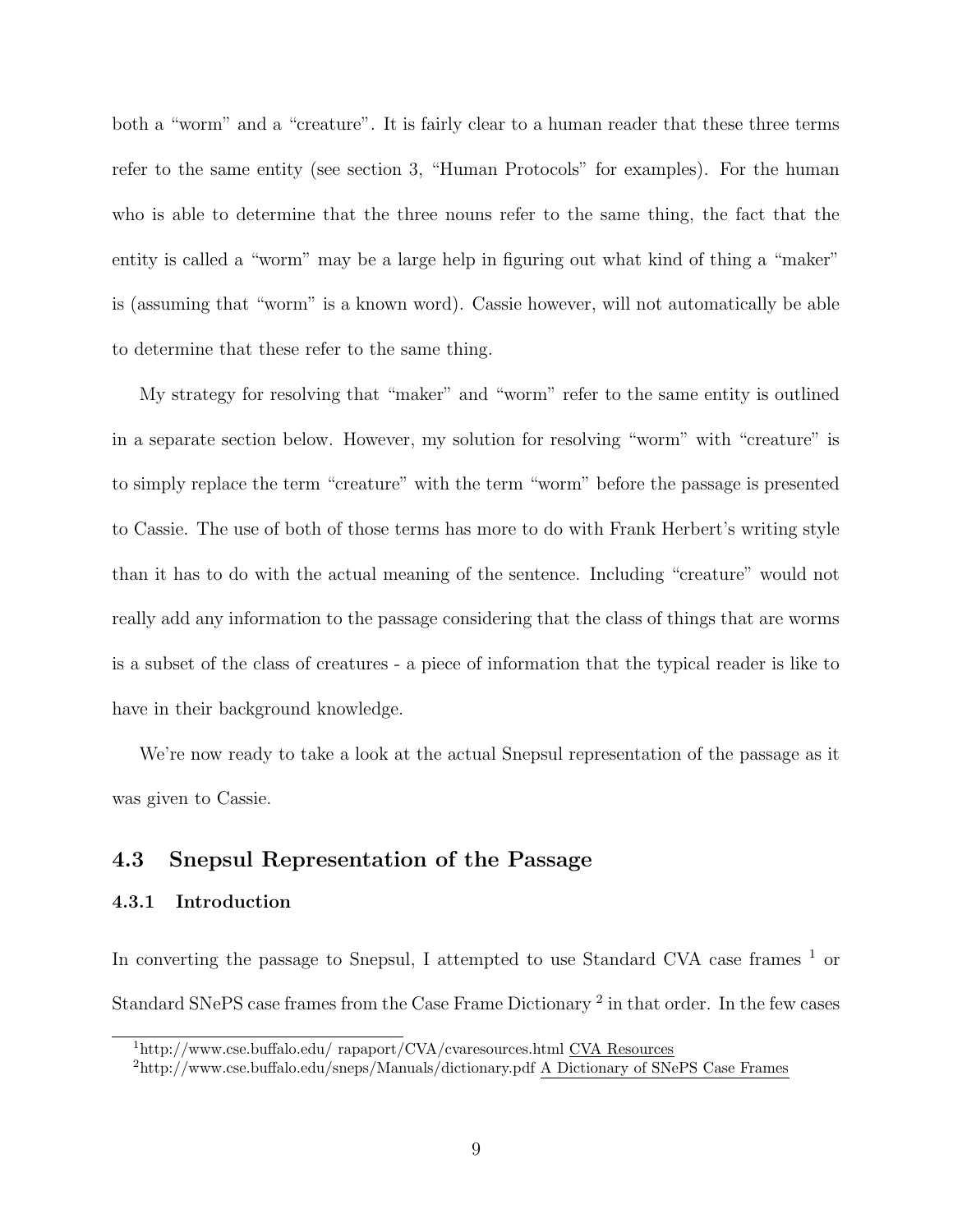where neither was possible, I was forced to create my own case frames. To conserve room in the paper itself, definitions for new case frames introduced here are given in Appendix A at the end of the paper. An informal syntax and semantics for new case frames will be given in the paper itself when necessary, and when *pretend-it's-english* semantics will not suffice.

Note that in some cases, further changes are made to the already reduced English version of the passage, to facilitate a line-by-line correspondence with the Snepsul code.

Because this paper is not intended to serve as a reference or tutorial on SNePS or Snepsul, I do not attempt to explain in any detail the Snepsul language specifics for code that appears in this section. Please refer to (Shapiro et al., 2003) for a comprehensive description of SNePS.

#### 4.3.2 Snepsul Code With Commentary

"With the whip like hook-staffs Paul knew he could mount the maker's high curving back."

;; something in the story is named "Paul" (add object #paul proper-name "paul")

This code instantiates a new base node for the individual named "Paul" using the "#" operator, and adds to the knowledge base the proposition that the individual is an object with the proper name "paul". Any further references to that specific base node can be made using the "\*" operator, i.e. \*paul.

;;something in the story ("the maker") is a maker (add member #themaker class (build lex "maker"))

;; something in the story is a hookstaff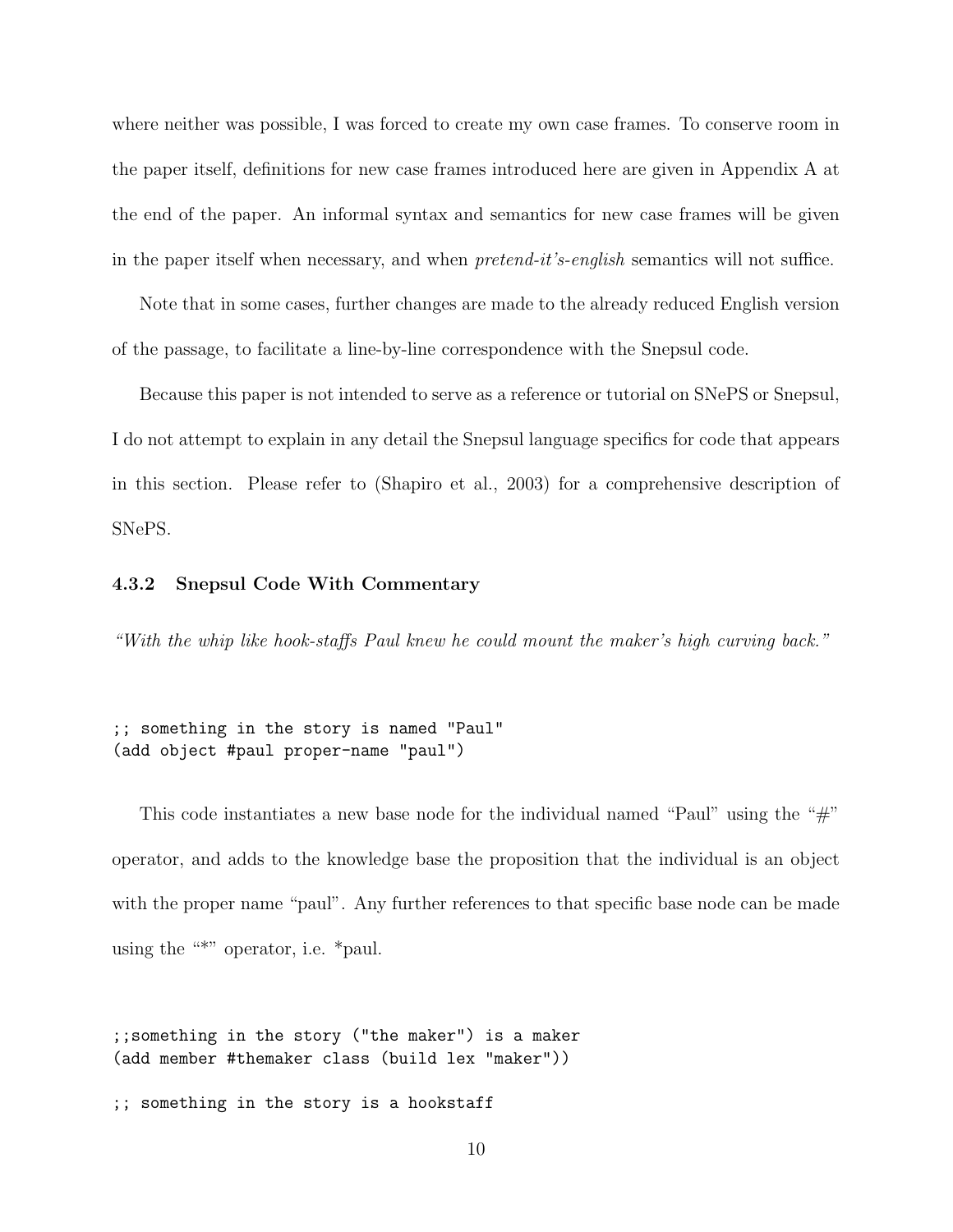```
(add member #thehook
      class (build lex "hook staff"))
;; something is the back of the maker
(add object #theback
     rel (build lex "back")
     possessor *themaker)
;; the hook staff(s) have the property "whip like"
(add object *thehook
    property (build lex "whiplike"))
;; the maker's back is high
(add object *theback
    property (build lex "high"))
;; the maker's back is curved
(add object *theback
     property (build lex "curved"))
```
The preceding assertions all use standard case frames with their usual meanings. In the next, my representation uses a combination of new case frames, the agent/ability and the agent/act/action/object/instrument frame.

```
;; paul knows that he has the ability to mount the back of the maker,
;; using the hook staff as an instrument
(add agent *paul
    act (build action (build lex "know")
                object (build agent *paul
                              ability (build action (build lex "mount")
                                             object *theback
                                              instrument *thehook))))
```
This code asserts that the base node we're referring to by "\*paul" is an agent who performs the action of "know"ing, directed toward some object. The object that \*paul knows is the proposition that some agent has the ability to perform the action of "mount"ing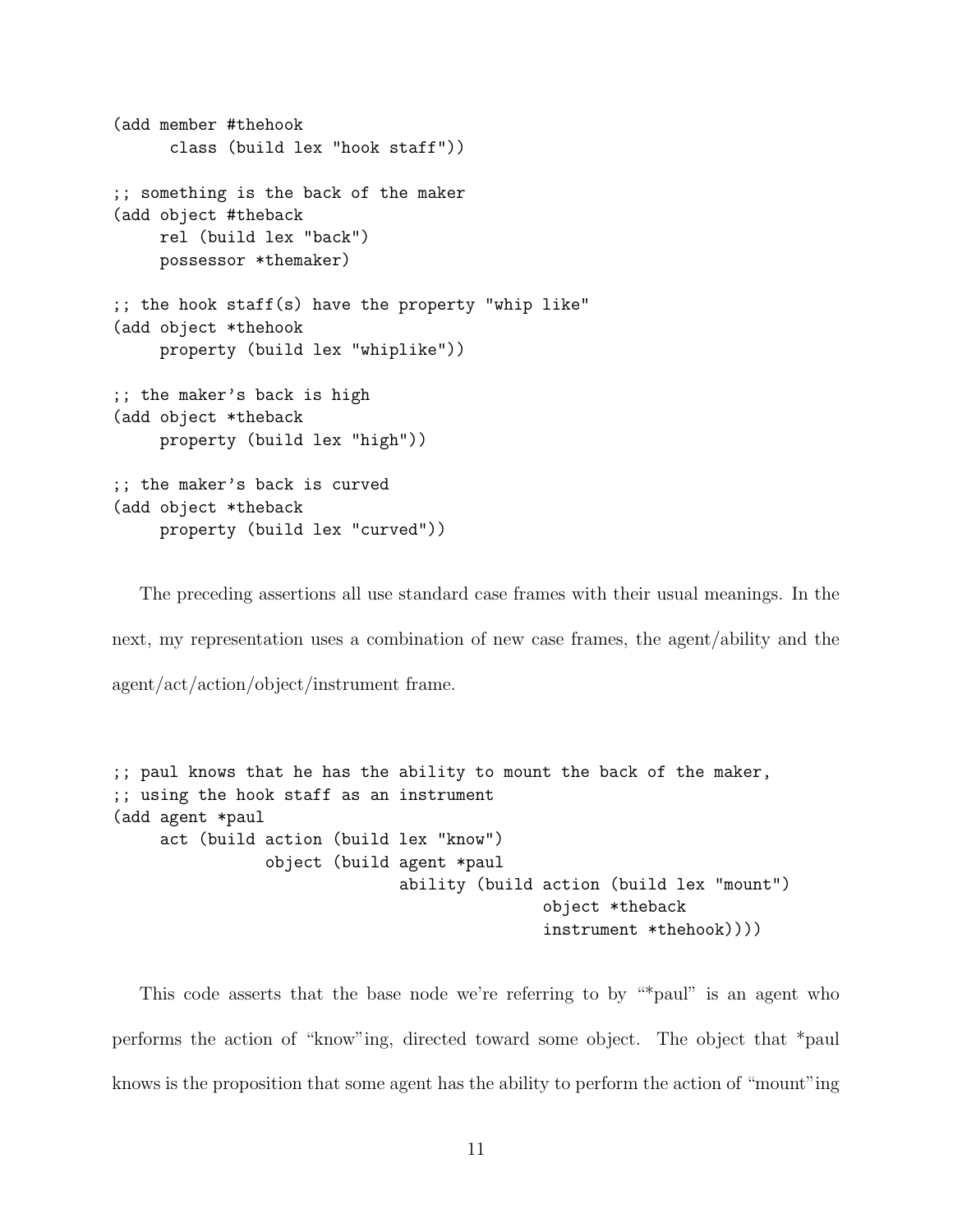directed toward the base node which represents "the back of the maker", using "the hookstaffs" as an instrument. It happens to be the case that the agent who has this ability is the same one performing the knowing - "paul" himself.

Note that I'm treating the hook staffs as a single object. Its obvious that there are at least two of these things (whatever they may be), so calling them one object might not be the absolute best choice here. I decided that the fact that they're two (or more) distinct objects is not essential to the meaning of the passage. Of course, I can always justify calling "the hook staffs" an object by saying that they are an object that consists of a pair (or collection) of other smaller objects.

This sentence about what paul knows is a *de se* belief report. That is, it reports something that the agent (Paul) believes (knows) about himself. If we were to ask Paul what it was that he knew, he would most likely not reply: "I knew that with the whip like hook-staffs 'he' could mount the maker's high curving back." Rather, the indexical would shift and he would report: "I knew that with the whip like hook-staffs 'I' could mount the maker's high curving back." (Actually, 'he' is a *quasi*-indexical since it occurs within the scope of an agent's belief report).(Rapaport et al. 1997:4).

For this reason, representing the passage as "Paul knows that he..." directly would make things more complicated. I have chosen to "dereference" the thing that the indexical 'he' refers to. Since Paul is represented by the first base node created, SNePS will call that node b1, Therefore, my representation of the sentence says that "[[b1]] knows that [[b1]] (that is, Paul himself) has the stated ability".

As it turns out in this case, the things Paul knows about are not going to be very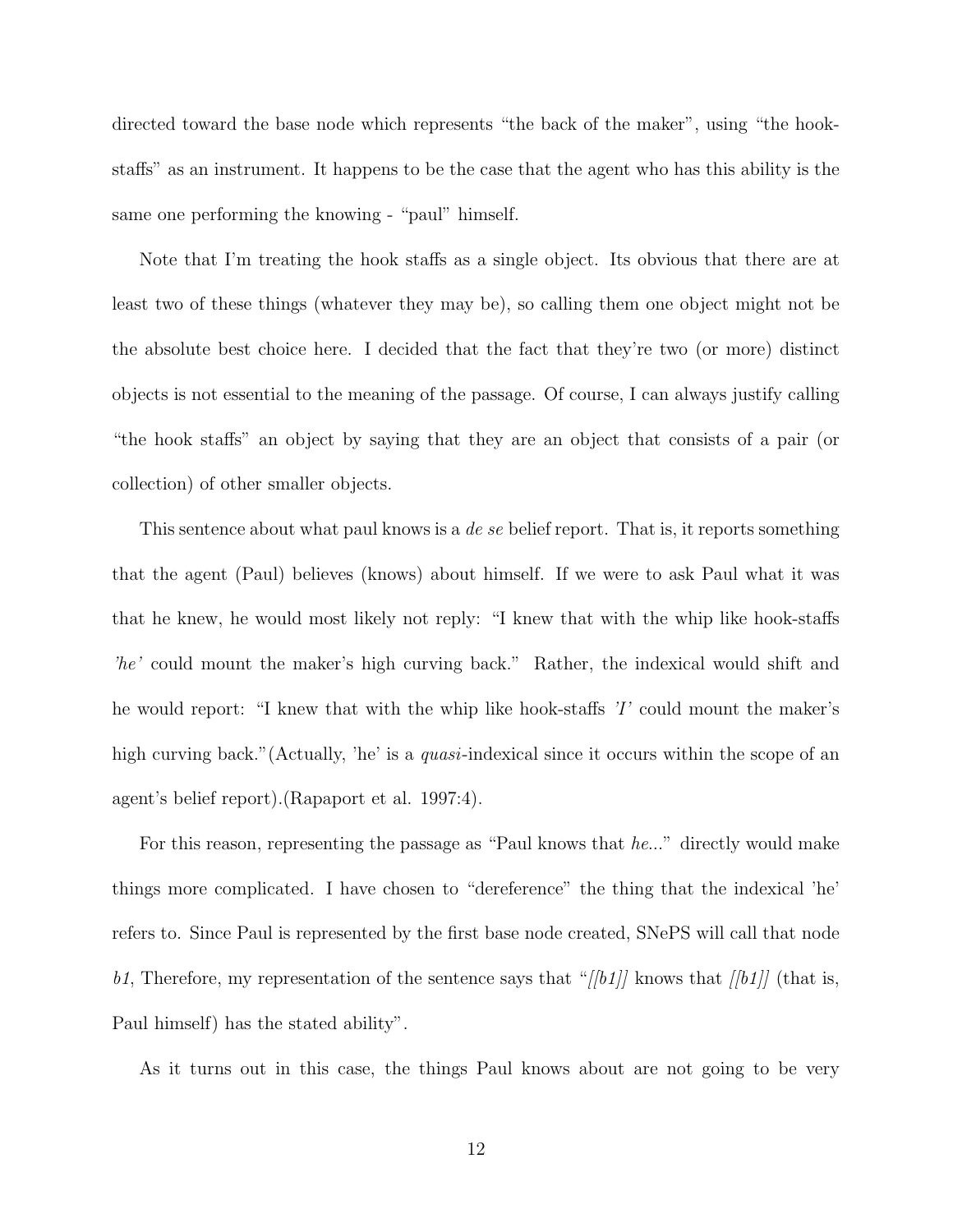interesting or helpful in reasoning about the passage unless we have some kind of rule stating that, If someone knows something, then that thing is the case. This is generally true. What is not generally true is that If someone says that they know something, then that thing is the case, because people frequently confuse their own (unjustified) beliefs with knowledge. In using this passage however, we can safely make the assumption that the narrative is not confused, deceived or attempting to deceive and that in fact Paul knows what he is said to know.

See figures 1-4 for diagrams of this sentence in the passage. Note that diagrams of the passage are split up into several parts to make them fit well on these pages. Consequently, nodes representing some of the base nodes and some of the propositions are duplicated. In SNePS, the uniqueness principle ensures that any two nodes with the same name are actually the same node. If two nodes, both labeled "b1" (e.g.), appear in two different figures, they should be considered to be the same node *unless otherwise noted*.

"For as long as a forward edge of the worm's ring segment was held open by a hook open to admit abrasive sand into the more sensitive interior the creature would not retreat beneath the desert."

```
;; something (''the worm'') is a worm
(add member #worm class (build lex "worm"))
;; something is the worm's ring segment
(add possessor *worm
    object #ring-segment
    rel (build lex "ring segment"))
;; there's some forward edge of the ring segment
(add possessor *ring-segment
    object #forward-edge
    rel (build lex "forward edge"))
```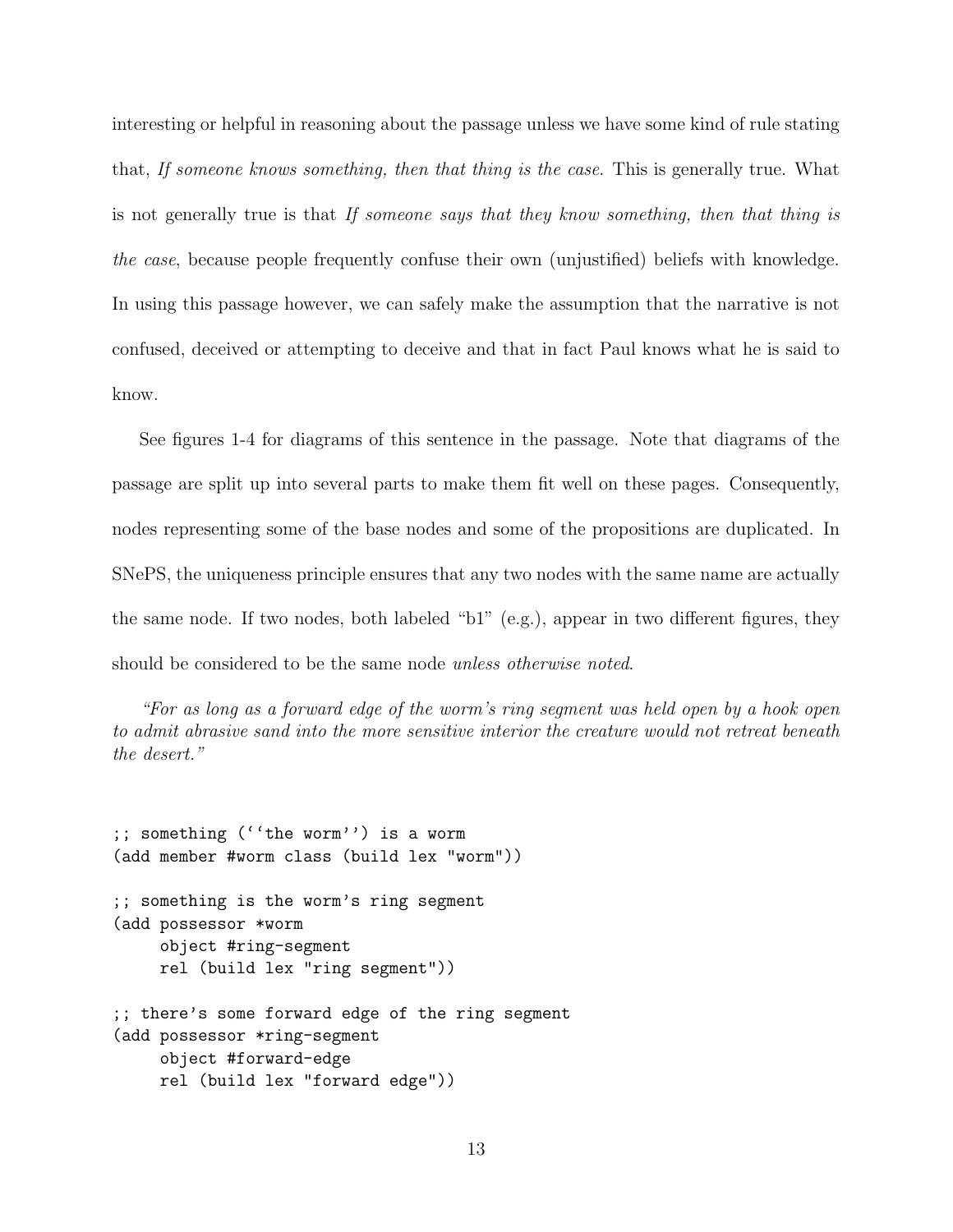

Figure 1: "b1 (Paul) knows that b1 has the ability to mount b4 using the instrument b3"



Figure 2: "b2 is a member of the class maker and b4 is the back of b2"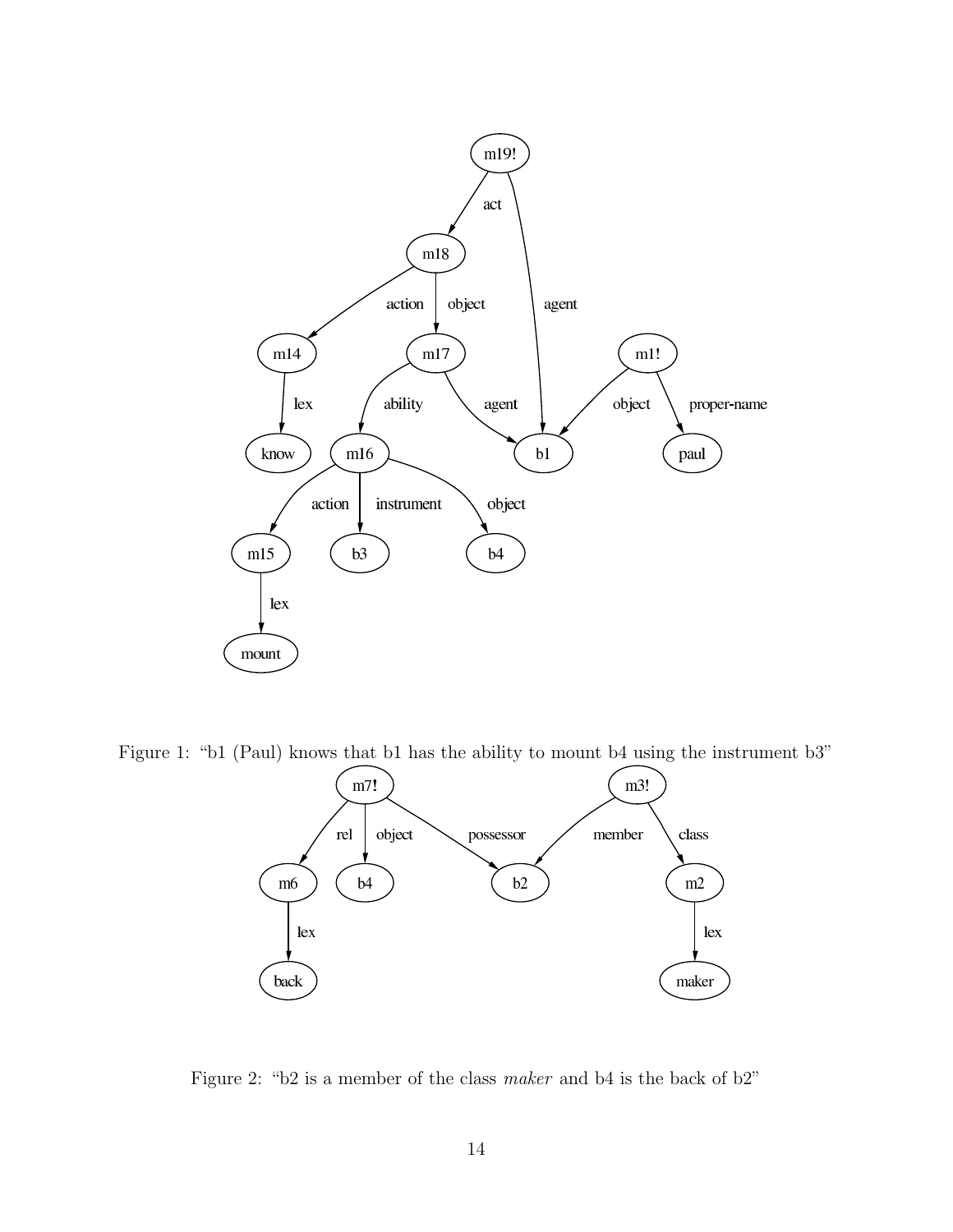

Figure 3: "b4 (the Maker's back) has the properties high and curved"



Figure 4: "b3 (the hook-staffs) is a member of the class of hookstaffs and has the property whiplike "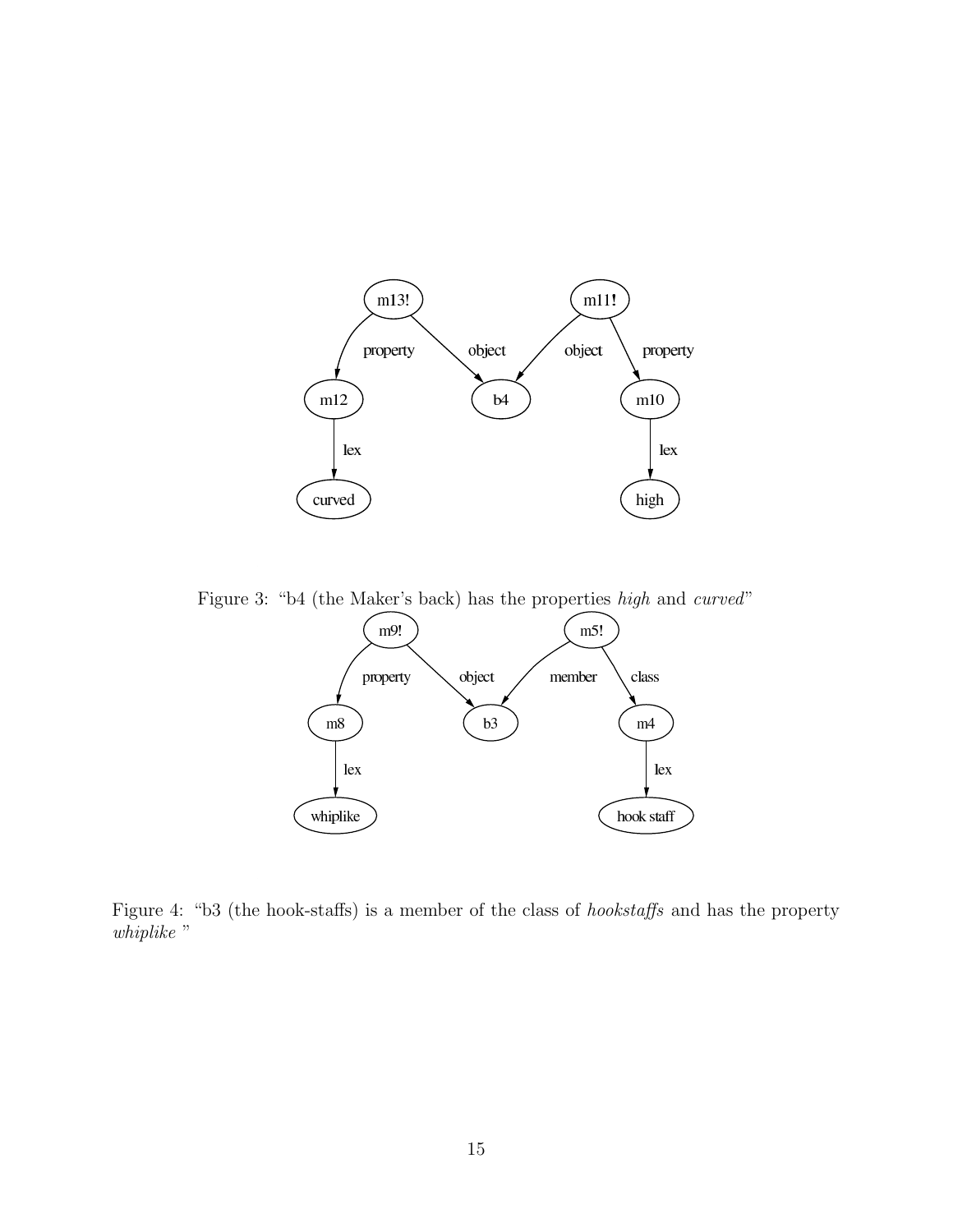```
;; the interior of the worm is the worm's interior
(add possessor *worm
    rel (build lex "interior")
    object #sens-interior)
;; the interior of the worm is sensitive
(add object *sens-interior
    property (build lex "sensitive"))
;; some (a piece of/a group of) sand exists
(add member #sand
    class (build lex "sand"))
;; the sand is abrasive
(add object *sand
    property (build lex "abrasive"))
;; "the desert" is a desert
(add member #desert
    class (build lex "desert"))
;; the worm is a creature
(add member *worm
    class (build lex "creature"))
;; if the hook holds open the forward edge
;; then the forward edge admits the abrasive sand into the sensitive interior
;; and the creature(worm) will not retreat below the desert
(describe
(add forall $a
    ant (build agent *thehook
                act (build action (build lex "hold open")
                           object *forward-edge))
     cq (build agent *forward-edge
               act (build action (build lex "admit")
                          object (build object1 *sand
                                        rel (build lex "inside")
                                        object2 *sens-interior)))
     cq (build min 0
               max 0
               agent *worm
               act (build action (build lex "retreat beneath")
```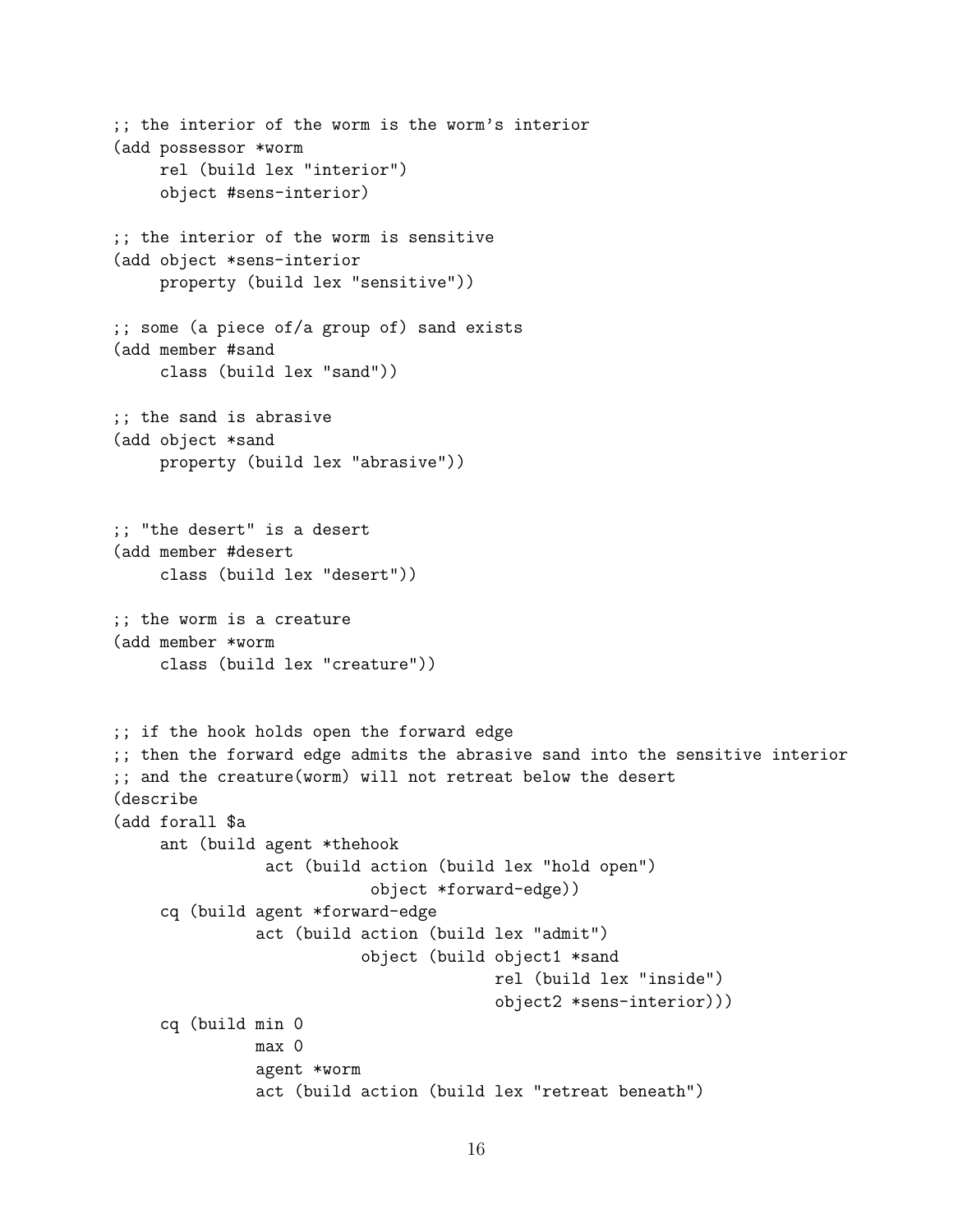

Figure 5: "if the hook (b3) holds open the forward edge (b7), there are two consequences, m44 and m48"

object \*desert)))

)

As mentioned above, the sentence beginning with For as long as would probably be more accurately represented with a loop structure or with some notion of durations of time. One way of dealing with this if I didn't want to worry specifically about representing time might be to use a situation calculus.

Another way to more accurately represent the meaning without requiring an ontology of time would be to use one or more functions in the SNePS Rational Engine (SNeRE). SNeRE was developed to allow Cassie to perform actions based on her beliefs about the world, and to reason about actions. SNeRE provides functions such as *sniterate* and *withall*, which allow representation of conditional loops. In order to keep things simple enough for the noun algorithm to understand - it does not recognize SNeRE case frames - this path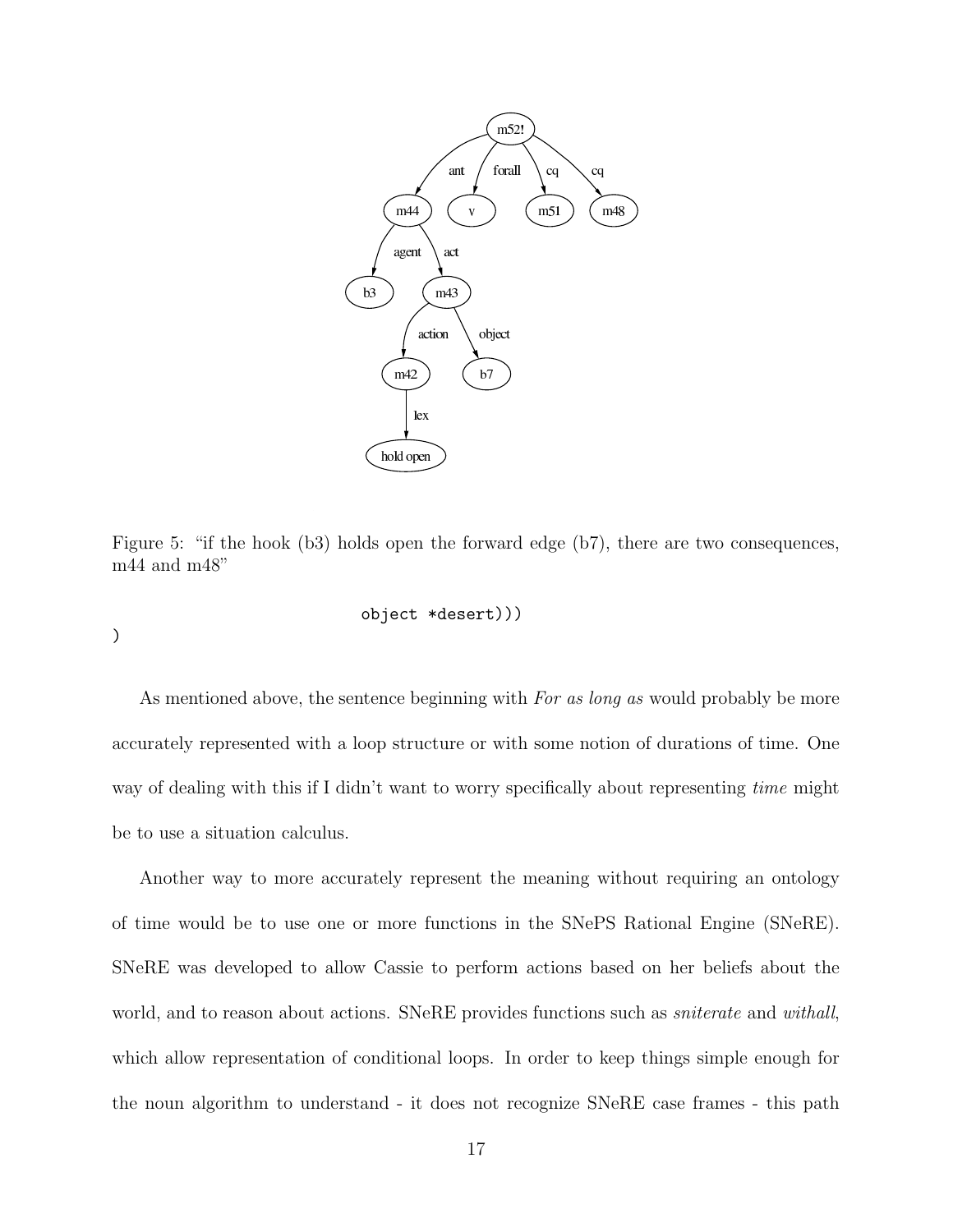

Figure 6: "m48: the forward edge (b7) admitting the sand b9 inside/into the sensitive interior b8 and m51: the worm (b5) not retreating beneath the desert (b10)"

was avoided. For more information about these options, refer to the SNePS User's Manual, Section 4 (Shapiro et al. 2002:25-43).

The other option discussed was to use the notion of cause and effect. The noun definition algorithm does not recognize the cause-effect case frame. Observe however, that if something is the cause of something else, then whenever the first happens to be the case, the second (the effect) is also the case. This does not hold for multiple causes in which more than one must be true for the effect to take place. Of course in this case, we might be able to treat the conjunction of the necessary causes as a single cause. In any case, the single cause here is the "being held open" of the forward edge. Therefore it seems appropriate given the discussion above to use the forall-ant-cq case frame to represent the sentence.

The final simplified interpretation of this part of the passage is: "If it is the case that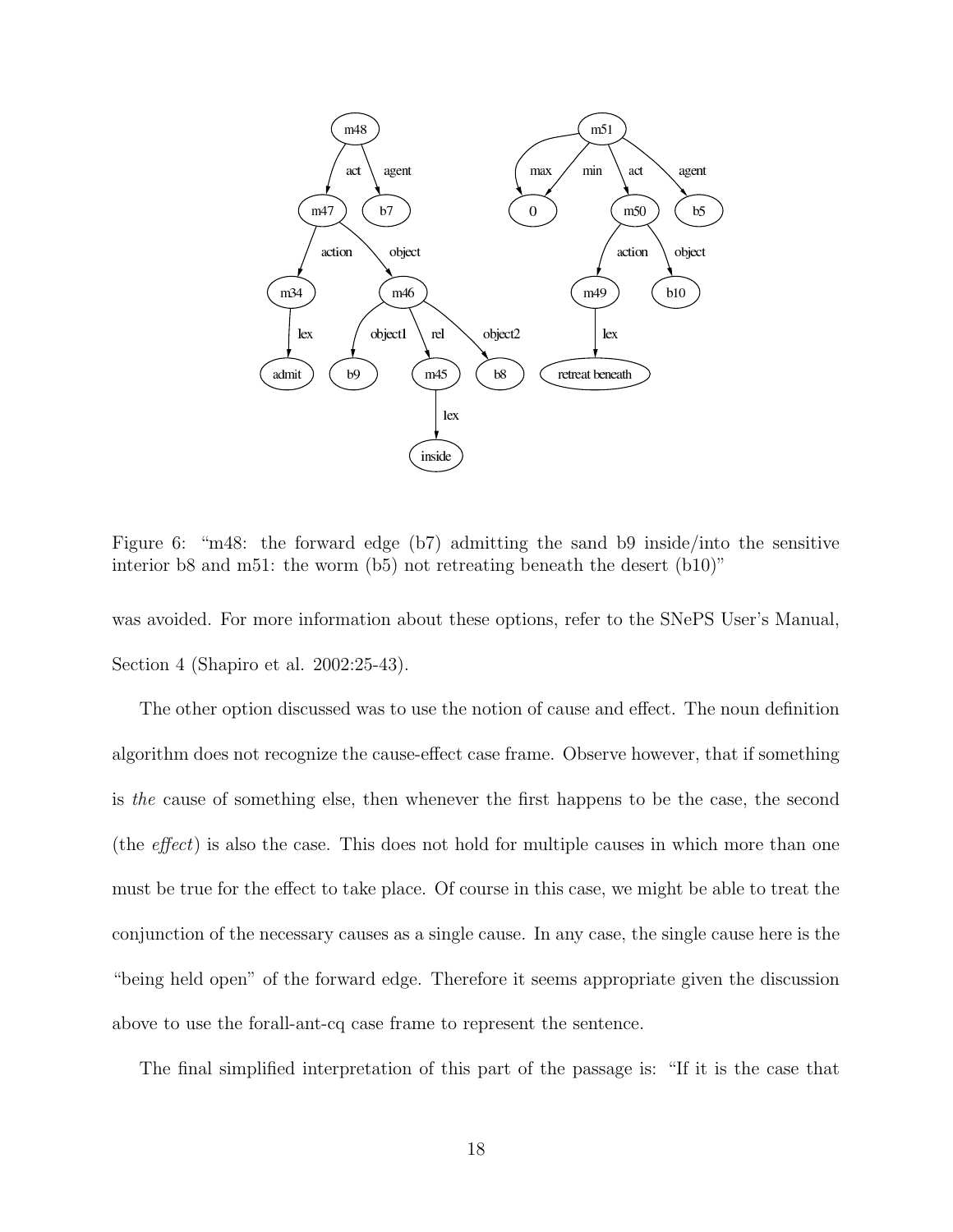the hook holds open the forward edge, then it is the case that the forward edge admits the abrasive sand into the sensitive interior and it is the case that the worm does not retreat below the desert".

Figures 5 and 6 offer a picture of part of Cassies SNePS representation of the sentence. In the interest of saving space, I have not provided a diagram of the entire sentence. The rest of the Snepsul code for this part of the passage is relatively simple and easily interpreted (with the Case Frame Dictionary in hand as needed!).

# 5 Background Knowledge

### 5.1 Introduction

The amount of background knowledge in my knowledge base before Cassie reads the passage is (appropriately) quite a bit larger than the passage. Rather than presenting all the background Snepsul code and diagrams in this section, I have included all the annotated background knowledge code (as well as the passage code) in Appendix B. In this section, I list English versions of the background rules and present the details of some of the more important ones.

#### 5.2 Background Goals

Picking an appropriate amount of background information for the passage is tricky. Clearly, there are many pieces of information which humans know that have nothing to do with the meaning of the passage. There are also probably many pieces of information that are related to concepts in the passage, but which will not find themselves into a definition for one of the words. For instance, we could make all kinds of statements about what kinds of things grow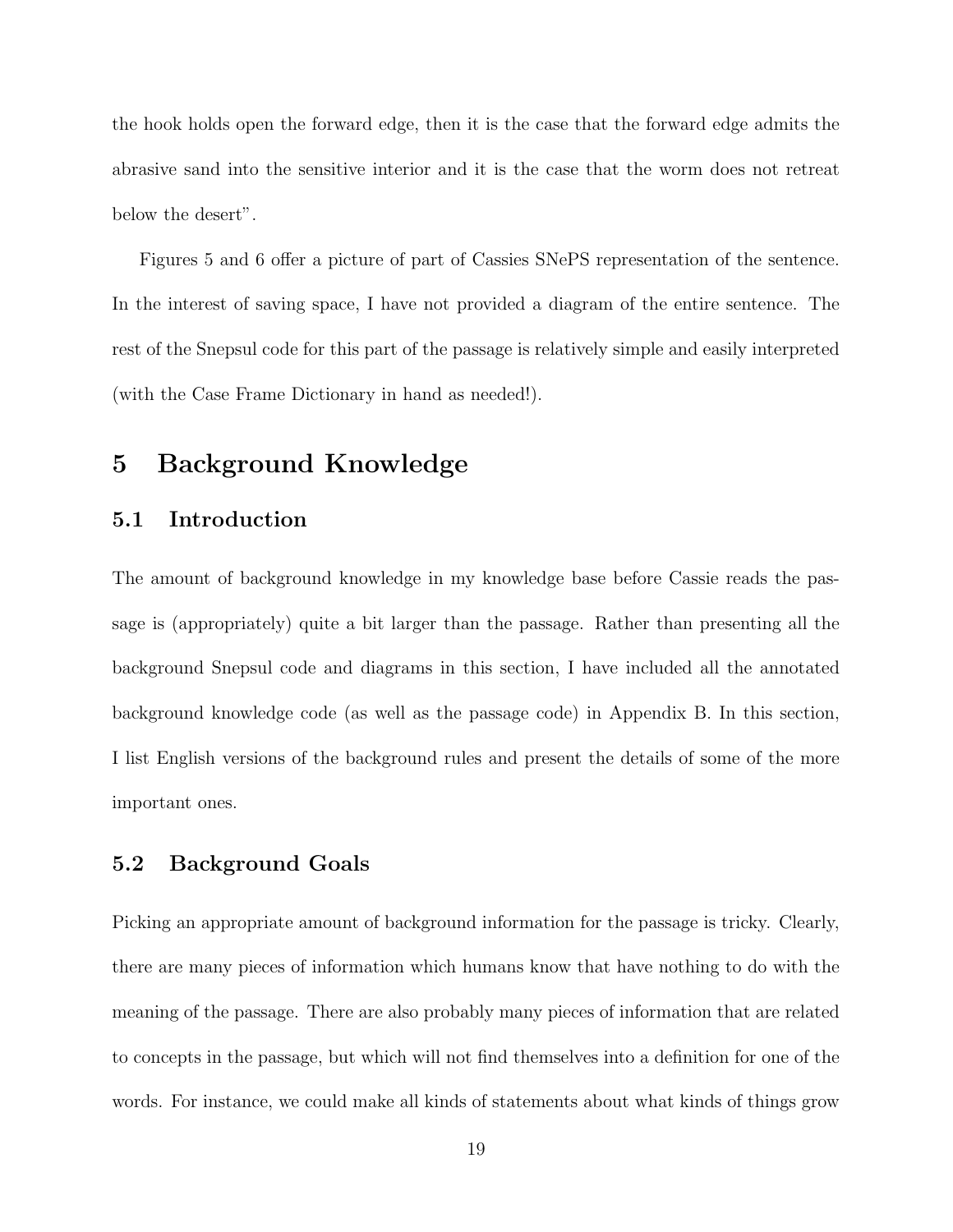in the desert, but those would probably not contribute to the meaning of the word "maker" in this passage.

The sorts of things the noun algorithm will infer about *makers* are things like: what kind of properties maker 's have, what kinds of actions they can take, what classes of things they belong to, and so on.

My own definition for *maker* would include all sorts of information not included in the passage because I happen to have read the entire book in which the passage appears, and information about them is given elsewhere in the text. Generally, the type of definition I would like to see from this passage would include statements like "humans can ride makers", "makers can retreat beneath the surface of the desert", "makers have similar properties and possible actions as worms" - e.g. they are long and flexible - and so on. The background information is necessarily biased toward my (and my experimental subjects') understanding of the passage.

### 5.3 Background Rules and Facts

- 1. If an agent knows that they (themselves) have an ability to perform some action directed toward some object and using some instrument, then they do in fact have that ability.
- 2. If an agent mounts some thing, and the thing is the back of an object, then the agent mounts the object.
- 3. If anything mounts something else, then the first thing rides the second.
- 4. If something rides something else, the rider is on the ridee.
- 5. Something ridden is possibly an animal.
- 6. If something1 mounts something2 then something1 is larger than something2
- 7. If x is smaller than y then y is larger than x.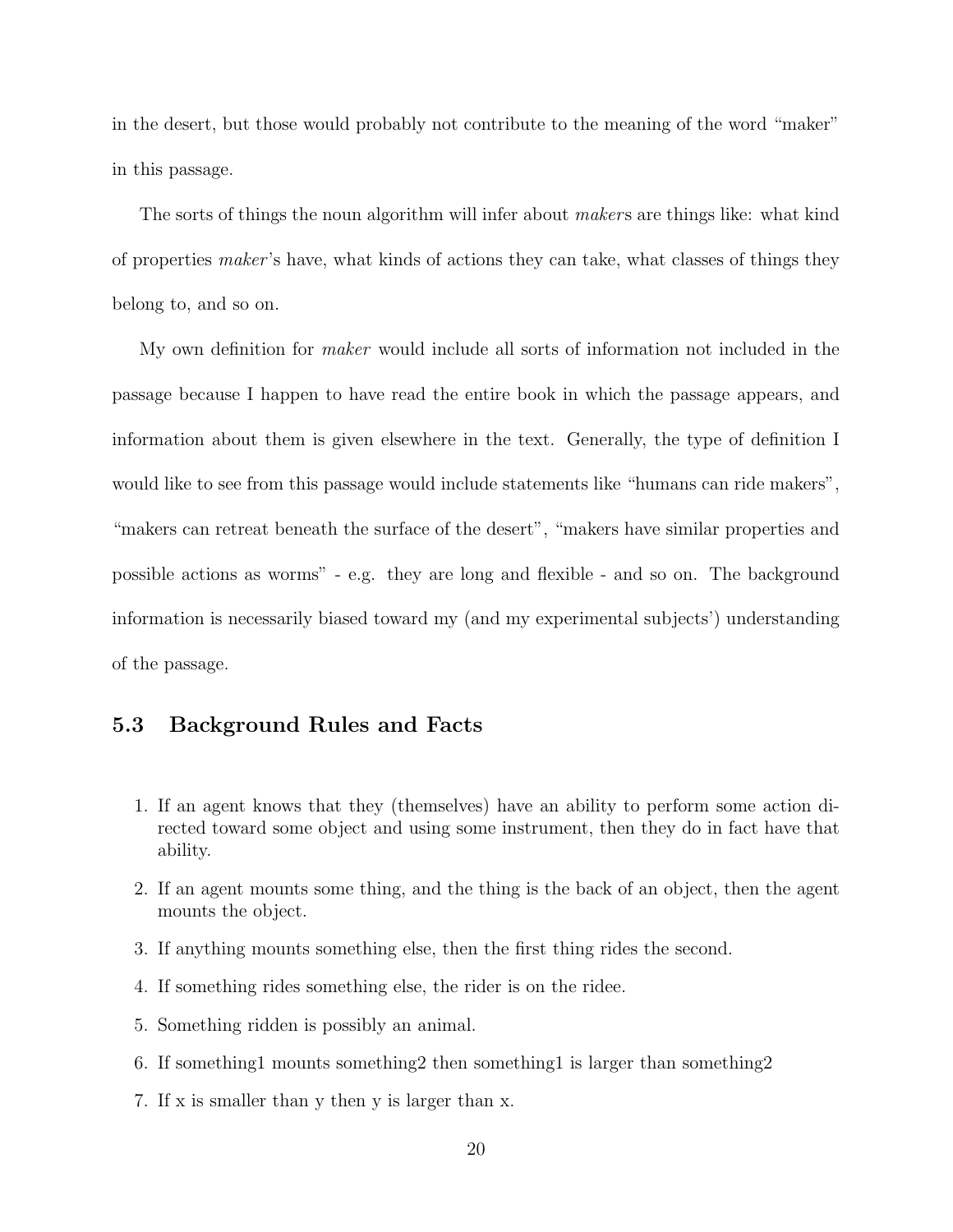- 8. If x is larger than y, then y is smaller than x.
- 9. Sand is part of the desert.
- 10. Humans are animals.
- 11. Creatures are animals.
- 12. Worms are animals.
- 13. Worms are elongated and flexible.
- 14. Worms tunnel in the ground
- 15. If two classes are equivalent, then they are each subclasses of the other
- 16. If two things are equivalent and one of them is a member of some class, the other is also a member of that class
- 17. If two things are equivalent and one of them is a subclass of some superclass, then the second thing is also a subclass of the same superclass.
- 18. If any two agents are equivalent, and one of them performs an action, then they both perform that action.
- 19. If two objects are equivalent, they share all their properties.
- 20. If two objects are equivalent and an agent performs some action on one of them, then the agent performs that action on both of them.
- 21. If two objects are equivalent and an agent performs some action on one of them using an instrument, then the agent performs that action on the other of them using an instrument.
- 22. If something1 is the interior of something2, then something1 is part of the whole something and something is inside something 2.
- 23. If something1 is part of something2 and something2 is part of something3, then something1 is part of something3.
- 24. If an agent holds something open, then that thing has the property open.
- 25. If a worm has a ring segment, the ring segment is part of the worm.
- 26. If something is the forward edge of something else, then the forward edge is part of the "something else" anyone named Paul is a male human.
- 27. If some agent mounts some animal (a1) using an instrument i, and the same agent uses the same instrument on part of another animal (a2), then a1 is equivalent to a2.
- 28. If an agent has some ability, then the agent possibly acts on that ability.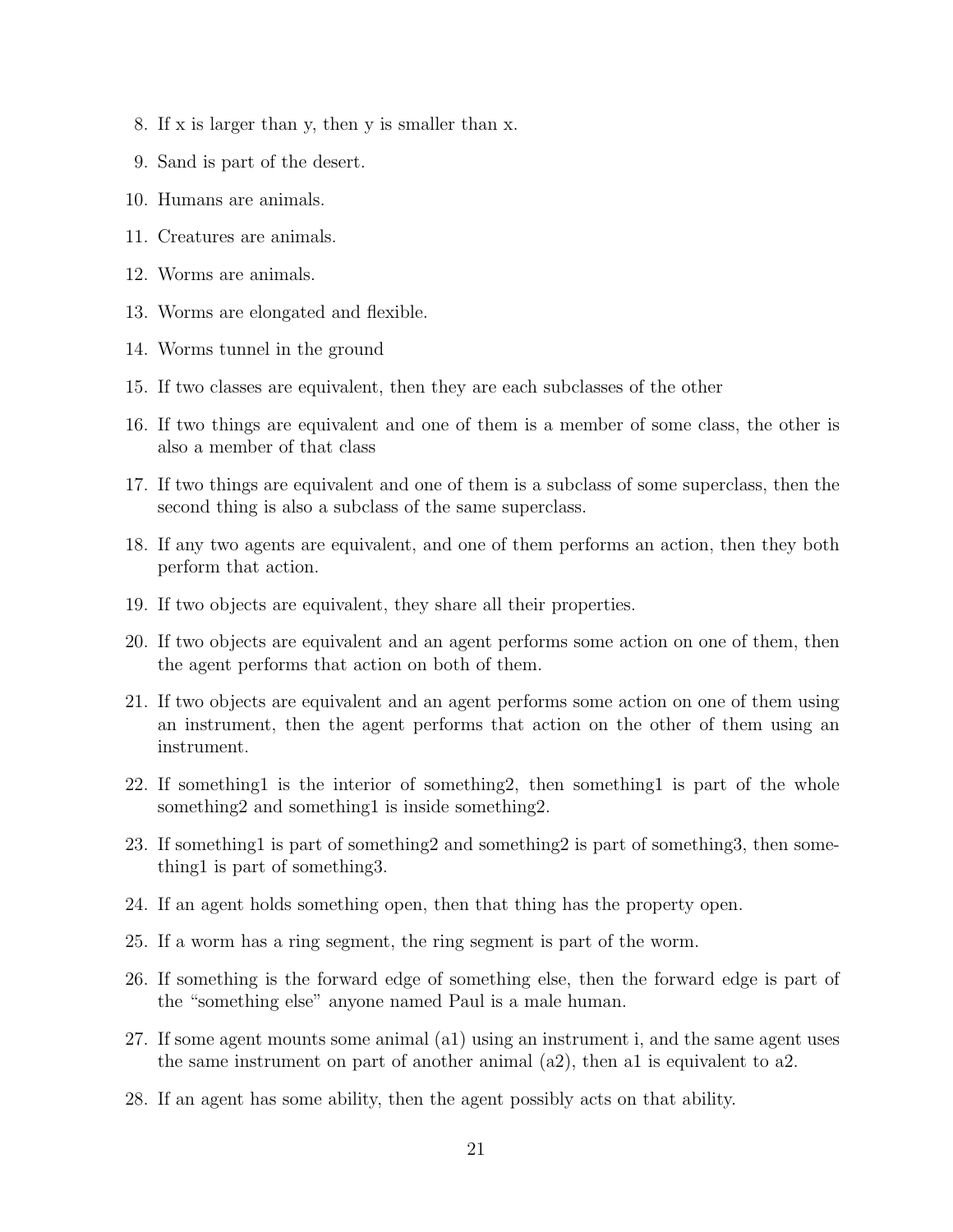### 5.4 Background Commentary

The first rule is one of the more interesting ones in my background knowledge. Initially, I included a rule stating that "if an agent knows something, then that thing is the case". This rule was designed to basically cut the "paul knows that" part off of the sentence "paul knows that he has the ability to ...", leaving "paul has the ability to...". Clearly, this rule would allow that, as well as being general enough to handle any new sentences about what agents might know, and asserting those objects of knowledge to be true. However, my Snepsul attempt at representing "if an agent knows something, then that thing is the case" was unsuccessful. The system allowed me to assert rules like:

```
;; if an agent x knows something y, then y is the case
(add forall ($x $y)
    ant (build agent *x
                act (build action (build lex ''know'')
                           object *y))
    cq *y)
```
When the noun definition algorithm was run on a knowledge base containing this rule, it immediately went into an infinite loop. I tried several syntactic variants, but they all met with the same result. Whether this problem results more from a personal misunderstanding of Snepsul syntax or from a flaw in the noun algorithm remains a topic for further investigation.

While midly disappointing, this was not a major setback. I got around the problem by adding the less general rule that if an agent knows that they have a specific ability, then they have that specific ability:

;; if an agent knows that they (themselves) have an ability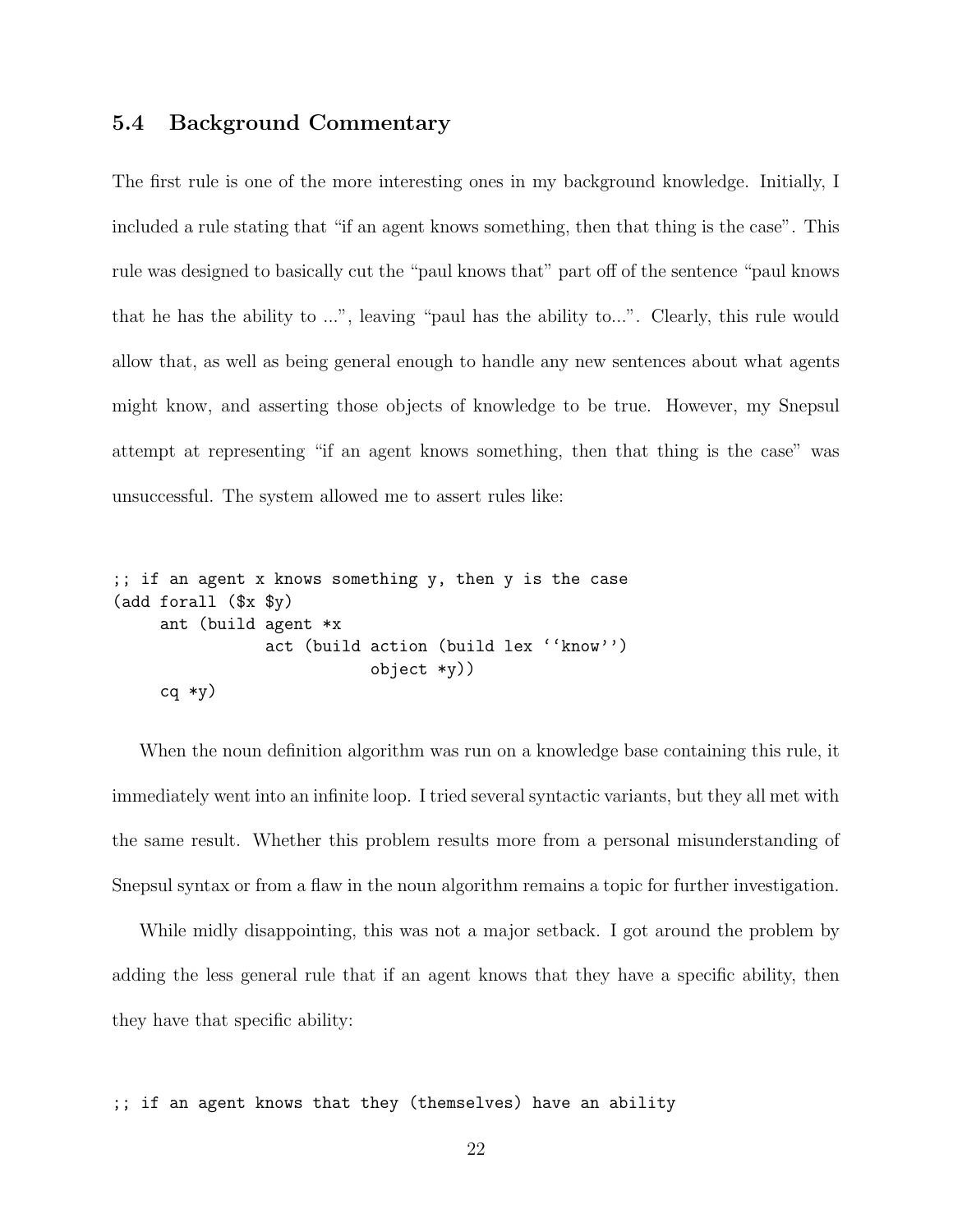```
;; to perform some action directed toward some object using
;; some instrument, then they have that ability
(add forall ($anyone $anyobject $anyaction $anyobject $anyinstrument)
    ant (build agent *anyone
                act (build action (build lex "know")
                           object (build agent *anyone
                                         ability (build action *anyaction
                                                         object *anyobject
                                                         instrument *anyinstrument))))
    cq (build agent *anyone
               ability (build action *anyaction
                              object *anyobject
                              instrument *anyinstrument)))
```
This rule has the desired effect. When told that paul knows he has the ability, Cassie asserts that he does in fact have the ability. Figure 7 diagrams this rule. Note that node labels in the diagrams for this section may not correspond to node labels in diagrams from the "Passage" section.

Another interesting rule is the second to last one: "If an agent has some ability, then the agent possibly acts on that ability".

```
(add forall ($agent1 $act1 )
       ant (build agent *agent1
                   ability *act1)
       cq (build mode (build lex "possibly")
                  agent *agent1
                  act *act1))
```
Since the agent-ability case frame is not recognized by the noun definition algorithm, this rule (or one like it) was necessary to make the representation of the passage and the algorithm work together. See figure 8.

Note that this use of the mode arc is not the standard SNePS/CVA way of using a modal operator. The more standard way of doing this would be to use the mode/object case frame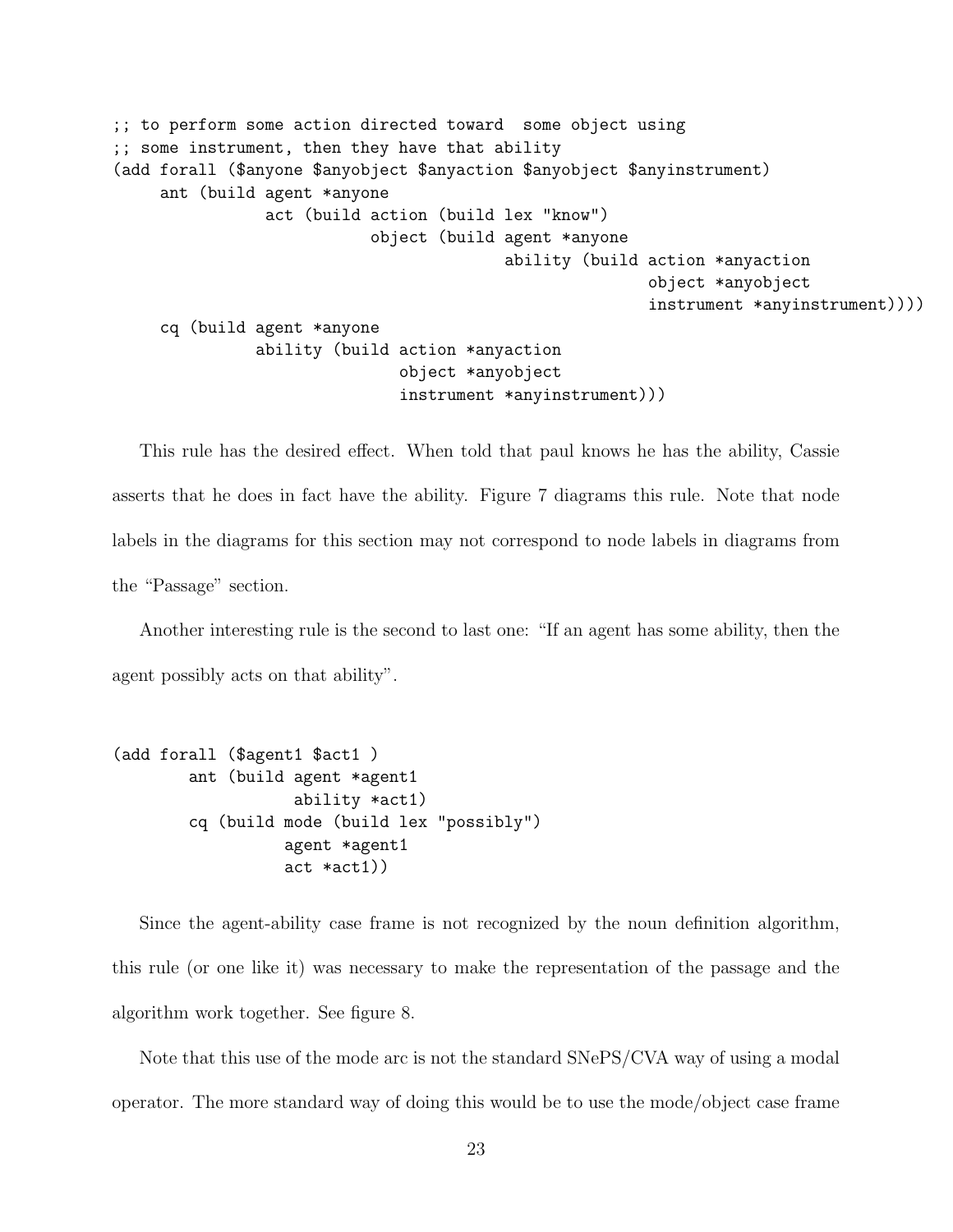

Figure 7: "If an agent knows that it has the ability to perform an action on some object with some instrument, then the agent has that ability"

 $\hat{\mathcal{L}}$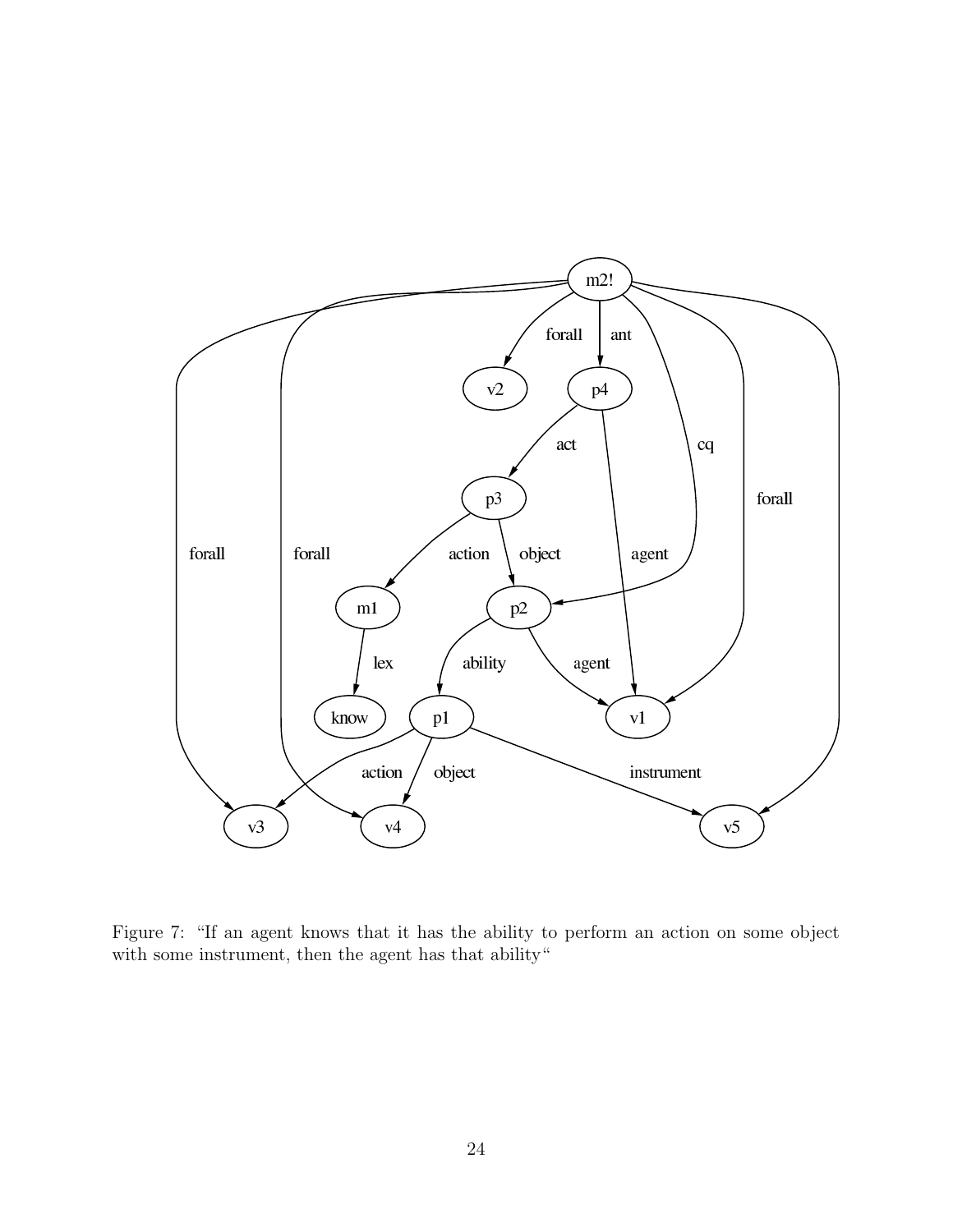

Figure 8: "If an agent has some ability, then the agent possibly acts on that ability" (c.f. Broklawski, 2002:14), essentially moving the modal outside of the scope of the possible thing. This would change the above rule to something like:

```
(add forall ($agent1 $act1 )
       ant (build agent *agent1
                   ability *act1)
       cq (build mode (build lex "possibly")
                  object (build agent *agent1
                                 act *act1)))
```
One disadvantage of the first representation is that the "possibly" might end up being inadvertently ignored at some point. SNePS performs reduction inference. If I search a knowledge base containing the first representation for this rule, and I am searching for propositions about agents and acts, but do not explicity ask about the mode, Cassie will return the agent/act part but will drop the mode arc. In this way, it is possible for the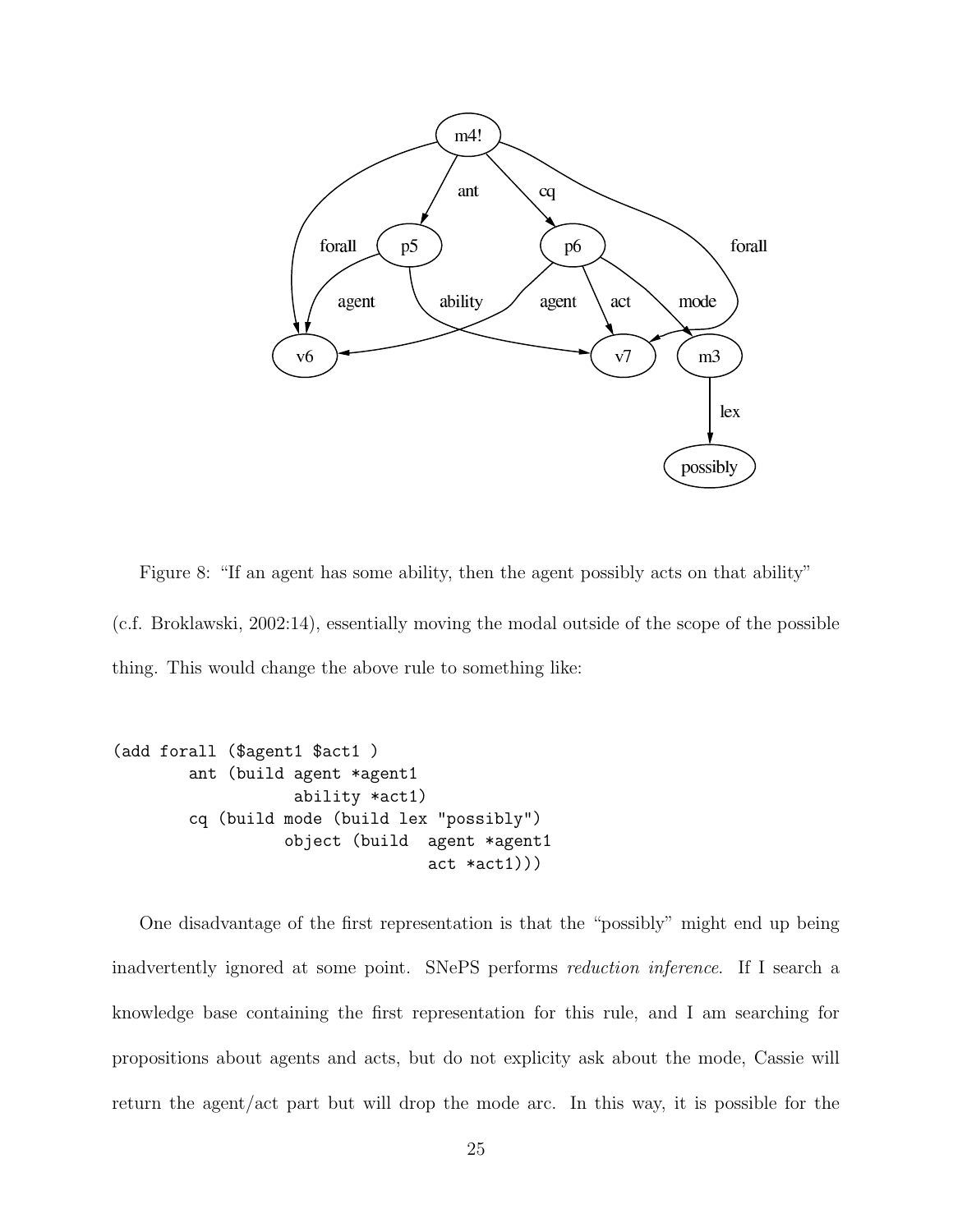information about an agent possibly doing some act to be interpreted as stating that the agent actually does that act.

At one point in the progress of this project, this rule simply stated that if an agent has the ability to do something, then the agent does that thing. It could be argued that in order to be absolutely certain that some agent can perform some act, the agent should be observed to perform the act at least once. Note that this might not necessarily apply to the narrative voice - being generally omniscient, it may not require empirical evidence to know that something is possible.

In any case, even this first use of the mode "possibly" is at least no worse than stating that if an agent has an ability it actually performs that act. For simplicity's sake (and because the second option made the definition algorithm stop working at all with my representation), the first of these two possible representations was kept in my knowledge base.

For a detailed syntax and semantics of my use of mode, please see Appendix A.

The final rule I will discuss in detail is number 27, "If some agent mounts some animal (a1) using an instrument i, and the same agent uses the same instrument i on part of another animal  $(a2)$ , then all is equivalent to  $a2$ ".

```
;; Rule 27
(add forall ($person $action1 $animal1 $animal2 $part-animal2 $instrument1)
    &ant ((build agent *person
                  act (build action (build lex "mount")
                             object *animal1
                             instrument *instrument1))
           (build part *part-animal2
                  whole *animal2)
           (build agent *instrument1
                  act (build action *action1
                             object *part-animal2)))
```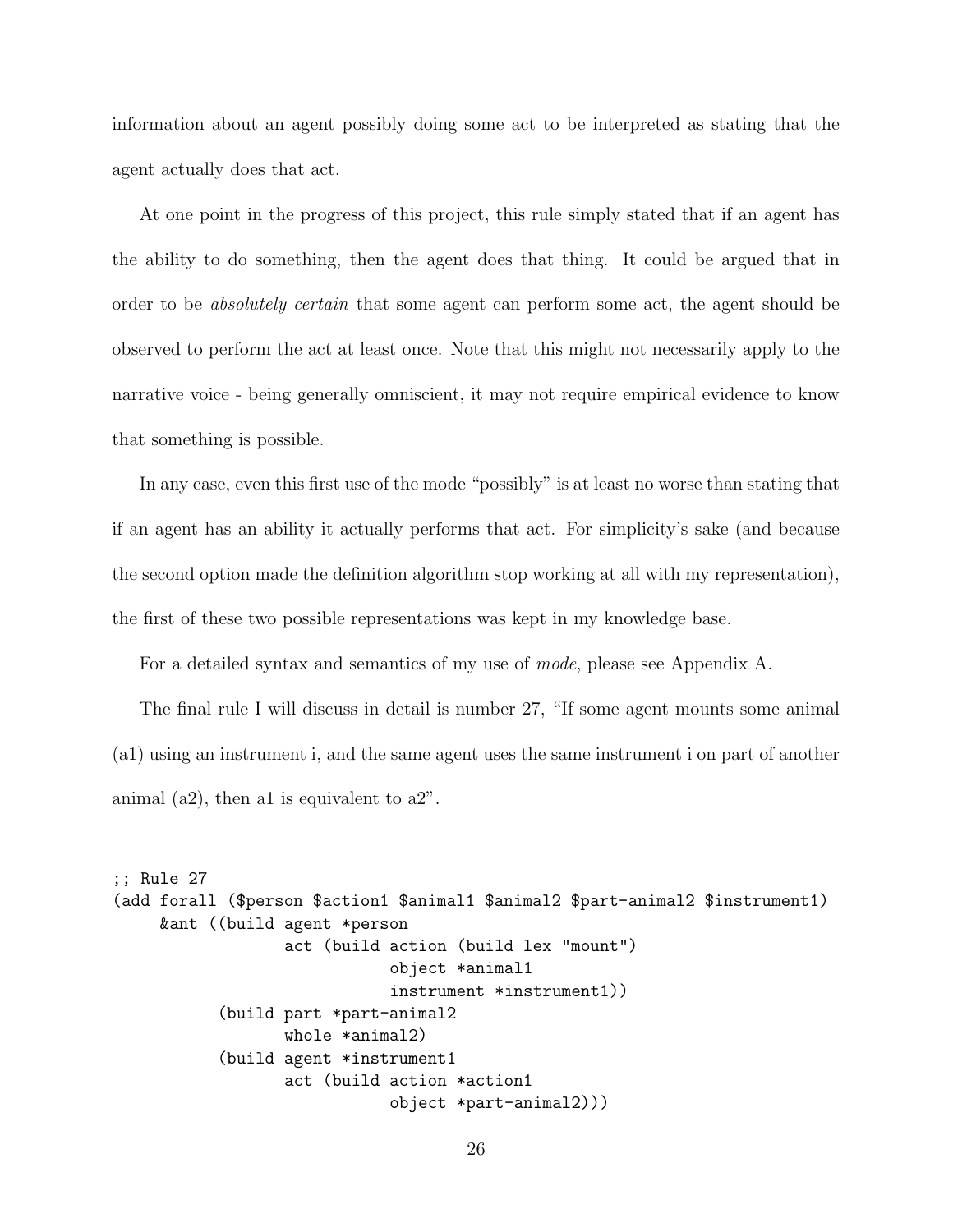#### cq ( build equiv \*animal1 equiv \*animal2))

This rule is essential to linking the two sentences, and determining that the maker is a worm. One of the few things linking the two sentences in the passage is the presence of the hook staffs. Paul and the maker are only mentioned in the first sentence. The worm and its behavior are only mentioned in the second sentence.

Recall that in the first sentence, the hook staffs appear as an instrument being used by the agent Paul as part of his act of mounting the maker. In the second sentence they appear as agents, themselves performing the act of holding open the forward edge of the ring segment. Rule 23 makes sure that the forward edge of the ring segment is considered part of the worm.

Cassie will not infer just because two things are equivalent (expressed by the equiv/equiv as the consequent of this rule), that those two things necessarily have the same properties, abilities or other features. Unfortunately, there is no way in SNePS to express a single rule that says "if two things are equivalent, then everything known about either of them applies to the both". Rules 15-21 are some rules of equivalence that will allow parts of the definitions for equivalent things to be copied over from one of the things to the other. These will be essential in defining what a maker is, as once it is determined that the maker and the worm are the same thing, we will want the things known about the maker to also be known of the maker.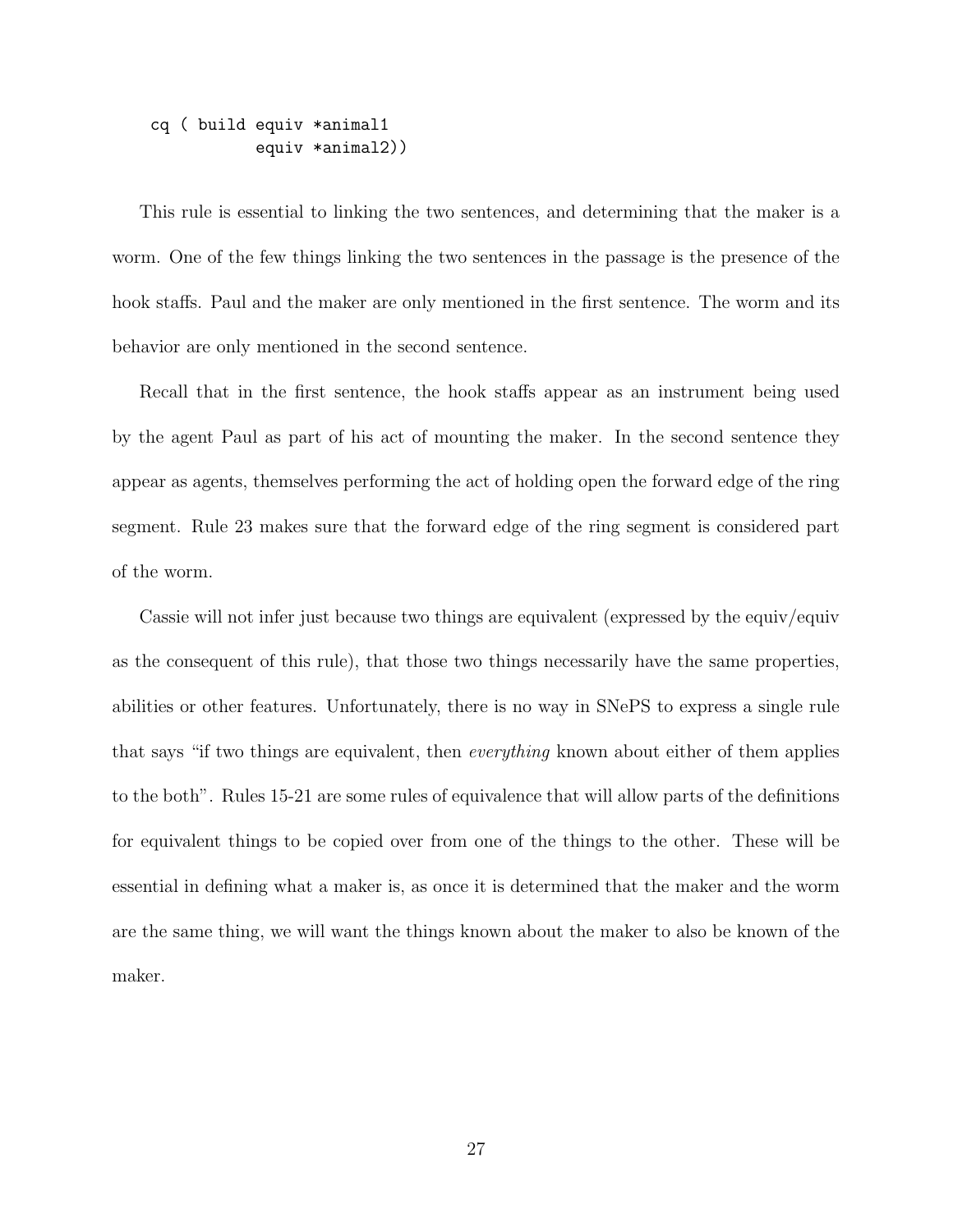# 6 Results

### 6.1 Introduction

The passage and background knowledge were placed in a SNePS demo file "maker.demo", which loads the noun algorithm and generally sets the system up for the algorithm to be run. The last line in the demo file is:

^(defineNoun ''maker'')

which calls the lisp function defineNoun for the word maker.

The file, "maker.demo" is included at the end of this paper as Appendix B.

This section describes the results obtained with the knowledge base as described so far and some necessary final changes made to the representation to overcome problems that came up.

### 6.2 First Issue: Unasserted Propositions

The first issue with the representation as presented so far has to do with the expression of the statment (derived from the passage) which states that, "If the hook holds open the forward edge, then the forward edge admits the abrasive sand into the sensitive interior and the creature(worm) will not retreat below the desert."

Recall that this is represented in Snepsul as a forall/antecedent/consequent/consequent rule (Fig. 5). The problem is that, since the rule deals with the hypothetical, the information about the sand being admitted and the worm not retreating beneath the desert is not asserted to the knowledge base, and so is apparently ignored by the noun definition algorithm. As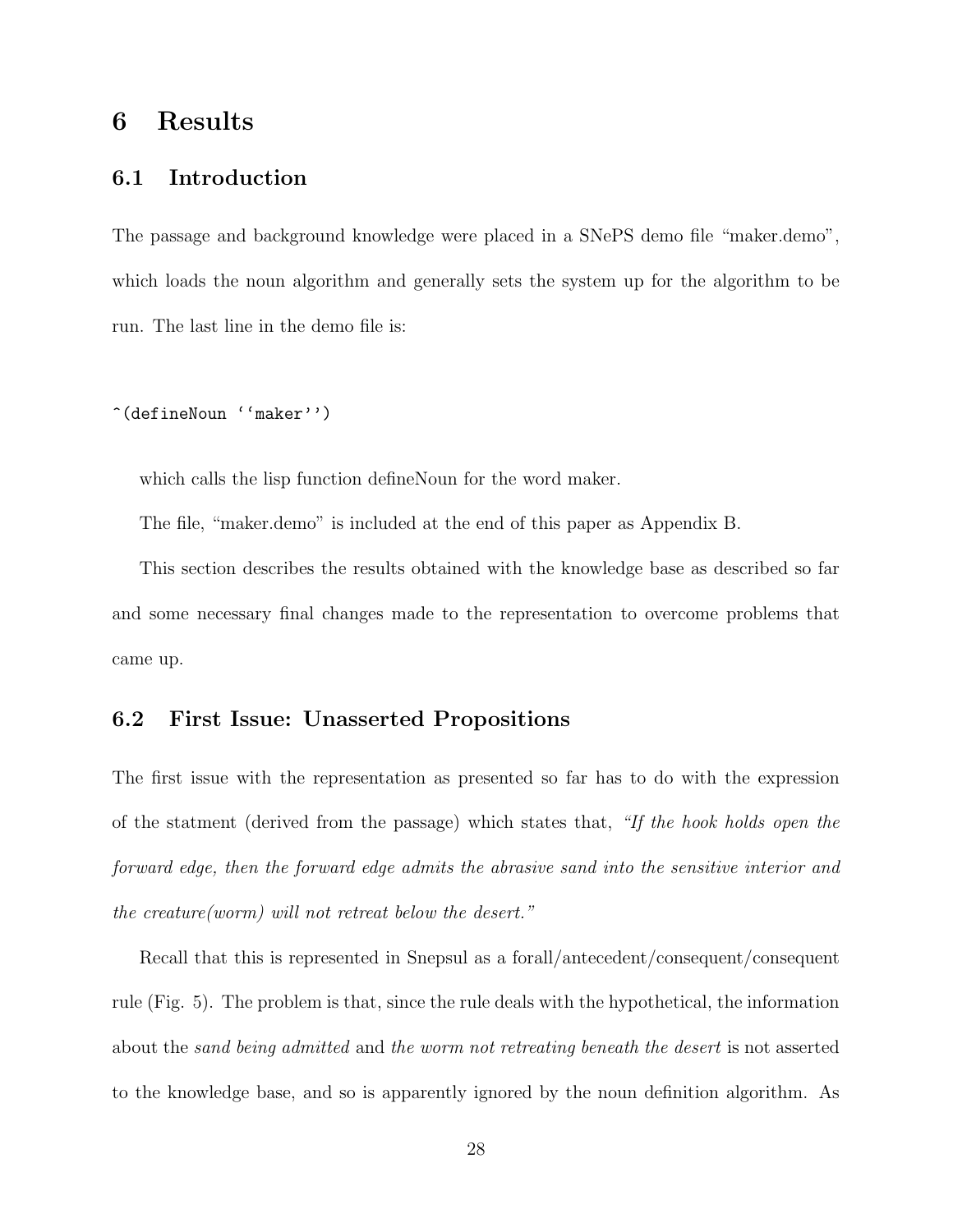the time alloted to work on this project was ending, I came up with a rather simply but slightly unsatisfying solution: tell Cassie that it is the case that the hooks hold open the forward edge. Obviously, the passage does not directly say this. However, in the context of preceding passages (which Cassie doesn't know about, but I do) it is clear that Paul is going to perform the action of mounting the maker, as well as the associated actions involving the hook staffs.

Thus, in order for the information about the worm being prevented from retreating to show up in the definition, I have added this fact to the passage section of the knowledge base.

;; the hookstaff holds the forward edge of the ring segment open (add agent \*thehook act (build action (build lex "hold open") object \*forward-edge))

### 6.3 Second Issue: Prolonged Looping

The second major issue is at first glance even worse than the first. The rule intended to tie the two sentences together  $(\#27 \text{ in the background knowledge})$  sends the system into what is apparently an infinite loop - the demo doesn't even make it to the point where the definition algorithm is invoked. The demo does not however begin looping immediately after rule  $#27$ is added. Rather, it hangs right after reaching the part of the passage which asserts "paul knows that he has the ability to mount the back of the maker, using the hook staff as an instrument" (see section 4.3.2). Recall that this assertion takes the form of a fairly large, deeply nested forall/ant/cq - in many ways similar to rule  $#27$ .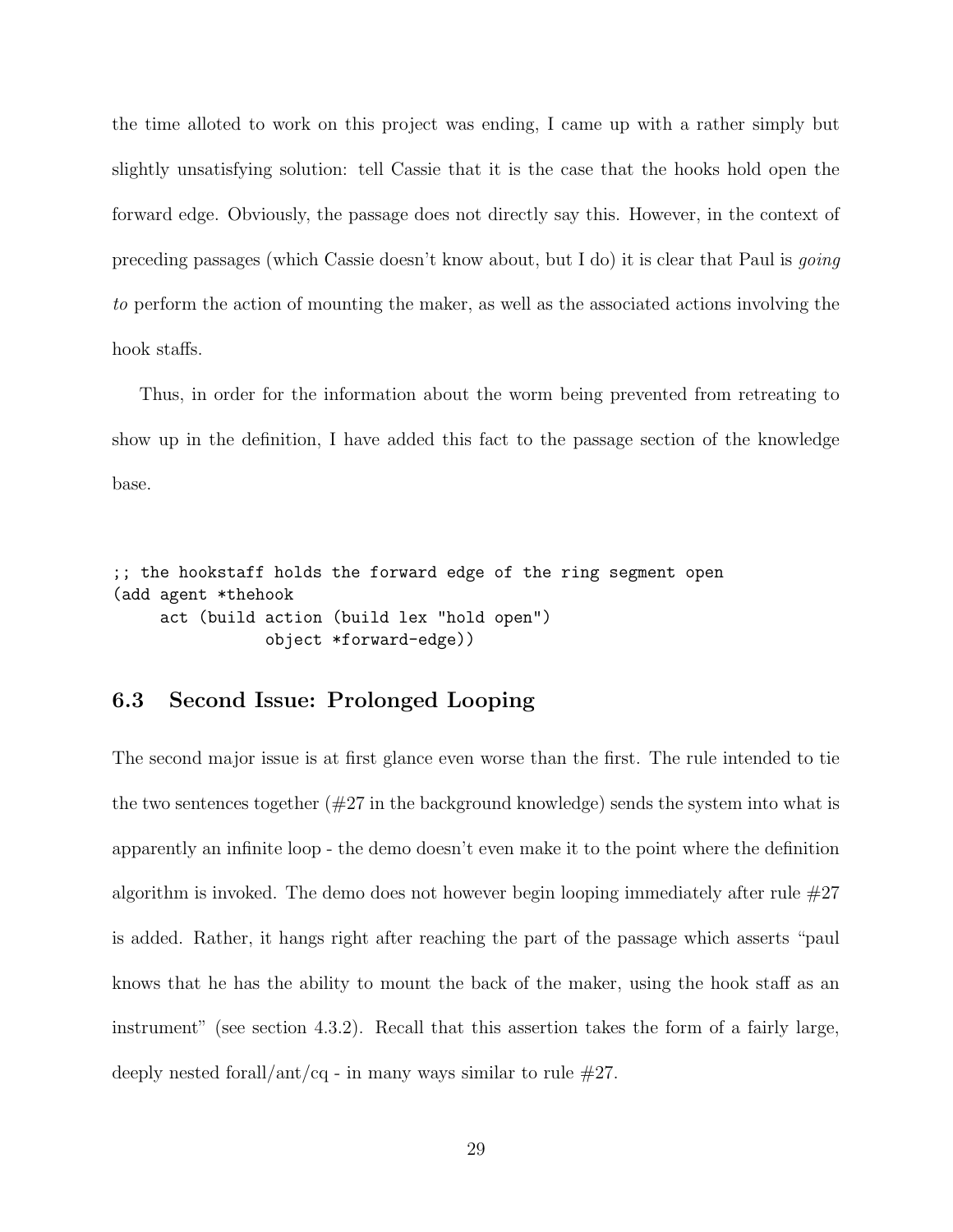There are actually two different ways of asserting propositions in SNePS. The first is the assert function. The function I have used throughout the project is the add function. The difference between these is that assert simply places propositions in the knowledge base of things Cassie believes, while add automatically triggers forward inference, causing Cassie to discover and believe consequences of her beliefs.

My hypothesis is that I am giving Cassie too many complex, related rules, and that they are triggering either an infinite or simply very large inference loop that she gets caught in. I verified this suspicion by entering the offending rule after the rest of the background and passage had been entered. Since the rule was not initially in the knowledge base, the out-of-control forward inference did not occur while inputting the background knowledge nor during Cassie's reading of the passage. However once I entered rule #27, Cassie concludes (among other things) that the worm and the maker are equivalent! Running the definition algorithm at this point caused the same looping behavior.

Here is the situation: Rule #27 is the key to tying together the two sentences and to determining that makers are equivalent to worms - a significantly useful piece of information. If the rule is entered before most of the background and all of the passage, it exhibits a looping behavior with no promise of halting.

If the rule is entered after the background and passage representations, Cassie will correctly conclude that the maker and worm are equivalent (among quite a few other things), and the looping is (temporarily) averted because of the order in which information was added. I made absolutely sure that the rule was adding the fact that the worm and the maker are equivalent with the command: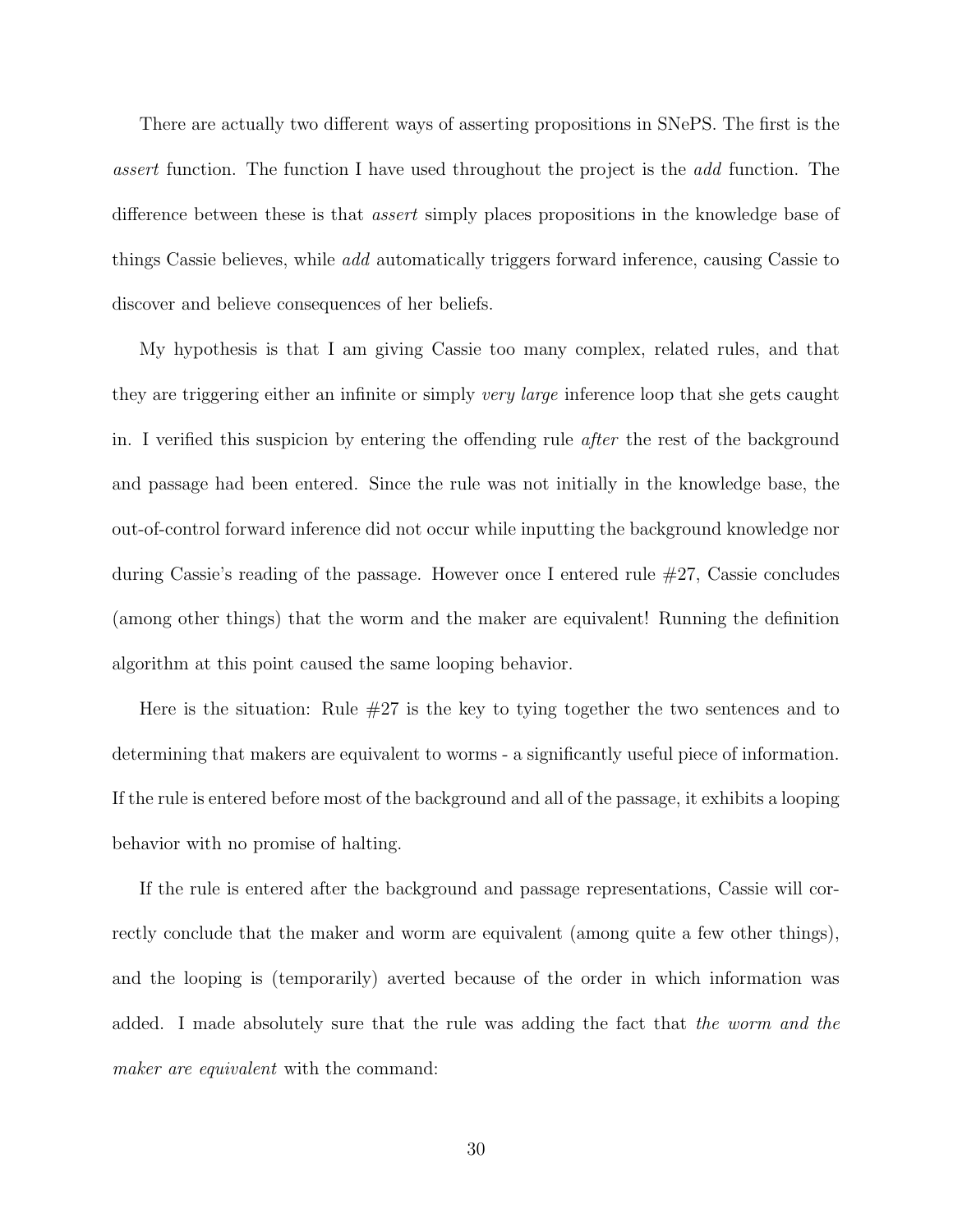;; ask Cassie whether any two things are equivalent (deduce equiv \$m equiv \$w)

- to which Cassie replied with the name of a proposition that asserted this fact.

If we then ask Cassie to define "maker" for us, some inference triggered by the algorithm sends the system into the same (or an indistinguishable) inference loop.

Rule #27 is only being used to infer from both sentences that the worm and the maker are equivalent. It works for that purpose, but after that point it is an obstacle to obtaining a proper definition. If we first add the rule and then remove it, all the results of the rule - including the equivalence relation that we need - will be erased with it. My temporary solution to this problem is to leave the rule out and simply assert the equivalence that the rule was shown to produce:

;; tell Cassie that the maker and the worm are the same thing (add equiv \*themaker equiv \*worm)

### 6.4 The Definition

The definition produced by the noun algorithm at the end of my maker.demo file is:

```
* ^(defineNoun "maker")
--> Definition of maker:
Possible Class Inclusions: animal, worm, creature,
Possible Structure: b6, b8,
Possible Actions: retreat beneath desert, tunnel ground,
Possible Properties: elongated, flexible, larger than human male,
nil
```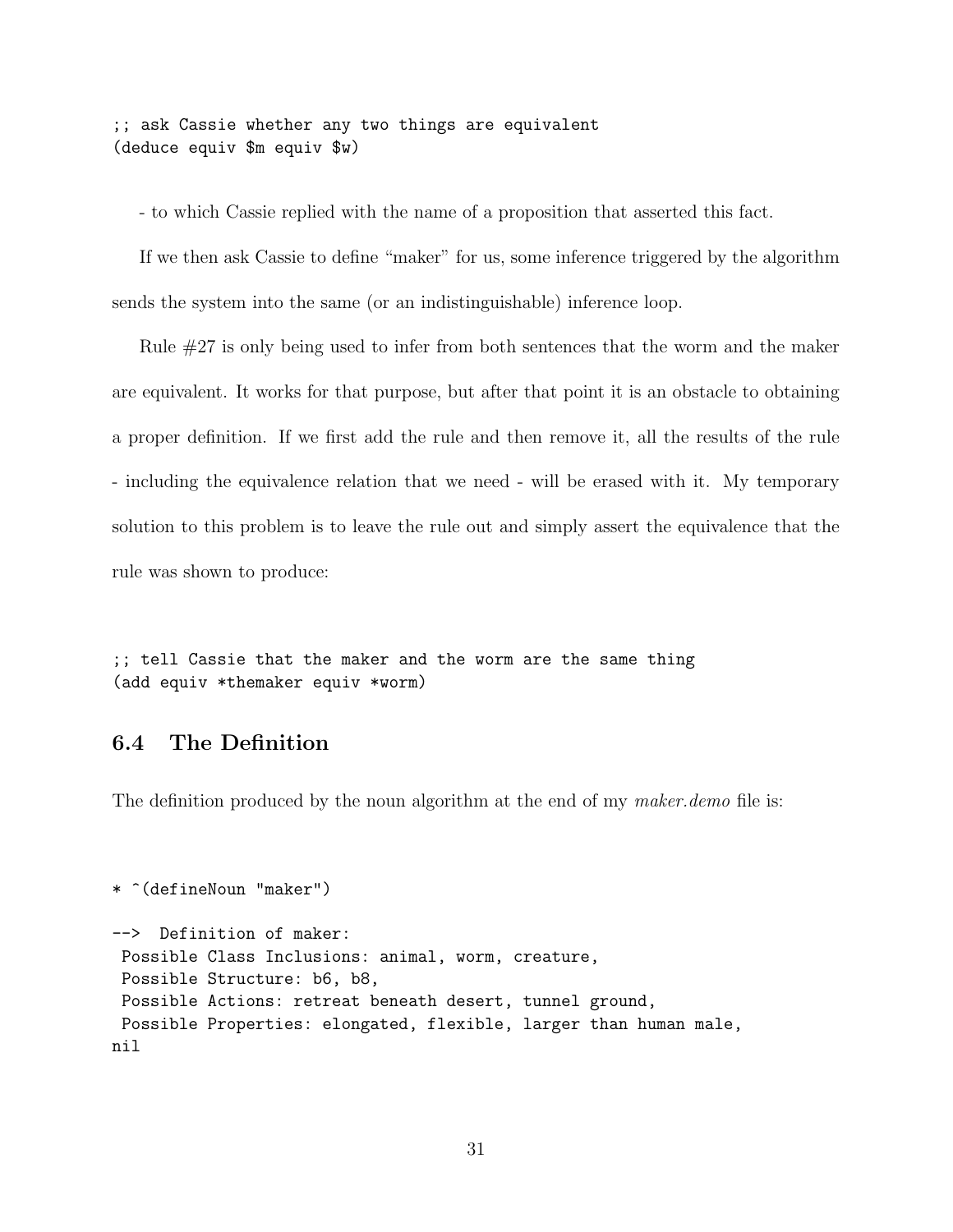# 7 Future Work

The first thing that really needs to be taken care of in order for my work on this passage to continue is the looping issue mentioned in the last section. The temporary solution is fine for now and demonstrates that the right information is being asserted into the knowledge base. However, the result (the fact that the maker is the worm) really needs to be derived by Cassie based on her background information and the passage without having a user assert it to her. An important next step would be to simplify the most complex rules in the knowledge base and see whether that cuts down on the looping. Another promising way of dealing with the situation is to convert some of the forall/ant/cq rules (of which there are many) into path definitions, thereby replacing forward inference for those rules with path-based inference, and possibly eliminating the overzealous inference loop. Other smaller issues for further work include the first problem mentioned in the last section, as well as building in some rules to allow a notion of cause and effect.

Long-term, I could work on developing a representation that preserves the notion of "for as long as"/"for the duration of" found in the second sentence of the passage (see section 4.2). Approaches to this might include developing an ontology of time, or implementing a situational calculus. Any of these long-term options would probably also involve making changes to the noun definition algorithm itself.

Right now, the method by which I am doing noun phrase resolution (besides not quite working) is very specific to the context of this passage. Another area of potential long-term work on this project is this area of resolving different noun phrases which refer to the same individual across subpassages.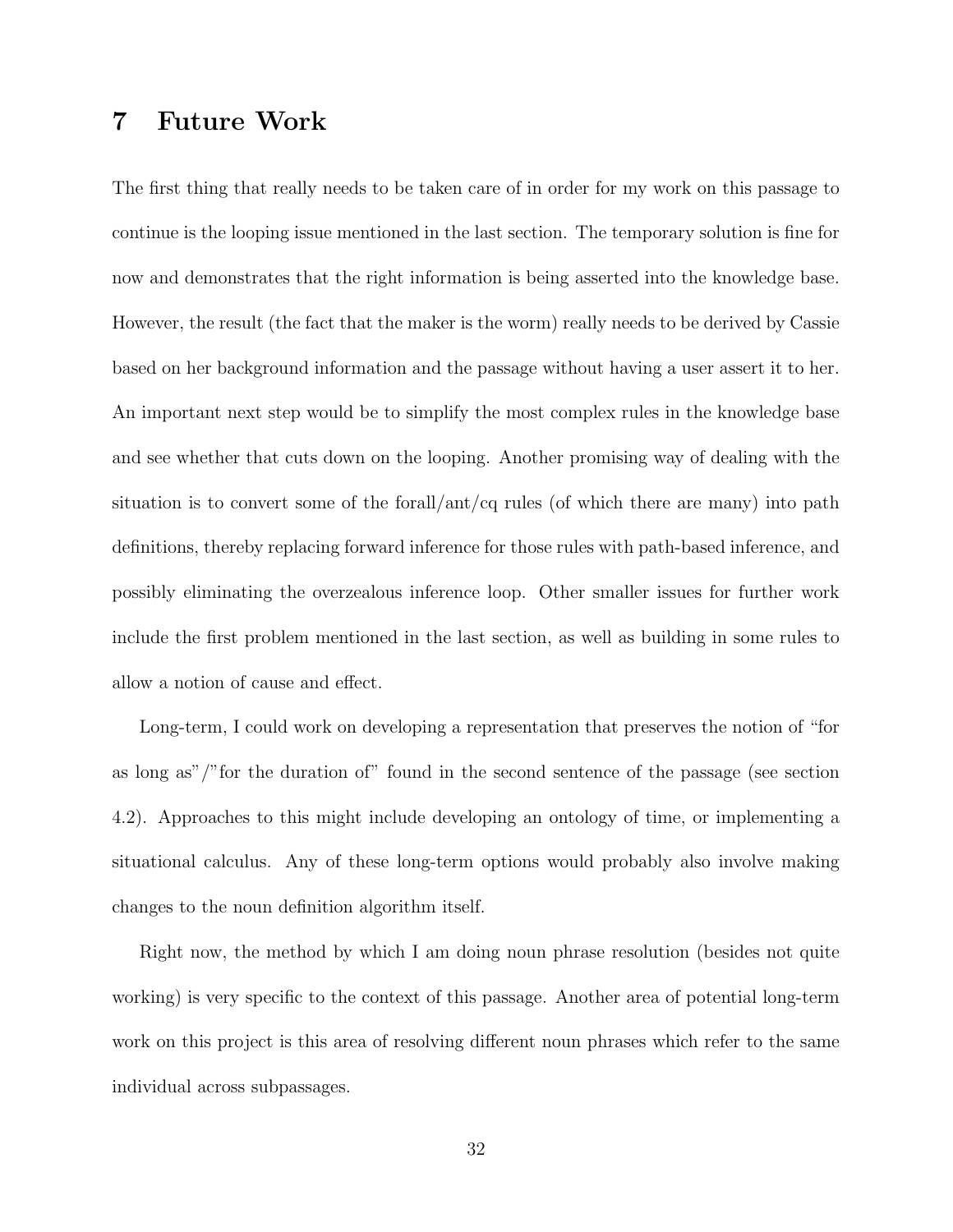Finally an idea for future work that is not directly to this passage (but which could make use of it): I recently spent some time researching and writing about Social Network Analysis, which uses the model of a network comprised of arcs and nodes to analyze various types social systems. The methodologies of SNA borrow heavily from graph theory in Mathematics and are not restricted to social networks (which seem to have a pretty broad definition anyway). It would be interesting to apply social network analysis techniques to SNePS networks, especially SNePS networks created for the CVA project. Specifically, I am interested in how the centralities (degree centrality, betweenness centrality and closeness centrality) of "unknown word" nodes in a network might relate to the effectiveness of the definition algorithms in defining the word.

# 8 Conclusions

This paper has presented a detailed summary of the work I have completed to represent a passage containing the unknown word "maker". Some work still remains in order for my representation to allow Cassie to derive a meaning that uses all the information in the passage. Specifically, there is one major flaw in the representation that causes the system to go into a loop that does not terminate. Overall, the representations of both the background knowledge and the passage itself are sound and allow Cassie (with a little help) to give a satisfactory definition for the word.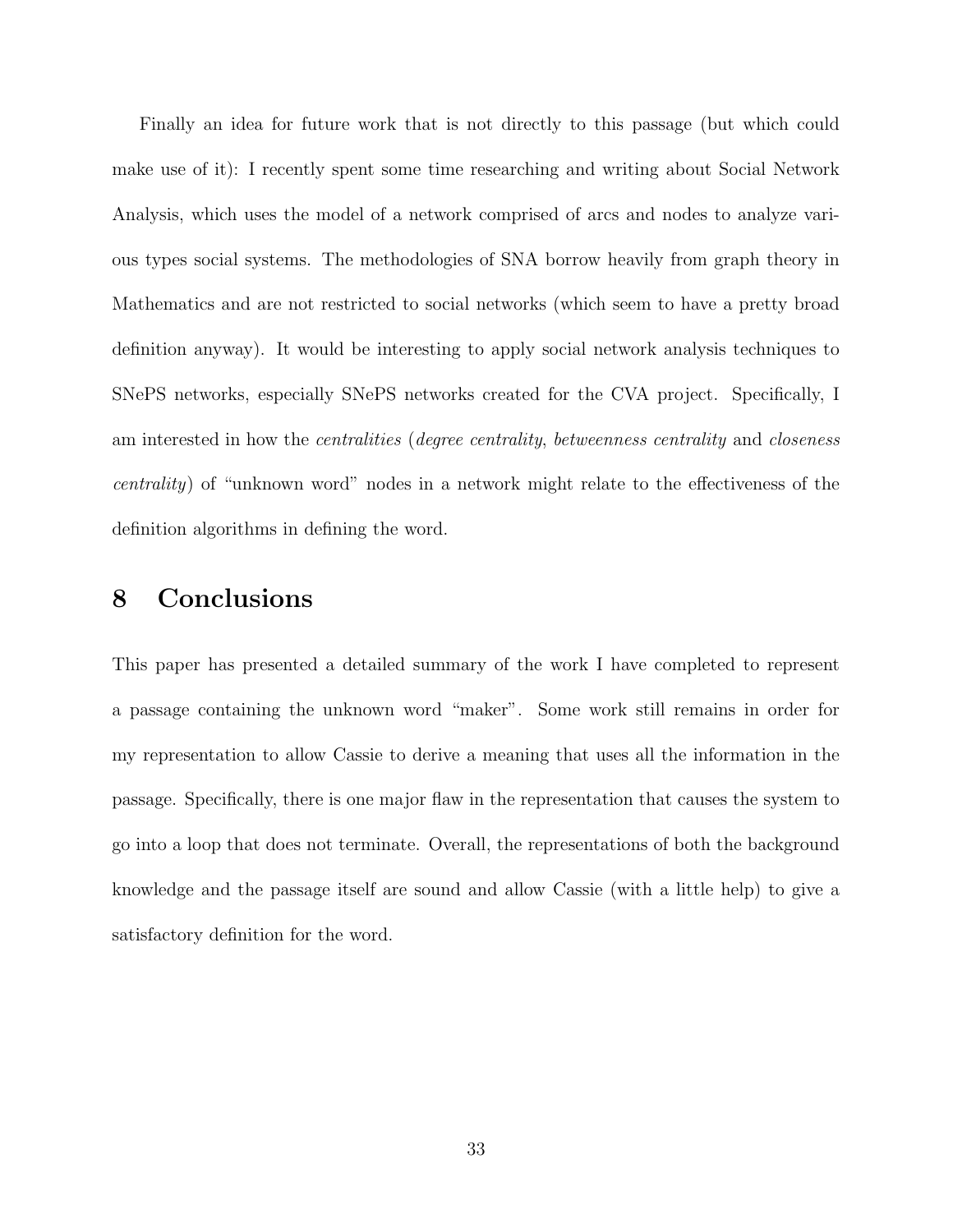# 9 References

- 1. Ahmed, Adel (2003), "Contextual Vocabulary Acquisition: Inferring the Meaning of the Verb 'Cripple' from Context", [http://www.cse.buffalo.edu/ rapaport/CVA/Cripple/ahmed.pdf].
- 2. Broklawski, Marc K. (2002), "Computational Contextual Vocabulary Acquisition: A Noun Algorithm", [http://www.cse.buffalo.edu/ rapaport/CVA/docs/cva.wrapup.pdf].
- 3. Ehrlich, Karen (1995), "Automatic Vocabulary Expansion through Narrative Context", Technical Report 95-09 (Buffalo: SUNY Buffalo Department of Computer Science).
- 4. Herbert, Frank. (1965) "Dune" New York: Berkley.
- 5. William J. Rapaport, Stuart C. Shapiro, and Janyce M. Wiebe (1997), "Quasi-Indexicals and Knowledge Reports", Cognitive Science 21, 1 (January-March, 1997), 63-107.
- 6. Shapiro, Stuart C. and The SNePS Implementation Group (2002), "SNePS User Manual", [http://www.cse.buffalo.edu/sneps/Manuals/manual26.ps].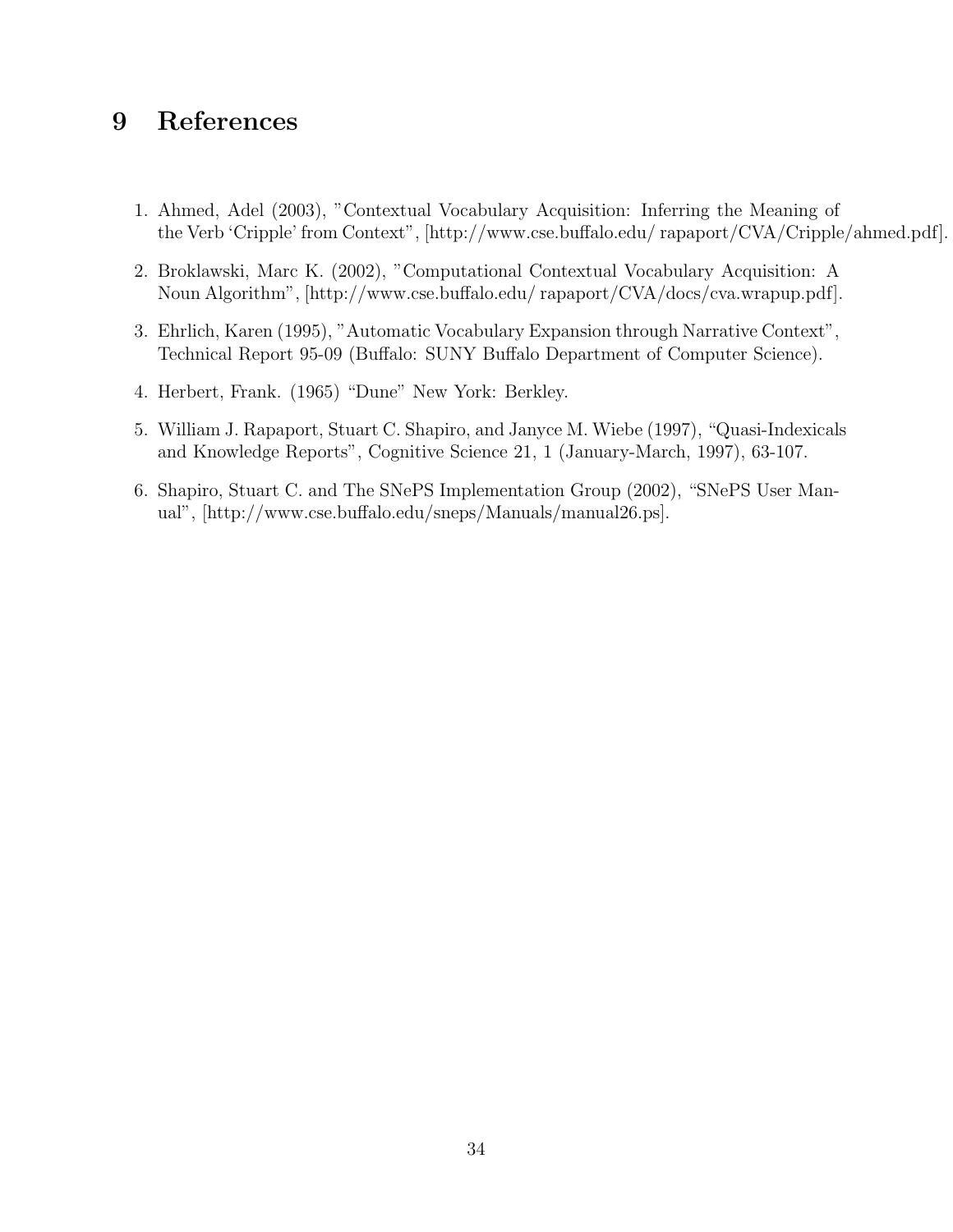# Appendix A: Case Frames

### agent/ability

-Syntax:



Figure 9: "A.1: agent/ability"

If w, y and z are individual nodes and 'm' and 'x' identifiers not previously used, then Figure A.1 is a network, and  $m$  and  $x$  are structured proposition nodes.

-Semantics:  $\langle |m| \rangle$  is the proposition that  $\langle |m| \rangle$  is an agent with the ability to perform the action  $[[y]]$  directed towards the object  $[[z]].$ 

-Sample Context: Figure 1 in section 4.3.2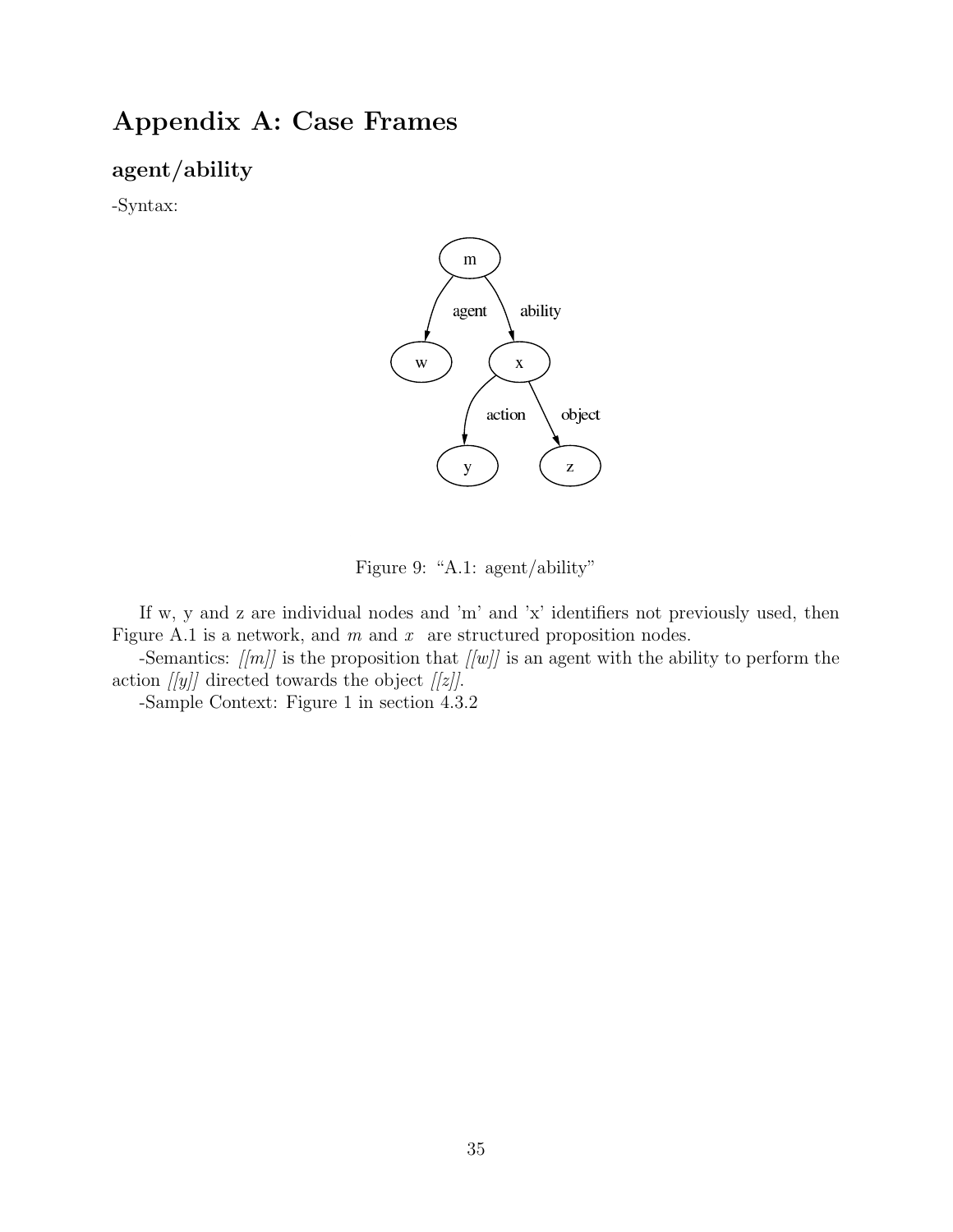agent/act/mode

-Syntax:



Figure 10: "A.2: agent/act/mode"

If x, y and z are individual nodes and 'm' is an identifier not previously used, then Figure A.2 is a network, and m is a structured proposition node.

-Semantics:  $\langle |m| \rangle$  is the proposition that  $\langle |x| \rangle$  is an agent with the ability to perform the action  $[|y|]$  with modality!  $[|z|]$ .

-Sample Context: Figure 8 in section 5.4

## agent/act/action/object/instrument

-Syntax:



Figure 11: "A.3: agent/act/instrument/object"

If w, y, z and i are individual nodes and 'm' and 'x' are identifiers not previously used, then Figure A.3 is a network, and  $m$  and  $x$  are structured proposition nodes.

-Semantics:  $\langle |m| \rangle$  is the proposition that  $\langle |m| \rangle$  is an agent who performs the act consisting of performing the action  $[[y]]$  directed towards the object  $[[z]]$  using as an instrument  $[[i]]$ . -Sample Context: Figure 1 in section 4.3.2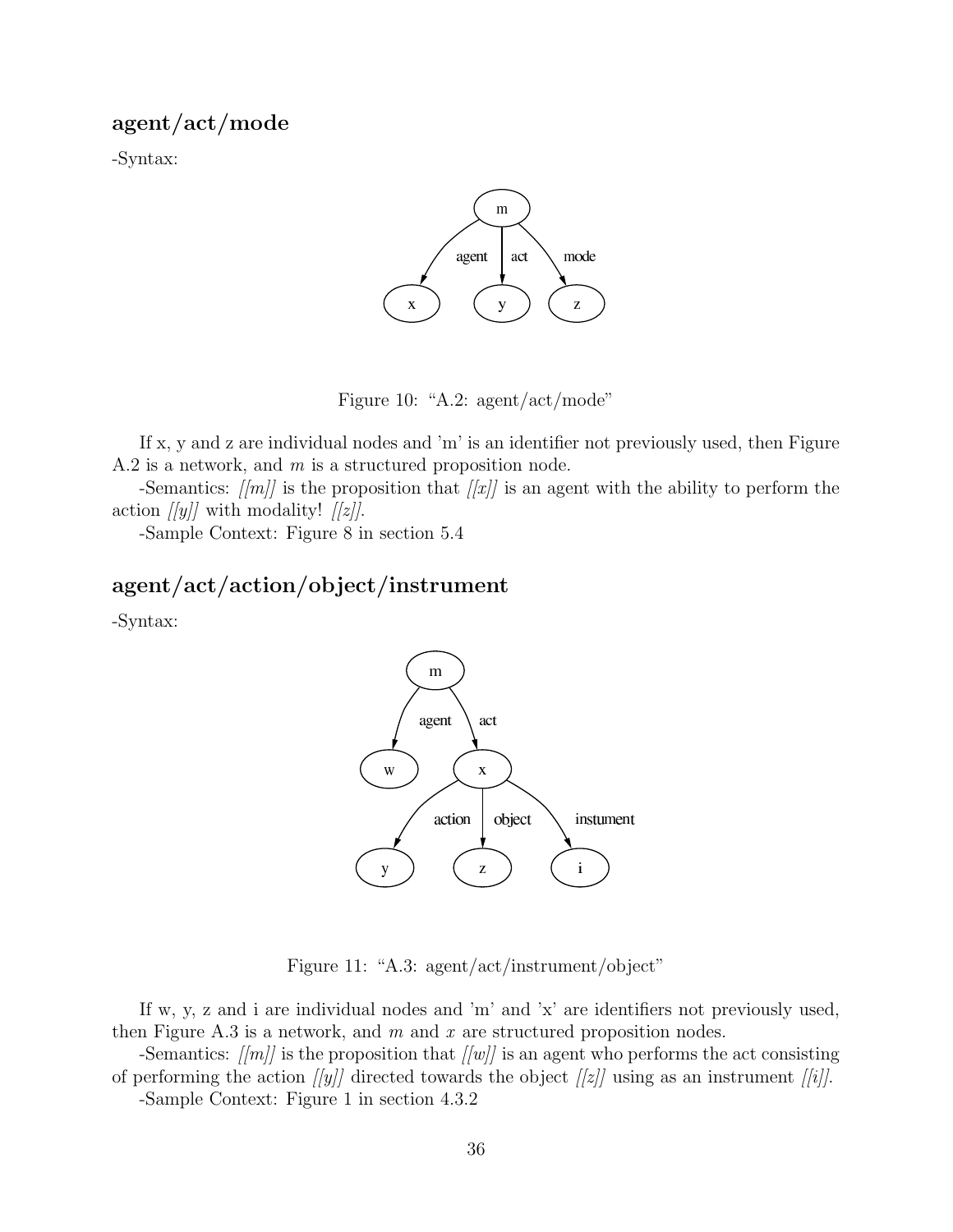# Appendix B: Background Representation

```
; BACKGROUND KNOWLEDGE:
; =====================
;; if an agent knows that they (themselves) have an ability to perform some action directed to
;; some object and using some instrument, then they have that ability
(describe
(add forall ($anyone $anyobject $anyaction $anyobject $anyinstrument)
        ant (build agent *anyone
                   act (build action (build lex "know")
                              object (build agent *anyone
                                            ability (build action *anyaction
                                                            object *anyobject
                                                            instrument *anyinstrument))))
        cq (build agent *anyone
                  ability (build action *anyaction
                                 object *anyobject
                                 instrument *anyinstrument))))
;; if an agent mounts some thing, and the thing is the back of an object, then
;; the agent mounts the object
(describe
(add forall ($mounter $mountee-back $mountee)
    &ant ((build agent *mounter
                  act (build action (build lex "mount")
                             object *mountee-back))
           (build possessor *mountee
                  rel (build lex "back")
                  object *mountee-back))
    cq (build agent *mounter
               act (build action (build lex "mount")
                          object *mountee))))
;; if anything mounts something else, then the first thing rides the second
(describe
(add forall ($mounter $mountee)
        ant (build agent *mounter
                   act (build action (build lex "mount")
                              object *mountee))
        cq (build agent *mounter
                   act (build action (build lex "ride")
                              object *mountee))))
;; if something rides something else, the rider is on the ridee
(describe
```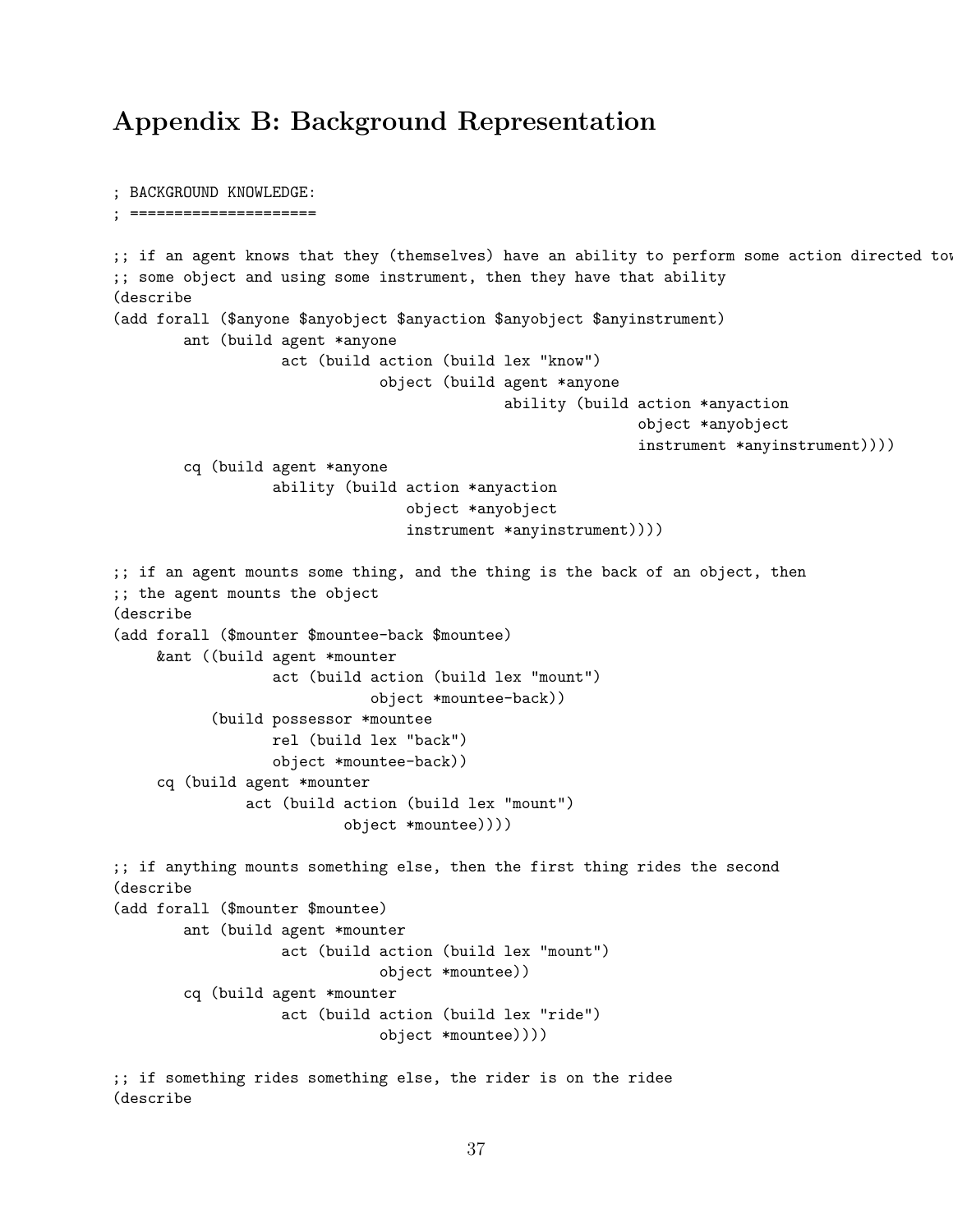```
(add forall ($rider $ridee)
        ant (build agent *rider
                   act (build action (build lex "ride")
                              object *ridee))
        cq (build object1 *rider
                  rel (build lex "on")
                  object2 *ridee)))
;; something ridden is possibly an animal
(describe
(add forall ($rider $ridee)
     ant (build agent *rider
                act (build action (build lex "ride")
                           object *ridee))
     cq (build mode (build lex "possibly")
               member *ridee class (build lex "animal"))))
;; if something1 mounts something2 then something1 is larger than something2
(describe
(add forall ($p2 $a2)
        ant (build agent *p2
                   act (build action (build lex "mount")
                              object *a2))
        cq (build object1 *a2
                  rel (build lex "larger than")
                  object2 *p2)))
;; if x is smaller than y then y is larger than x
(describe
(add forall ($small $large)
        ant (build object1 *small
                   rel (build lex "smaller than")
                   object2 *large)
        cq (build object1 *large
                   rel (build lex "larger than")
                   object2 *small)))
;; if x is larger than y, then y is smaller than x
(describe
(add forall ($small2 $large2)
        ant (build object1 *large2
                   rel (build lex "larger than")
                   object2 *small2)
        cq (build object1 *small2
                   rel (build lex "smaller than")
                   object2 *large2))
)
```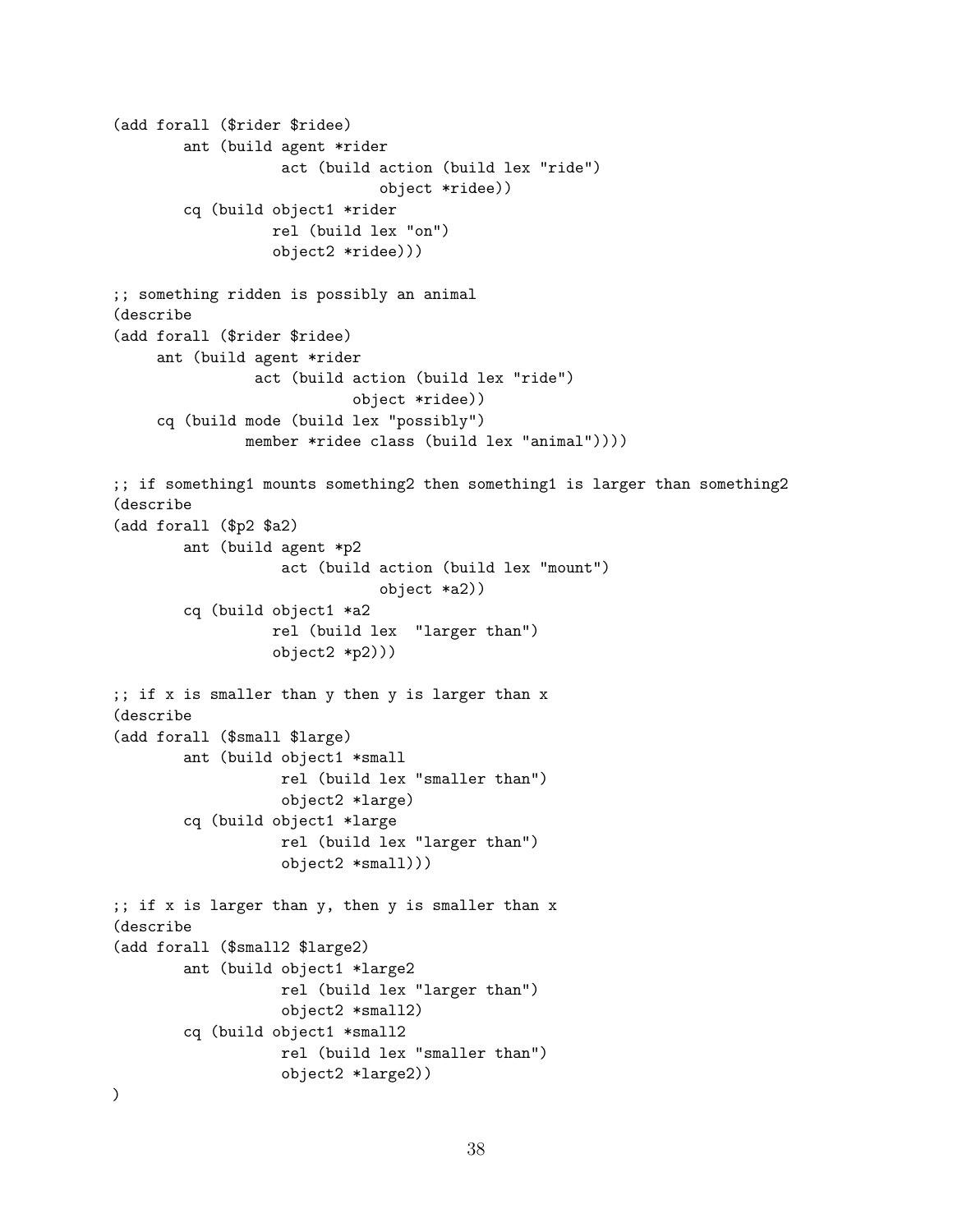```
;; sand is part of the desert
(describe
(add part (build lex "sand")
    whole (build lex "desert")))
;; humans are animals
(describe
(add subclass (build lex "human")
     superclass (build lex "animal")))
;; worms are animals
(describe
(add subclass (build lex "worm")
    superclass (build lex "animal")))
;; worms are elongated and flexible
(describe
(add forall $w
        ant (build member *w
                   class (build lex "worm"))
        cq ((build object *w
                   property (build lex "flexible"))
            (build object *w
                   property (build lex "elongated")))))
;; creatures are animals
(describe
(add subclass (build lex "creature")
    superclass (build lex "animal")))
;; worms tunnel in the ground
(describe
(add forall $w100
        ant (build member *w100 class (build lex "worm"))
         cq (build agent *w100
                   ability (build action (build lex "tunnel")
                                  object (build lex "ground")))))
;; information about equivalency:
;; if two classes are equivalent, then they are each subclasses of the other
(describe
(add forall ($c1 $c2)
        ant (build equiv *c1
                   equiv *c2)
        cq ((build subclass *c1 superclass *c2)
            (build subclass *c2 subclass *c1))))
```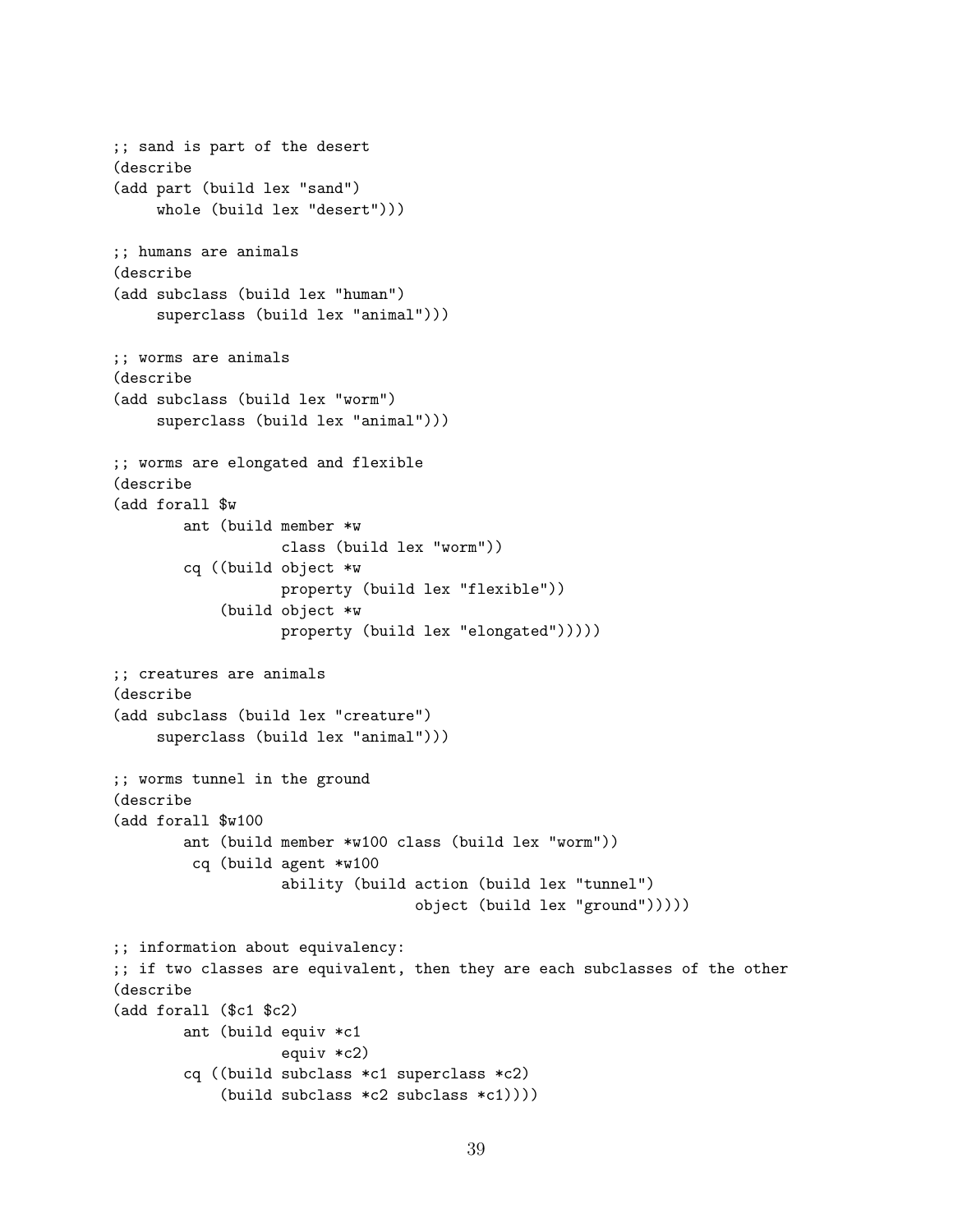```
;; if two things are equivalent and one of them is a member
;; of some class, the other is also a member of that class
(describe
(add forall ($thing1 $class $thing2)
    &ant ((build member *thing1 class *class)
           (build equiv *thing1 equiv *thing2))
    cq (build member *thing2 class *class)))
;; if two things are equivalent and one of them is a subclass
;; of some superclass, then the second thing is also a subclass
;; of the same superclass
(describe
(add forall ($subclass1 $subclass2 $superclass)
    &ant((build subclass *subclass1
                 superclass *superclass)
          (build equiv *subclass1 equiv *subclass2))
     cq (build subclass *subclass2
               superclass *superclass)))
;; if any two agents are equivalent, and one of them performs an action,
;; then the other performs that action
(describe
(add forall ($agent1 $agent2 $action)
    &ant ((build equiv *agent1
                  equiv *agent2)
           (build agent *agent1
                  ability *action))
       cq (build agent *agent2
                 ability *action)))
;; if two objects are equivalent, they share all their properties
(describe
(add forall ($object1 $object2 $prop)
       &ant ((build equiv *object1
                    equiv *object2)
     ( build object *object1
                     property *prop))
        cq (build object *object2
                  property *prop)))
;; if two objects are equivalent and an agent performs some action on one of them,
;; then the agent performs that action on both of them
(describe
(add forall ($object1 $object2 $agent1 $action1)
    &ant ((build equiv *object1
                  equiv *object2)
```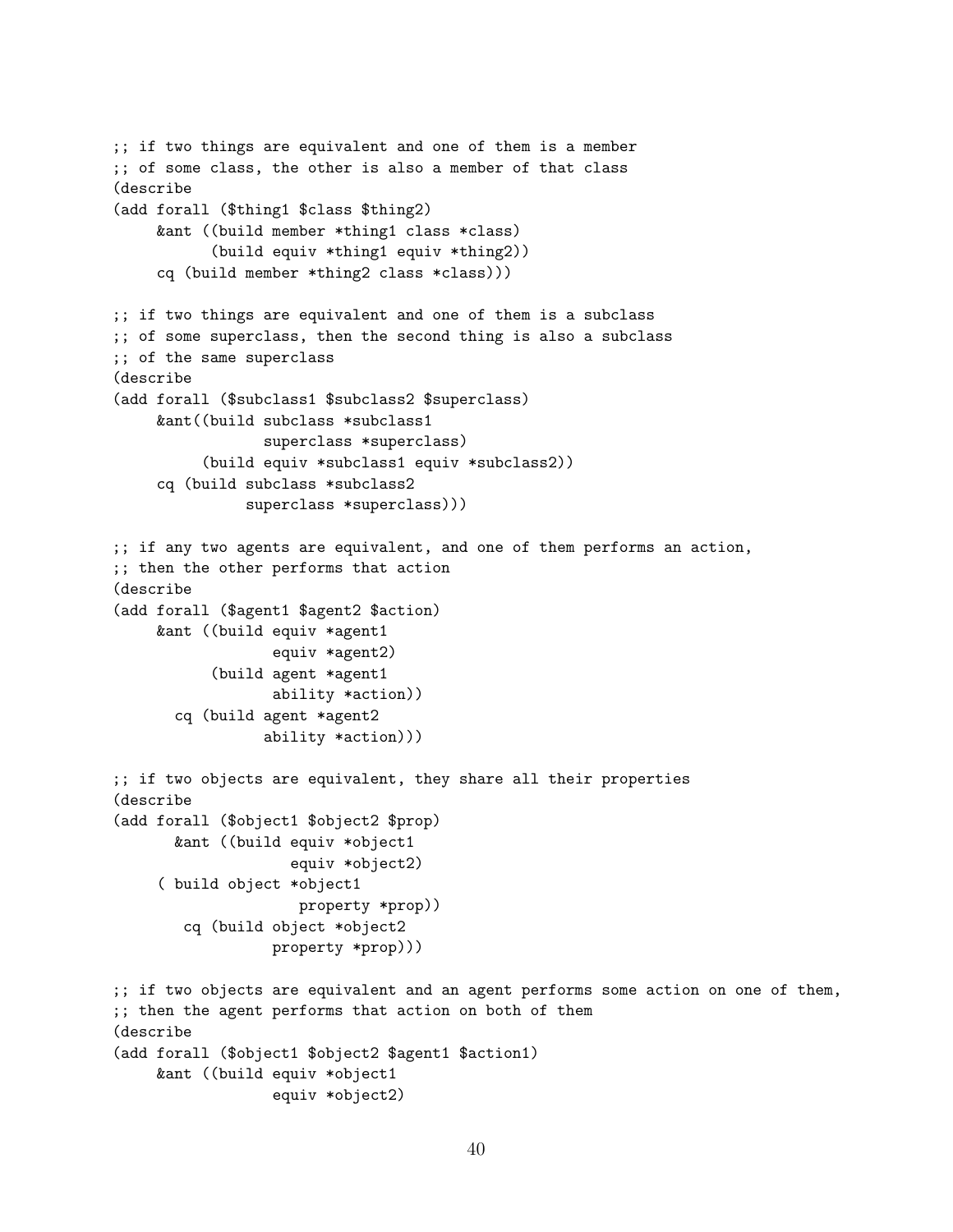```
(build agent *agent1
                 act (build action *action1
                            object *object1)))
    cq (build agent *agent1
               act (build action *action1
                              object *object2))))
;; if two objects are equivalent and an agent performs some action on one of them
;; using an instrument, then the agent performs that action on the other of them
(describe
(add forall ($object1 $object2 $agent1 $action1 $inst)
    &ant ((build equiv *object1
                  equiv *object2)
           (build agent *agent1
                  act (build action *action1
                             object *object1
                             instrument *inst)))
    cq (build agent *agent1
               act (build action *action1
                              object *object2
                              instrument *inst))))
;; anyone named Paul is a male human
(describe
(add forall $p
    ant (build object *p proper-name "paul")
    cq ((build member *p class (build lex "human"))
         (build member *p class (build lex "male")))))
;; if something1 is the interior of something2
;; then something1 is part of the whole something2
;; then something1 is inside something2
(describe
(add forall ($x $y)
          ant (build possessor *x
                          rel (build lex "interior")
                          object *y)
          cq((build part *y whole *x)
                (build object1 *y
                           rel (build lex "inside")
                           object2 *x))))
;; if an agent holds something open, then that thing has the property open
(describe
(add forall ($thing $agent $object)
    ant (build agent *agent
                act (build action (build lex "hold open")
```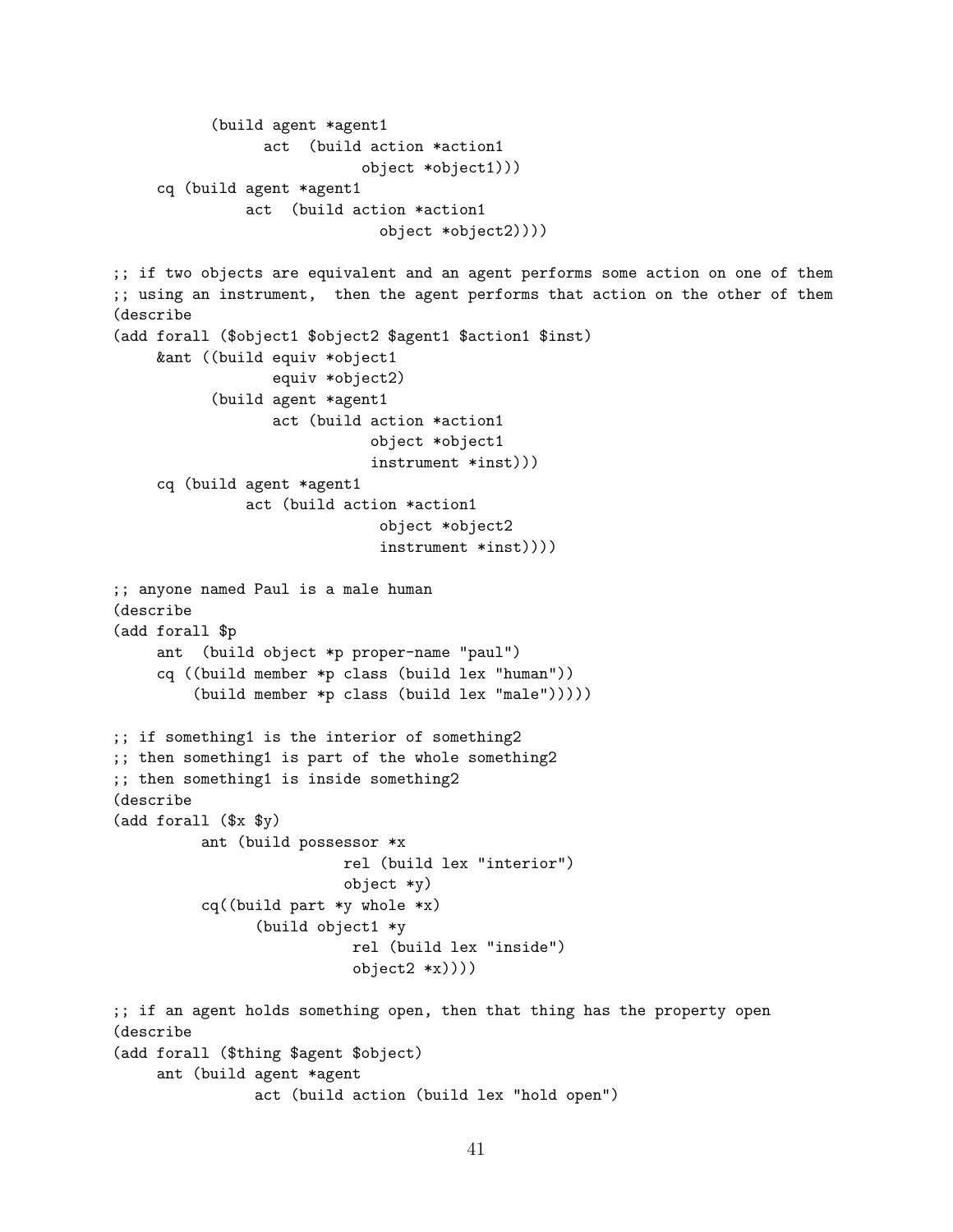```
object *object))
    cq (build object *object
             property (build lex "open"))))
;; if something1 is a part of something2
;; and somehting2 is a part of something3
;; then something1 is a part of something3
(describe
(add forall ($part1 $part2 $whole)
    &ant ((build part *part1
                 whole *part2)
           (build part *part2
                 whole whole))
   cq (build part *part1
            whole *whole)))
;; COMMENTED OUT BECAUSE IT SENDS CASSIE INTO AN INFINITE LOOP
;; if an agent mounts some animal1 using instrument1, and instrument1
;; performs some action on part of animal2, then animal1 and animal2
;; are equivalent (they are the same entity)
;(describe
;(add forall ($person $action1 $animal1 $animal2 $part-animal2 $instrument1)
; &ant ((build agent *person
; act (build action (build lex "mount")
; object *animal1
; instrument *instrument1))
; (build part *part-animal2
                 whole *animal2)
; (build agent *instrument1
; act (build action *action1
; object *part-animal2)))
; cq ( build equiv *animal1
; equiv *animal2))
;)
;; if a worm has a ring segment, the ring segment is part of the worm
(describe
(add forall ($rs $w)
    &ant ((build possessor *w
                object *rs
                rel (build lex "ring segment"))
          (build member *w
                class (build lex "worm")))
    cq (build part *rs
             whole *w)))
```
;; if something is the forward edge of something else,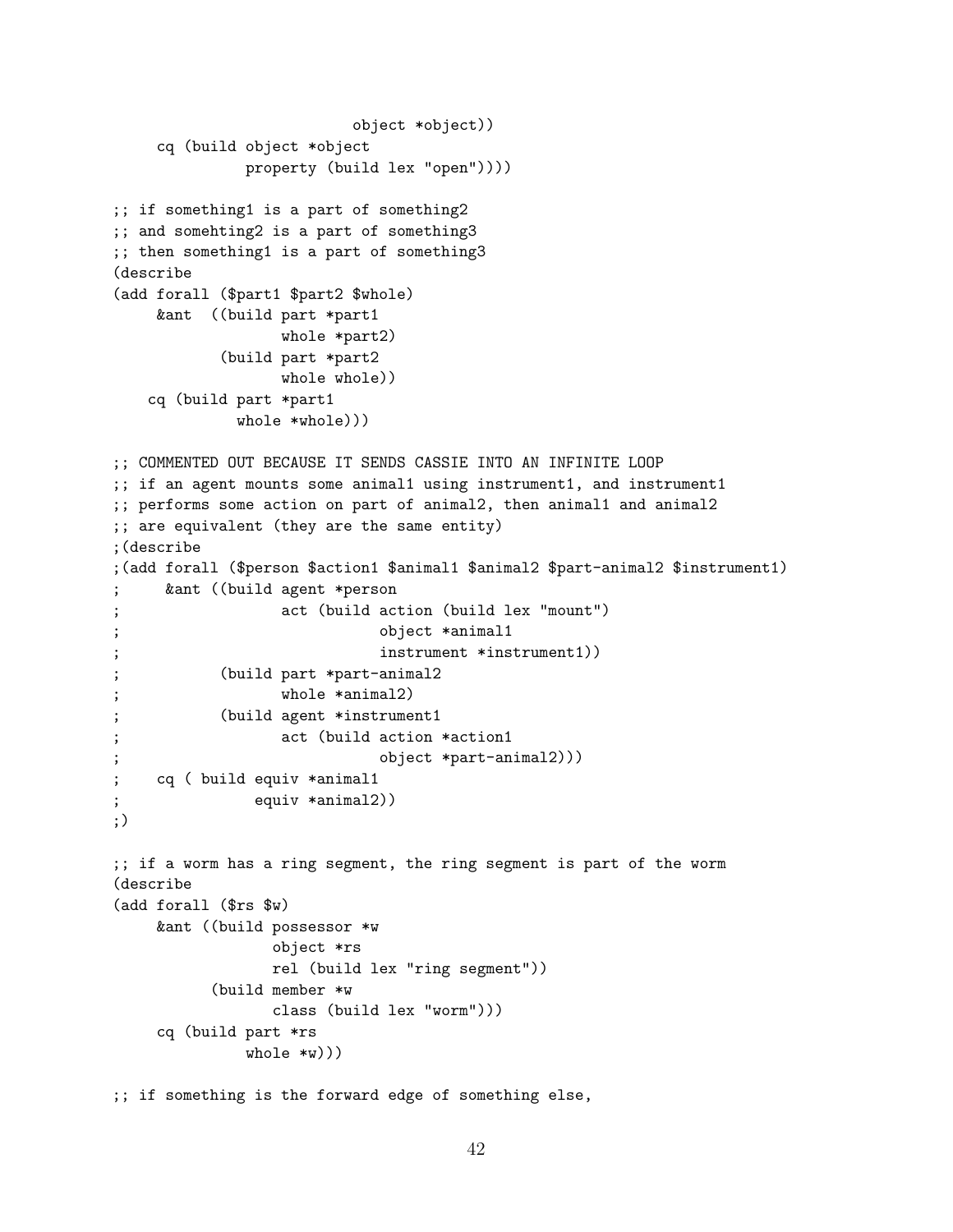```
;; then the forward edge is part of the other thing
(describe
(add forall ($edge $thing)
        ant (build possessor *thing
                   object *edge
                   rel (build lex "forward edge"))
        cq (build part *edge
                  whole *thing)))
;; if an agent has some ability then the agent
;; possibly acts on that ability
(describe
(add forall ($agent1 $act1 )
        ant (build agent *agent1
                   ability *act1)
        cq (build mode (build lex "possibly")
                  agent *agent1
                  act *act1))
)
```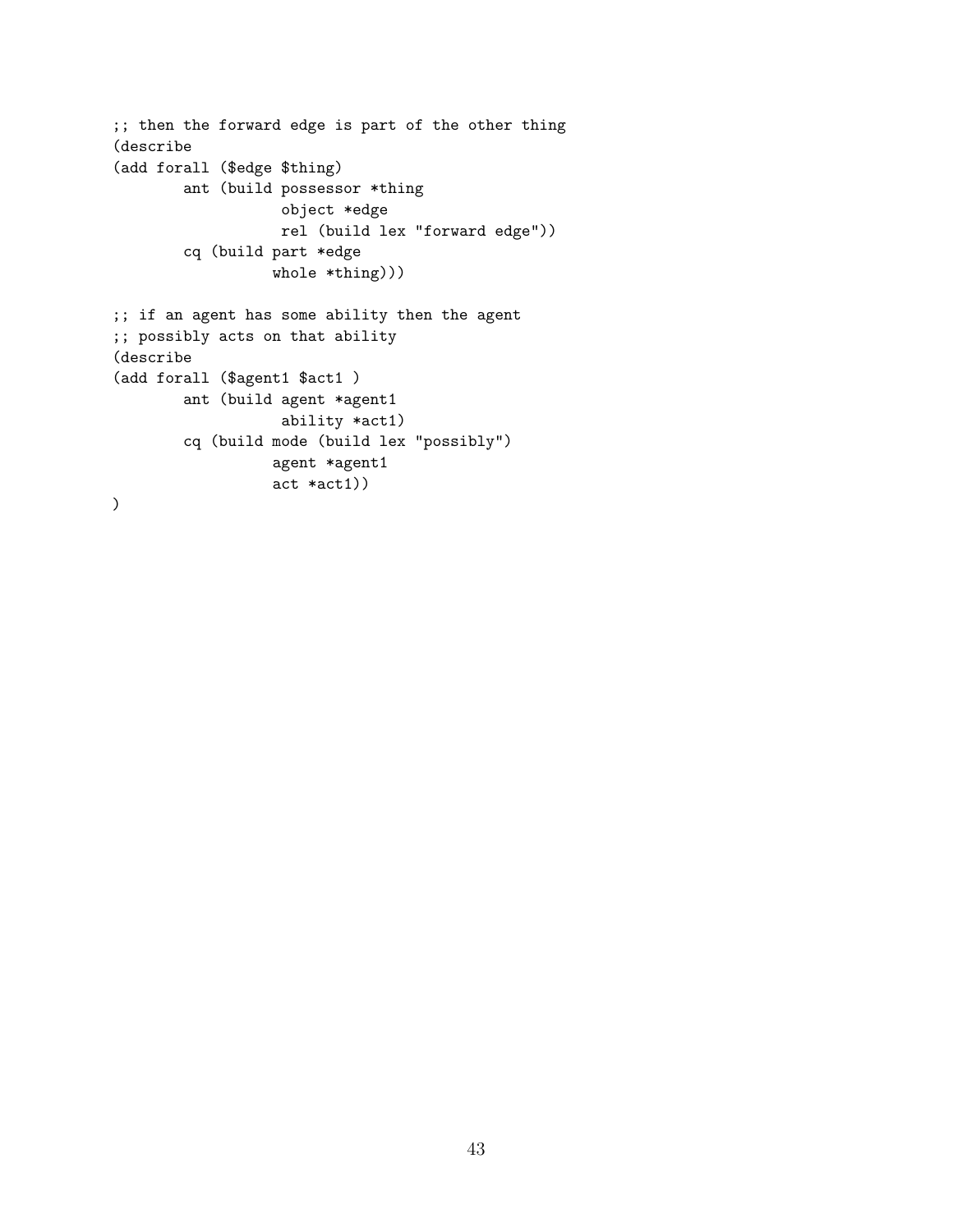# Appendix C: Demo Transcript

```
; =======================================================================
; FILENAME: buildmaker.demo
; DATE: 12-14-03
; PROGRAMMER: Jonathan Bona
;
; Lines beginning with a semi-colon are comments.
; Lines beginning with "^" are Lisp commands.
; All other lines are SNePS commands.
;
; To use this file: run SNePS; at the SNePS prompt (*), type:
;
; (demo "~/class/663/projects/one/code/maker.demo" :av)
;
; Make sure all necessary files are in the current working directory
; or else use full path names.
; =======================================================================
; Turn off inference tracing.
; This is optional; if tracing is desired, then delete this.
\hat{\mathcal{L}}--> setq snip:*infertrace* nil)
nil
CPU time : 0.00
*
; Load the appropriate definition algorithm:
; first: on cse systems, second: on laptop
\hat{\mathcal{L}}--> load "/projects/rapaport/CVA/STN2/defun_noun.cl")
; Loading /projects/rapaport/CVA/STN2/defun_noun.cl
t
CPU time : 0.17
*
; Clear the SNePS network:
(resetnet)
Net reset - Relations and paths are still defined
CPU time : 0.03
*
; OPTIONAL:
; UNCOMMENT THE FOLLOWING CODE TO TURN FULL FORWARD INFERENCING ON:
;
```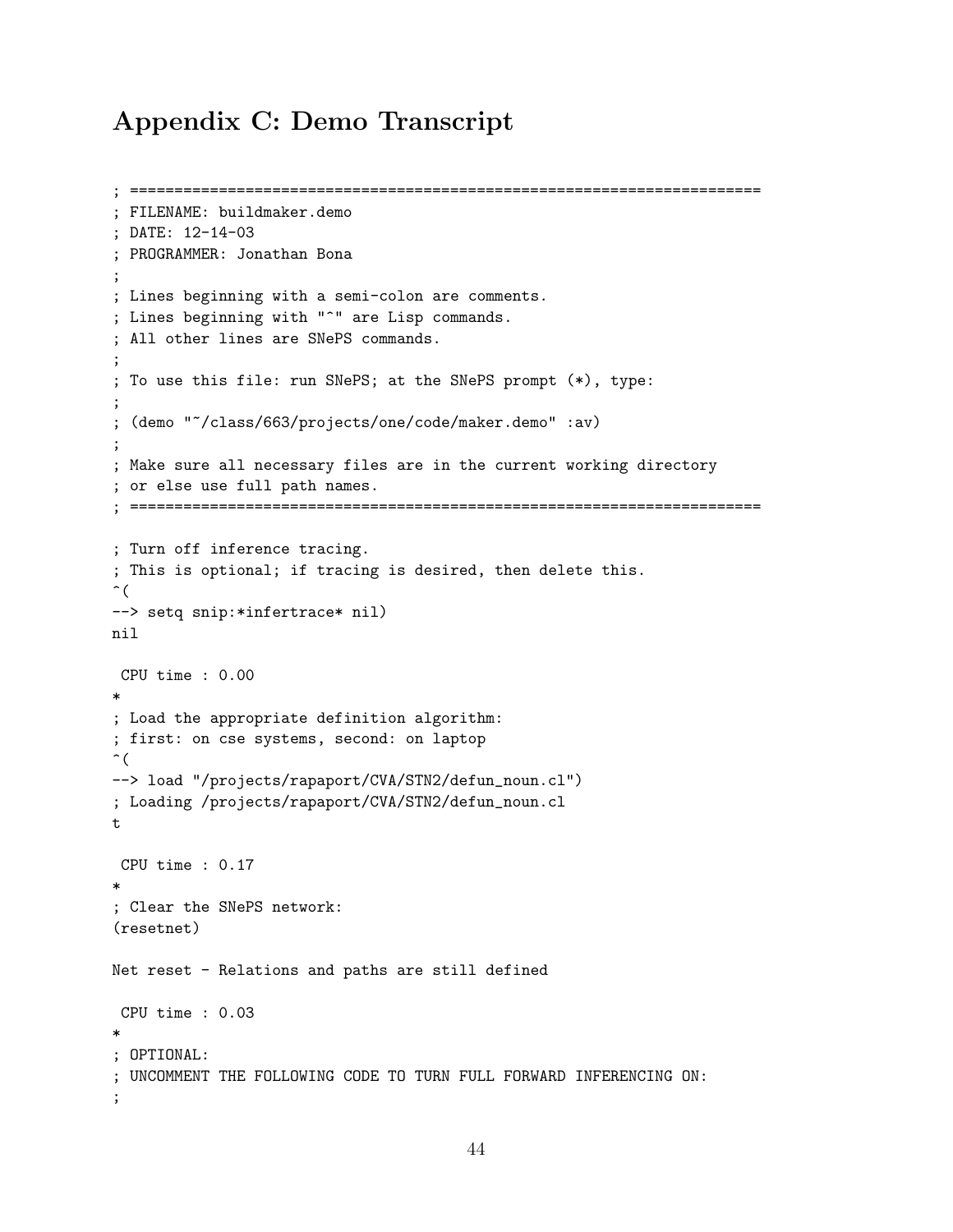```
;enter the "snip" package:
; ^(in-package snip)
;turn on full forward inferencing:
; ^(defun broadcast-one-report (represent)
     (let (anysent)
      (do.chset (ch *OUTGOING-CHANNELS* anysent)
          (when (isopen.ch ch)
; (setq anysent
                      (or (try-to-send-report represent ch)
; anysent)))))
    nil)
;re-enter the "sneps" package:
; ^(in-package sneps)
; load all pre-defined relations:
(intext "/projects/rapaport/CVA/STN2/demos/rels")
File /projects/rapaport/CVA/STN2/demos/rels is now the source of input.
CPU time : 0.00
* (a1 a2 a3 a4 after agent against antonym associated before cause class
direction equiv etime event from in indobj instr into lex location manner
member mode object on onto part place possessor proper-name property rel skf
 sp-rel stime subclass superclass subset superset synonym time to whole kn_cat)
CPU time : 0.02
* End of file /projects/rapaport/CVA/STN2/demos/rels
CPU time : 0.02
* (intext "~jpbona/class/663/projects/one/code/rels")
File "jpbona/class/663/projects/one/code/rels is now the source of input.
CPU time : 0.00
(a1 a2 a3 a4 after agent against antonym associated before cause class
direction equiv etime event from in indobj instr into lex location manner
member mode object on onto part place possessor proper-name property rel skf
 sp-rel stime subclass superclass subset superset synonym time to whole kn_cat)
CPU time : 0.01
* End of file ~jpbona/class/663/projects/one/code/rels
CPU time : 0.02
* (define instrument ability)
(instrument ability)
CPU time : 0.00
* ; load all pre-defined path definitions:
```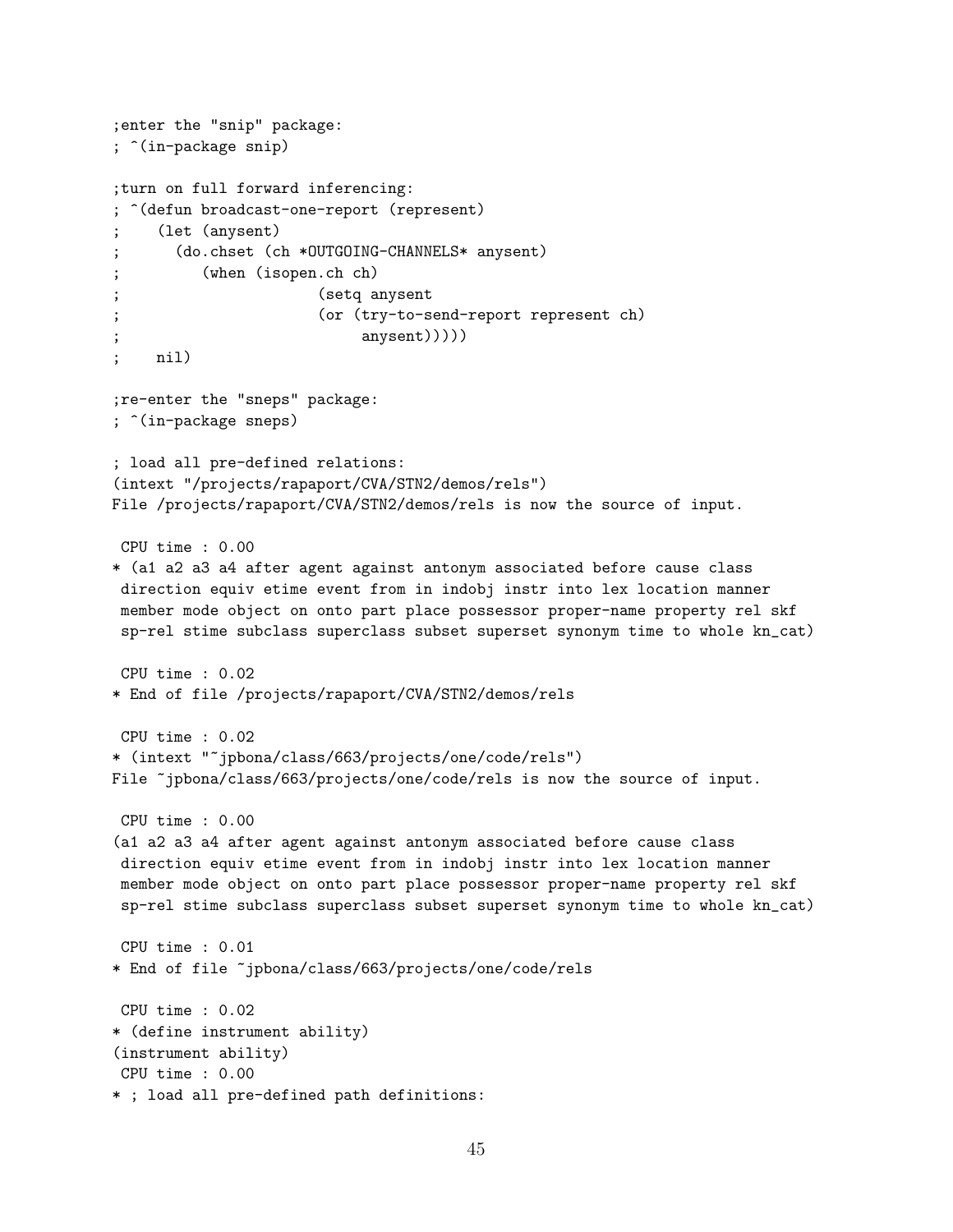```
(intext "/projects/rapaport/CVA/mkb3.CVA/paths/paths")
File /projects/rapaport/CVA/mkb3.CVA/paths/paths is now the source of input.
CPU time : 0.00
* before implied by the path (compose before (kstar (compose after- ! before)))
before- implied by the path (compose (kstar (compose before- ! after)) before-)
CPU time : 0.00
* after implied by the path (compose after (kstar (compose before- ! after)))
after- implied by the path (compose (kstar (compose after- ! before)) after-)
CPU time : 0.00
* sub1 implied by the path (compose object1- superclass- ! subclass superclass-
                          ! subclass)
sub1- implied by the path (compose subclass- ! superclass subclass- !
                           superclass object1)
CPU time : 0.00
* super1 implied by the path (compose superclass subclass- ! superclass object1-
                            ! object2)
super1- implied by the path (compose object2- ! object1 superclass- ! subclass
                             superclass-)
CPU time : 0.00
* superclass implied by the path (or superclass super1)
superclass- implied by the path (or superclass- super1-)
CPU time : 0.00
*
End of file /projects/rapaport/CVA/mkb3.CVA/paths/paths
CPU time : 0.01
*
; BACKGROUND KNOWLEDGE:
; =====================
;; if an agent knows that they (themselves) have an ability to perform some action directed to
;; some object and using some instrument, then they have that ability
(describe
(add forall ($anyone $anyobject $anyaction $anyobject $anyinstrument)
        ant (build agent *anyone
                   act (build action (build lex "know")
                              object (build agent *anyone
                                            ability (build action *anyaction
                                                            object *anyobject
                                                            instrument *anyinstrument))))
        cq (build agent *anyone
```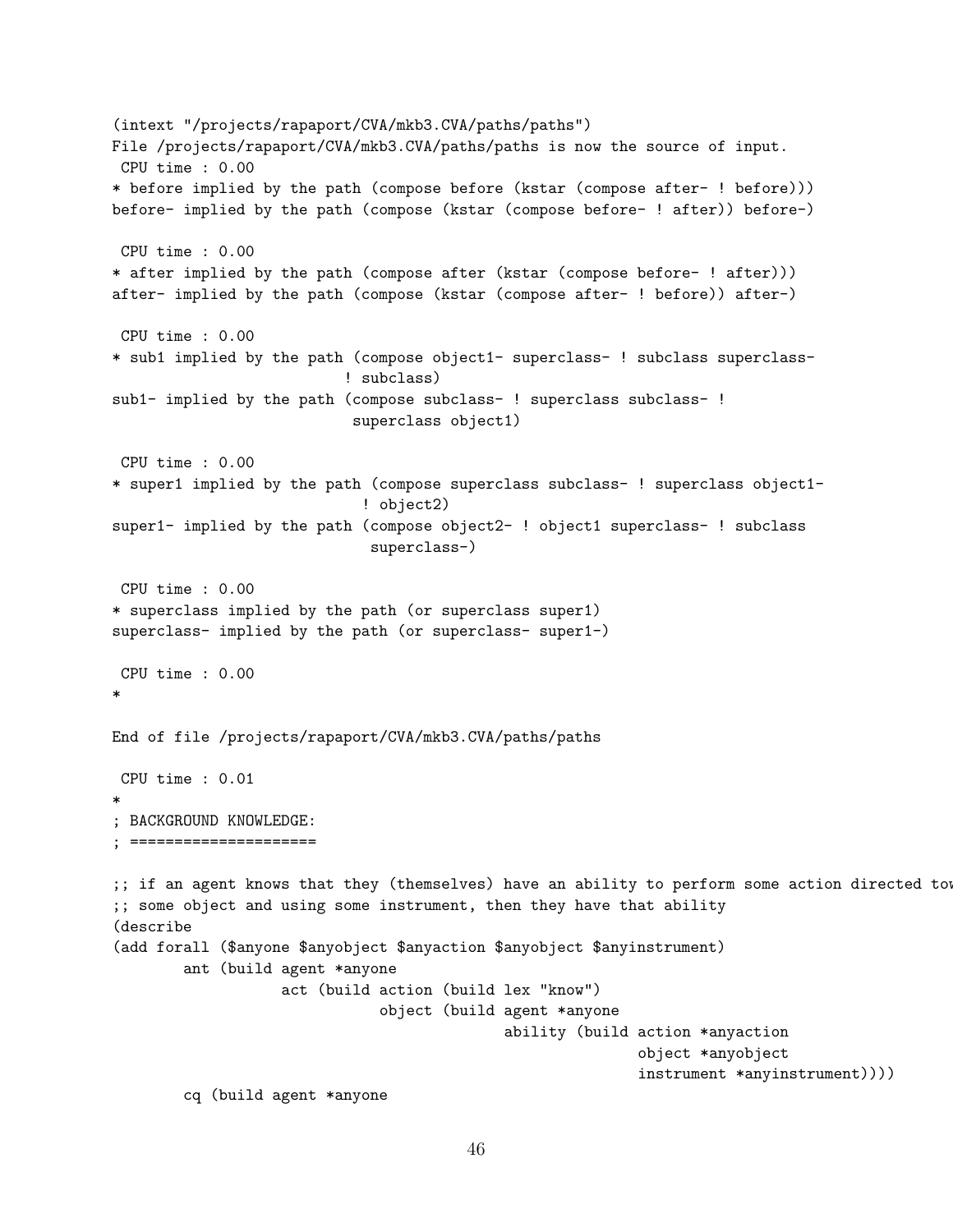```
ability (build action *anyaction
                                  object *anyobject
                                  instrument *anyinstrument))))
(m2! (forall v5 v4 v3 v2 v1)
 (ant
  (p4)(act (p3 (action (m1 (lex know)))
         (object
          (p2 (ability (p1 (action v3) (instrument v5) (object v4)))
           (\text{agent v1})))(agent v1)))
 (cq (p2)))
(m2!)
CPU time : 0.00
* ;; if an agent mounts some thing, and the thing is the back of an object, then
;; the agent mounts the object
(describe
(add forall ($mounter $mountee-back $mountee)
    &ant ((build agent *mounter
                  act (build action (build lex "mount")
                             object *mountee-back))
           (build possessor *mountee
                  rel (build lex "back")
                  object *mountee-back))
     cq (build agent *mounter
               act (build action (build lex "mount")
                          object *mountee))))
(m5! (forall v8 v7 v6)
 (&ant (p7 (object v7) (possessor v8) (rel (m4 (lex back))))
  (p6 (act (p5 (action (m3 (lex mount))) (object v7))) (agent v6)))
 (cq (p9 (act (p8 (action (m3)) (object v8))) (agent v6))))
(m5!)
CPU time : 0.01
* ;; if anything mounts something else, then the first thing rides the second
(describe
(add forall ($mounter $mountee)
        ant (build agent *mounter
                   act (build action (build lex "mount")
                              object *mountee))
        cq (build agent *mounter
```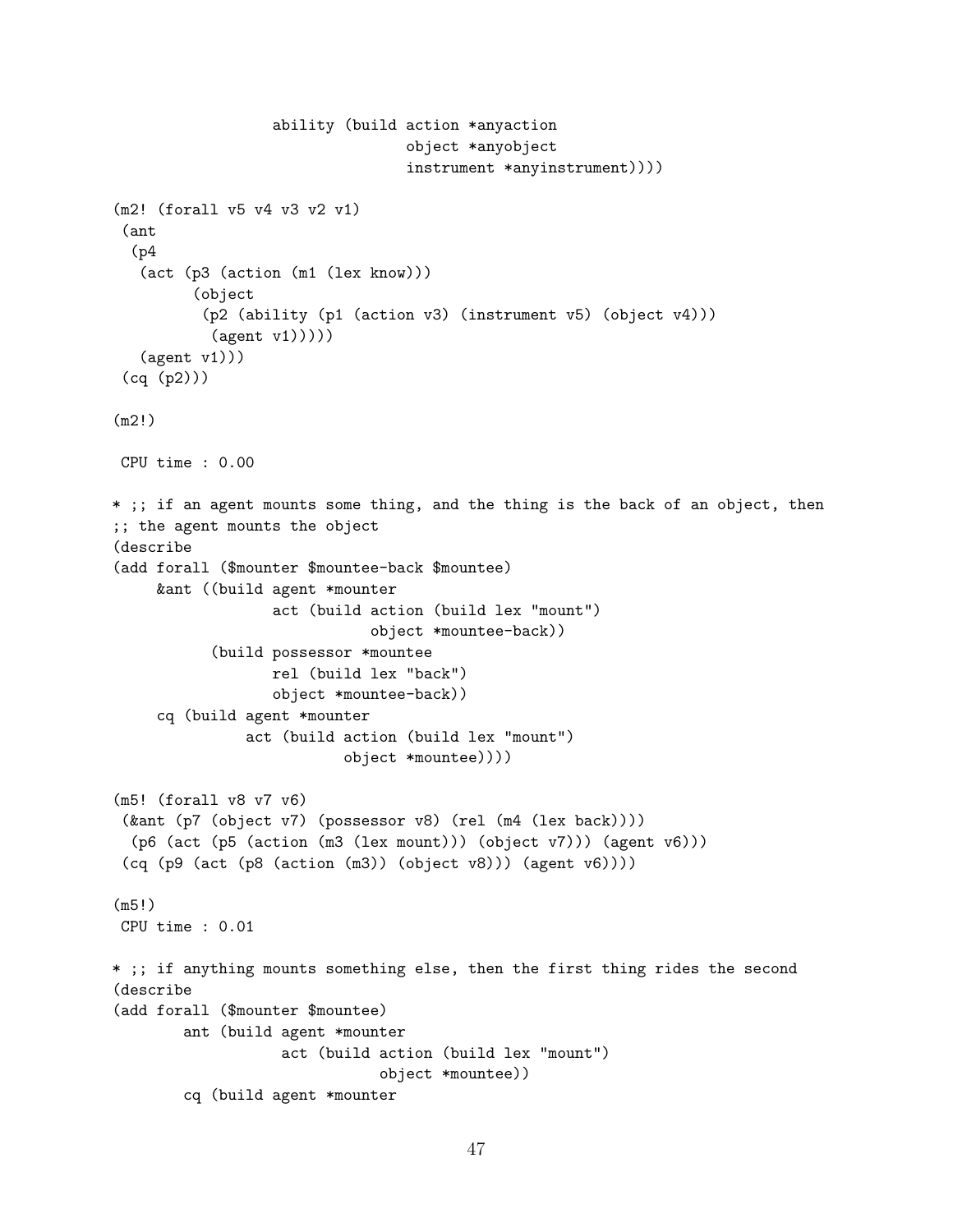```
act (build action (build lex "ride")
                              object *mountee))))
(m7! (forall v10 v9)
 (ant (p11 (act (p10 (action (m3 (lex mount))) (object v10))) (agent v9)))
 (cq (p13 (act (p12 (action (m6 (lex ride))) (object v10))) (agent v9))))
(m7!)
CPU time : 0.01
* ;; if something rides something else, the rider is on the ridee
(describe
(add forall ($rider $ridee)
        ant (build agent *rider
                   act (build action (build lex "ride")
                              object *ridee))
        cq (build object1 *rider
                  rel (build lex "on")
                  object2 *ridee))
)
(m9! (forall v12 v11)
 (ant (p15 (act (p14 (action (m6 (lex ride))) (object v12))) (agent v11)))
 (cq (p16 (object1 v11) (object2 v12) (rel (m8 (lex on))))))
(m9!)
CPU time : 0.01
*;; something ridden is possibly an animal
(describe
(add forall ($rider $ridee)
     ant (build agent *rider
                act (build action (build lex "ride")
                           object *ridee))
     cq (build mode (build lex "possibly")
               member *ridee class (build lex "animal"))))
(m12! (forall v14 v13)
 (ant (p18 (act (p17 (action (m6 (lex ride))) (object v14))) (agent v13)))
 (cq
  (p19 (class (m11 (lex animal))) (member v14) (mode (m10 (lex possibly))))(m12!)
CPU time : 0.01
*;; if something1 mounts something2 then something1 is larger than something2
(describe
(add forall ($p2 $a2)
        ant (build agent *p2
                   act (build action (build lex "mount")
```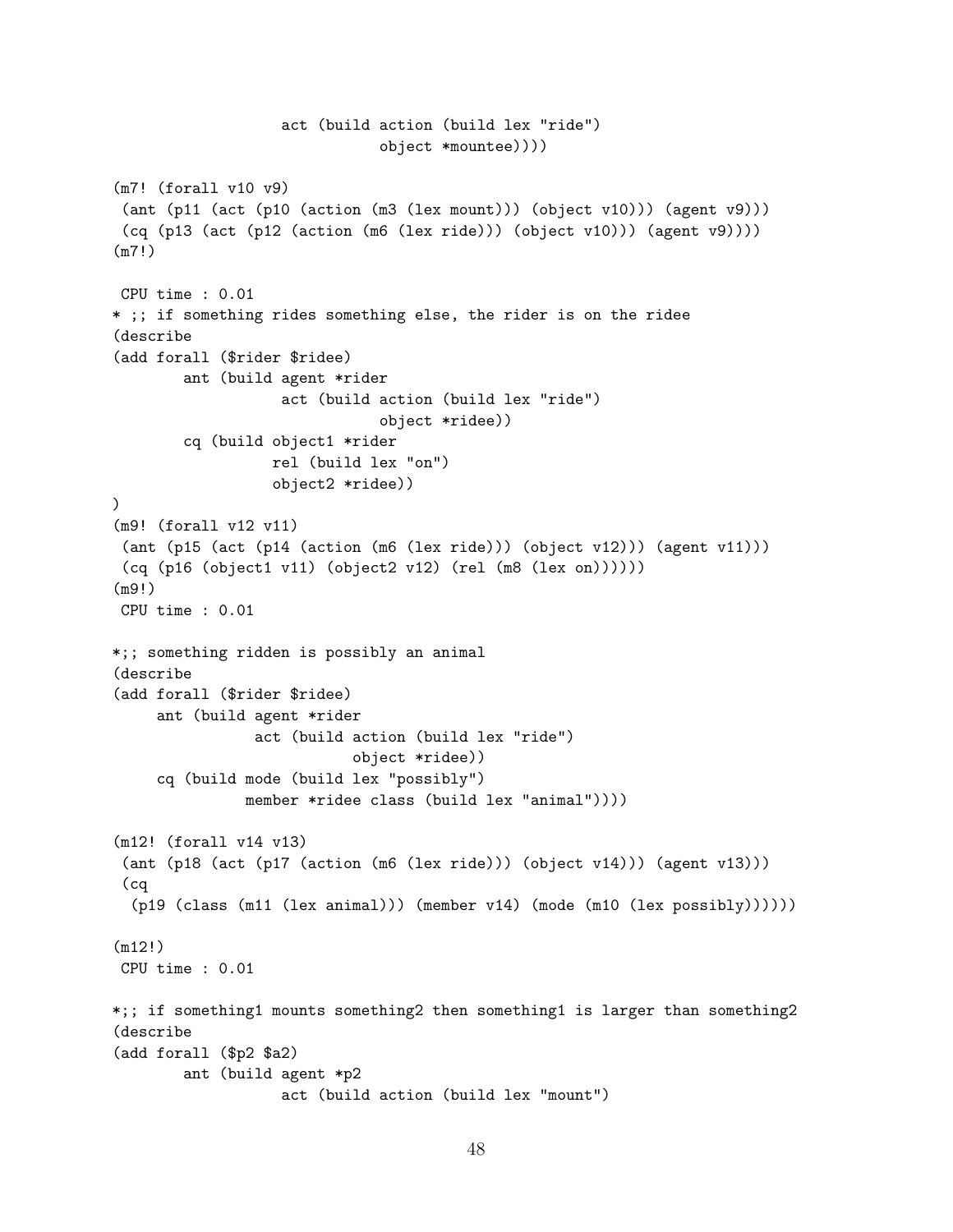```
object *a2))
        cq (build object1 *a2
                  rel (build lex "larger than")
                  object2 *p2)))
(m14! (forall v16 v15)
(ant (p21 (act (p20 (action (m3 (lex mount))) (object v16))) (agent v15)))
(cq (p22 (object1 v16) (object2 v15) (rel (m13 (lex larger than))))))
(m14!)
CPU time : 0.01
*
;; if x is smaller than y then y is larger than x
(describe
(add forall ($small $large)
        ant (build object1 *small
                   rel (build lex "smaller than")
                   object2 *large)
        cq (build object1 *large
                   rel (build lex "larger than")
                   object2 *small)))
(m16! (forall v18 v17)
(ant (p23 (object1 v17) (object2 v18) (rel (m15 (lex smaller than)))))
(cq (p24 (object1 v18) (object2 v17) (rel (m13 (lex larger than))))))
(m16!)
CPU time : 0.01
*
;; if x is larger than y, then y is smaller than x
(describe
(add forall ($small2 $large2)
        ant (build object1 *large2
                   rel (build lex "larger than")
                   object2 *small2)
        cq (build object1 *small2
                   rel (build lex "smaller than")
                   object2 *large2)))
(m17! (forall v20 v19)
(ant (p25 (object1 v20) (object2 v19) (rel (m13 (lex larger than)))))
(cq (p26 (object1 v19) (object2 v20) (rel (m15 (lex smaller than))))))
(m17!)
```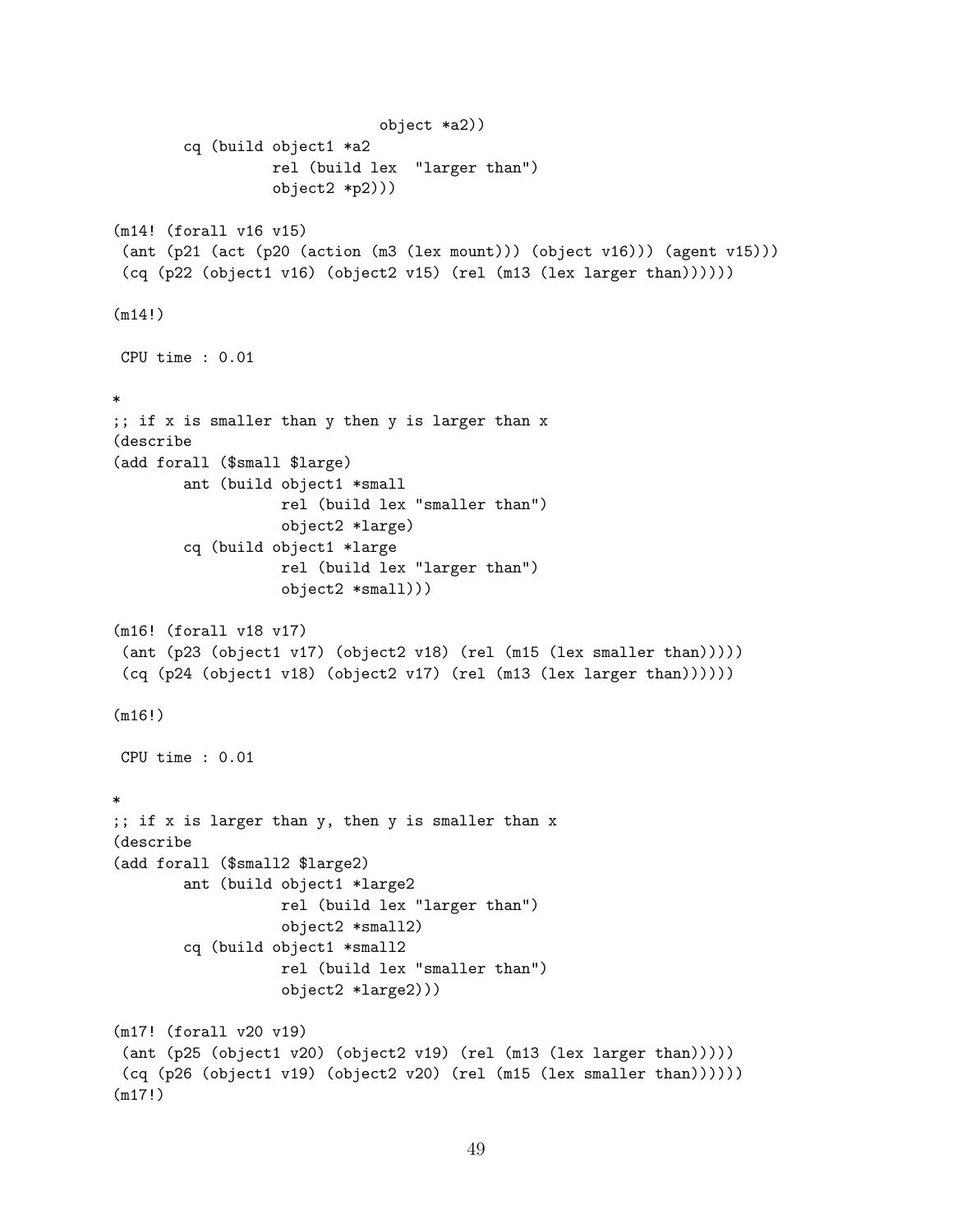```
CPU time : 0.01
*;; sand is part of the desert
(describe
(add part (build lex "sand")
    whole (build lex "desert")))
(m20! (part (m18 (lex sand))) (whole (m19 (lex desert))))
(m20!)
CPU time : 0.01
*;; humans are animals
(describe
(add subclass (build lex "human")
     superclass (build lex "animal")))
(m22! (subclass (m21 (lex human))) (superclass (m11 (lex animal))))
(m22!)
CPU time : 0.00
*;; worms are animals
(describe
(add subclass (build lex "worm")
     superclass (build lex "animal")))
(m24! (subclass (m23 (lex worm))) (superclass (m11 (lex animal))))
(m24!)
CPU time : 0.01
*;; worms are elongated and flexible
(describe
(add forall $w
        ant (build member *w
                   class (build lex "worm"))
        cq ((build object *w
                   property (build lex "flexible"))
            (build object *w
                   property (build lex "elongated")))))
(m27! (forall v21) (ant (p27 (class (m23 (lex worm))) (member v21)))
 (cq (p29 (object v21) (property (m26 (lex elongated))))
  (p28 (object v21) (property (m25 (lex flexible))))))
(m27!)
CPU time : 0.04
```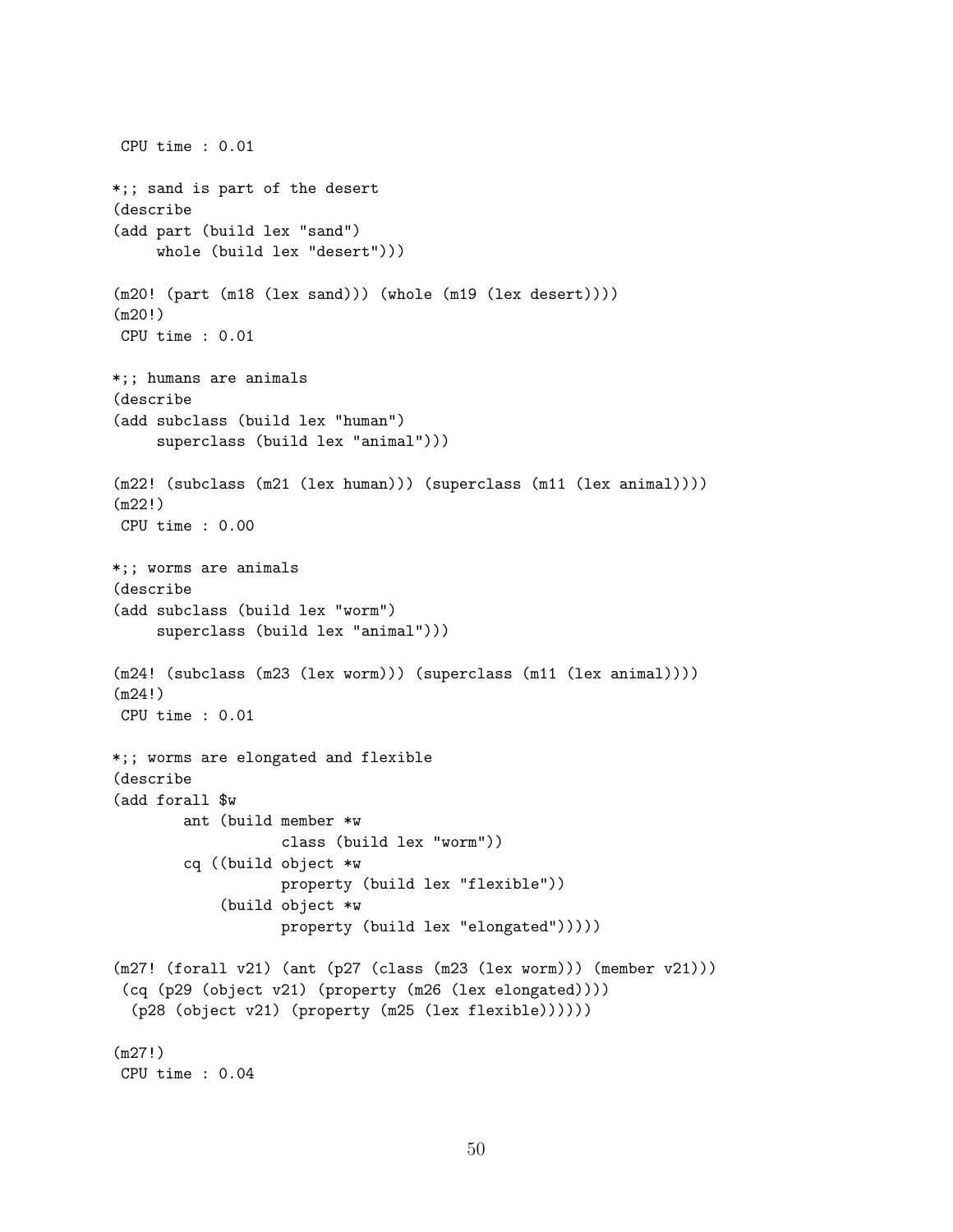```
*;; creatures are animals
(describe
(add subclass (build lex "creature")
     superclass (build lex "animal")))
(m29! (subclass (m28 (lex creature))) (superclass (m11 (lex animal))))
(m29!)
CPU time : 0.00
* ;; worms tunnel in the ground
(describe
(add forall $w100
        ant (build member *w100 class (build lex "worm"))
         cq (build agent *w100
                   ability (build action (build lex "tunnel")
                                  object (build lex "ground")))))
(m33! (forall v22) (ant (p30 (class (m23 (lex worm))) (member v22)))
 (cq
  (p31 (ability (m32 (action (m30 (lex tunnel))) (object (m31 (lex ground)))))
   (agent v22))))
(m33!)
CPU time : 0.01
* ;; if two classes are equivalent, then they are each subclasses of the other
(describe
(add forall ($c1 $c2)
        ant (build equiv *c1
                   equiv *c2)
        cq ((build subclass *c1 superclass *c2)
            (build subclass *c2 subclass *c1))))
(m34! (forall v24 v23) (ant (p32 (equiv v24 v23)))
 (cq (p34 (subclass v24 v23)) (p33 (subclass v23) (superclass v24))))(m34!)
CPU time : 0.01
* ;; if two things are equivalent and one of them is a member
;; of some class, the other is also a member of that class
(describe
(add forall ($thing1 $class $thing2)
    &ant ((build member *thing1 class *class)
           (build equiv *thing1 equiv *thing2))
     cq (build member *thing2 class *class)))
```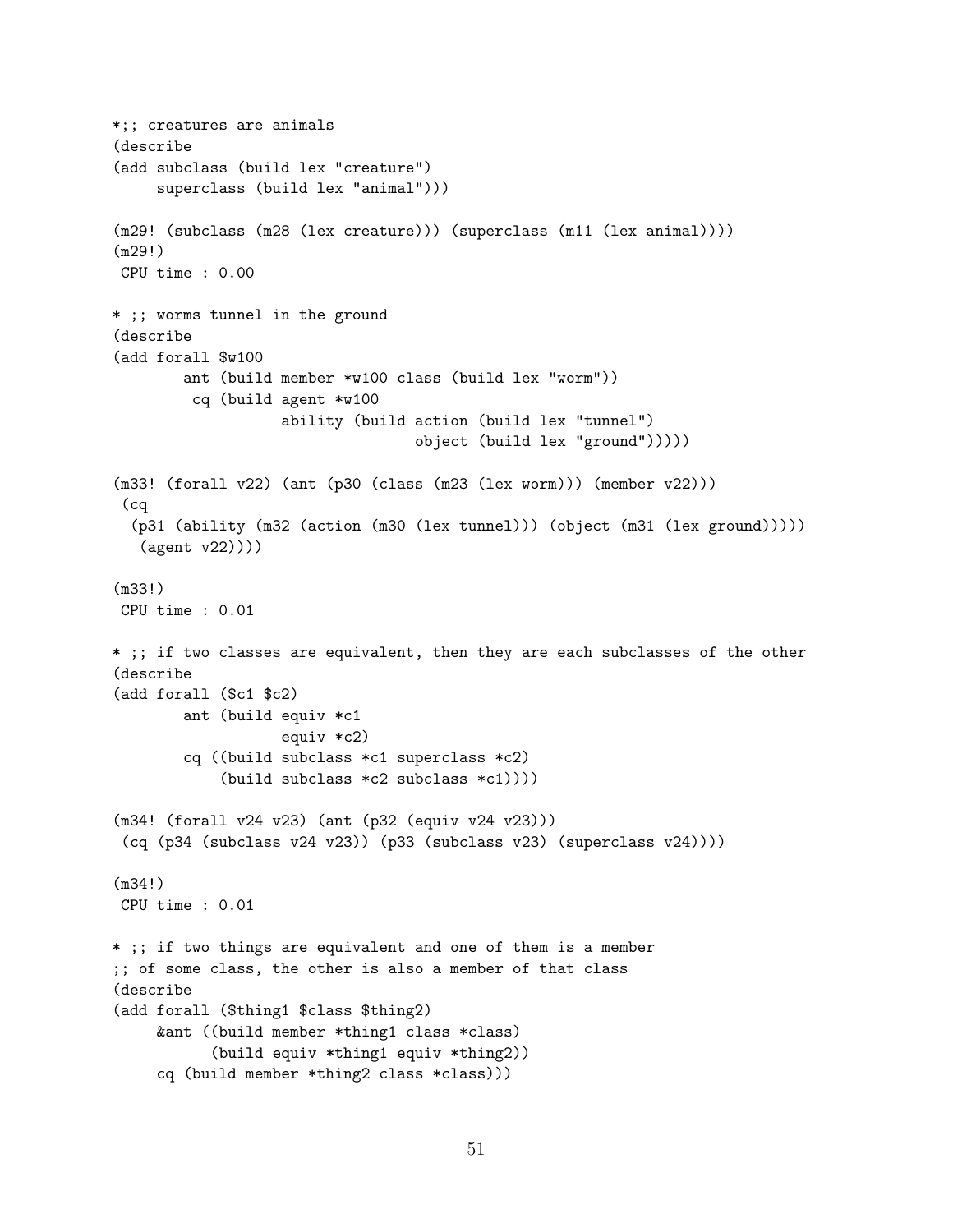```
(m35! (forall v27 v26 v25)
 (&ant (p36 (equiv v27 v25)) (p35 (class v26) (member v25)))
 (cq (p37 (class v26) (member v27))))
(m35!)
CPU time : 0.02
*;; if two things are equivalent and one of them is a subclass
;; of some superclass, then the second thing is also a subclass
;; of the same superclass
(describe
(add forall ($subclass1 $subclass2 $superclass)
     &ant((build subclass *subclass1
                 superclass *superclass)
          (build equiv *subclass1 equiv *subclass2))
     cq (build subclass *subclass2
               superclass *superclass)))
(m36! (forall v30 v29 v28)
 (&ant (p39 (equiv v29 v28)) (p38 (subclass v28) (superclass v30)))
 (cq (p40 (subclass v29) (superclass v30))))
(m29! (subclass (m28 (lex creature))) (superclass (m11 (lex animal))))
(m24! (subclass (m23 (lex worm))) (superclass (m11)))
(m22! (subclass (m21 (lex human))) (superclass (m11)))
(m36! m29! m24! m22!)
CPU time : 0.02
*;; if any two agents are equivalent, and one of them performs an action,
;; then the other performs that action
(describe
(add forall ($agent1 $agent2 $action)
     &ant ((build equiv *agent1
                  equiv *agent2)
           (build agent *agent1
                  ability *action))
       cq (build agent *agent2
                 ability *action)))
(m37! (forall v33 v32 v31)
 (&ant (p42 (ability v33) (agent v31)) (p41 (equiv v32 v31)))
 (cq (p43 (ability v33) (agent v32))))
(m37!)
CPU time : 0.02
* ;; if two objects are equivalent, they share all their properties
(describe
```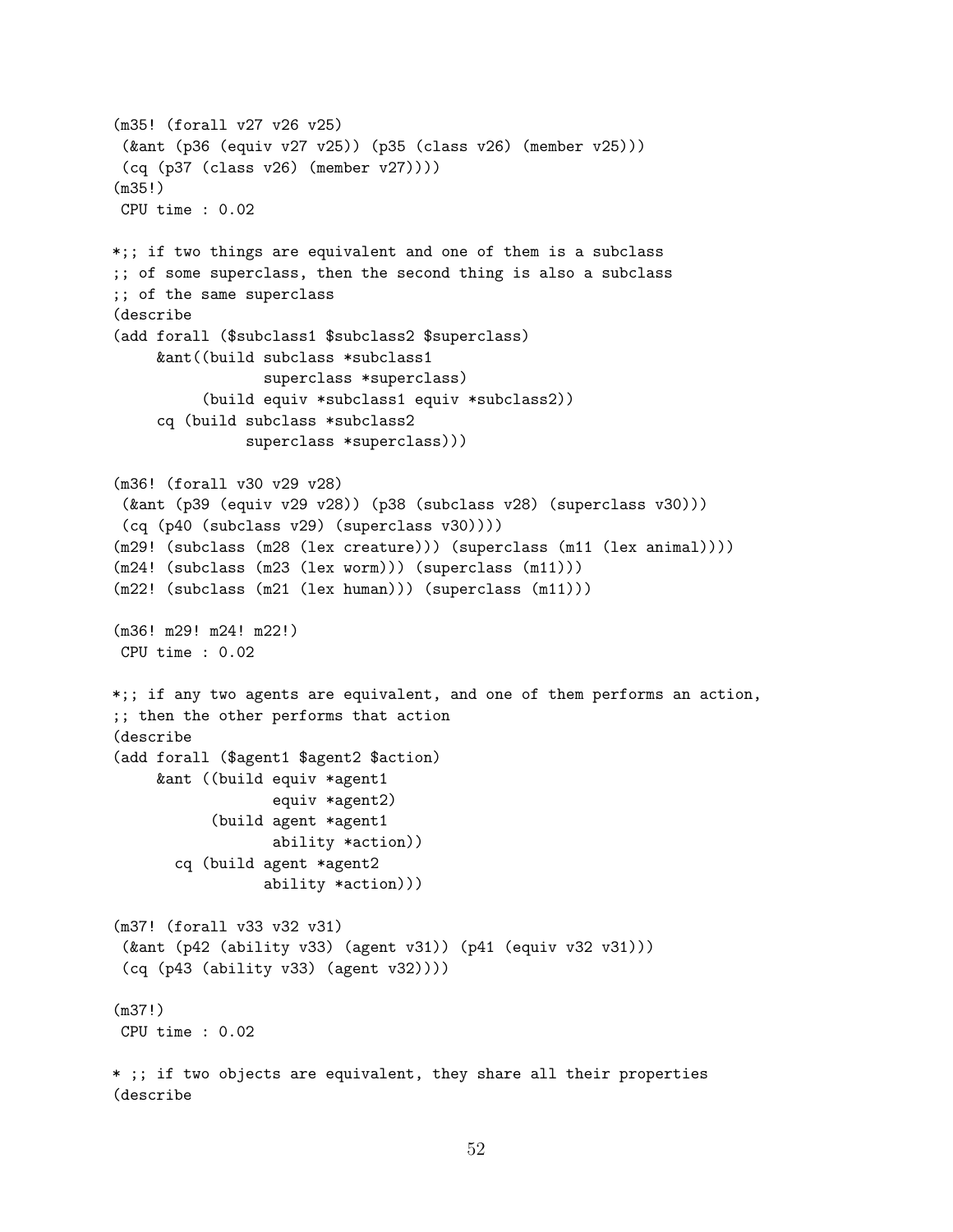```
(add forall ($object1 $object2 $prop)
       &ant ((build equiv *object1
                    equiv *object2)
     ( build object *object1
                     property *prop))
        cq (build object *object2
                  property *prop)))
(m38! (forall v36 v35 v34)
 (&ant (p45 (object v34) (property v36)) (p44 (equiv v35 v34)))
 (cq (p46 (object v35) (property v36))))
(m38!)
CPU time : 0.03
*;; if two objects are equivalent and an agent performs some action on one of them,
;; then the agent performs that action on both of them
(describe
(add forall ($object1 $object2 $agent1 $action1)
     &ant ((build equiv *object1
                  equiv *object2)
           (build agent *agent1
                 act (build action *action1
                            object *object1)))
     cq (build agent *agent1
               act (build action *action1
                              object *object2))))
(m39! (forall v40 v39 v38 v37)
 (&ant (p49 (act (p48 (action v40) (object v37))) (agent v39))
  (p47 (equiv v38 v37)))
 (cq (p51 (act (p50 (action v40) (object v38))) (agent v39))))
(m39!)
CPU time : 0.03
*;; if two objects are equivalent and an agent performs some action on one of them
;; using an instrument, then the agent performs that action on the other of them
(describe
(add forall ($object1 $object2 $agent1 $action1 $inst)
     &ant ((build equiv *object1
                  equiv *object2)
           (build agent *agent1
                  act (build action *action1
                             object *object1
                             instrument *inst)))
     cq (build agent *agent1
```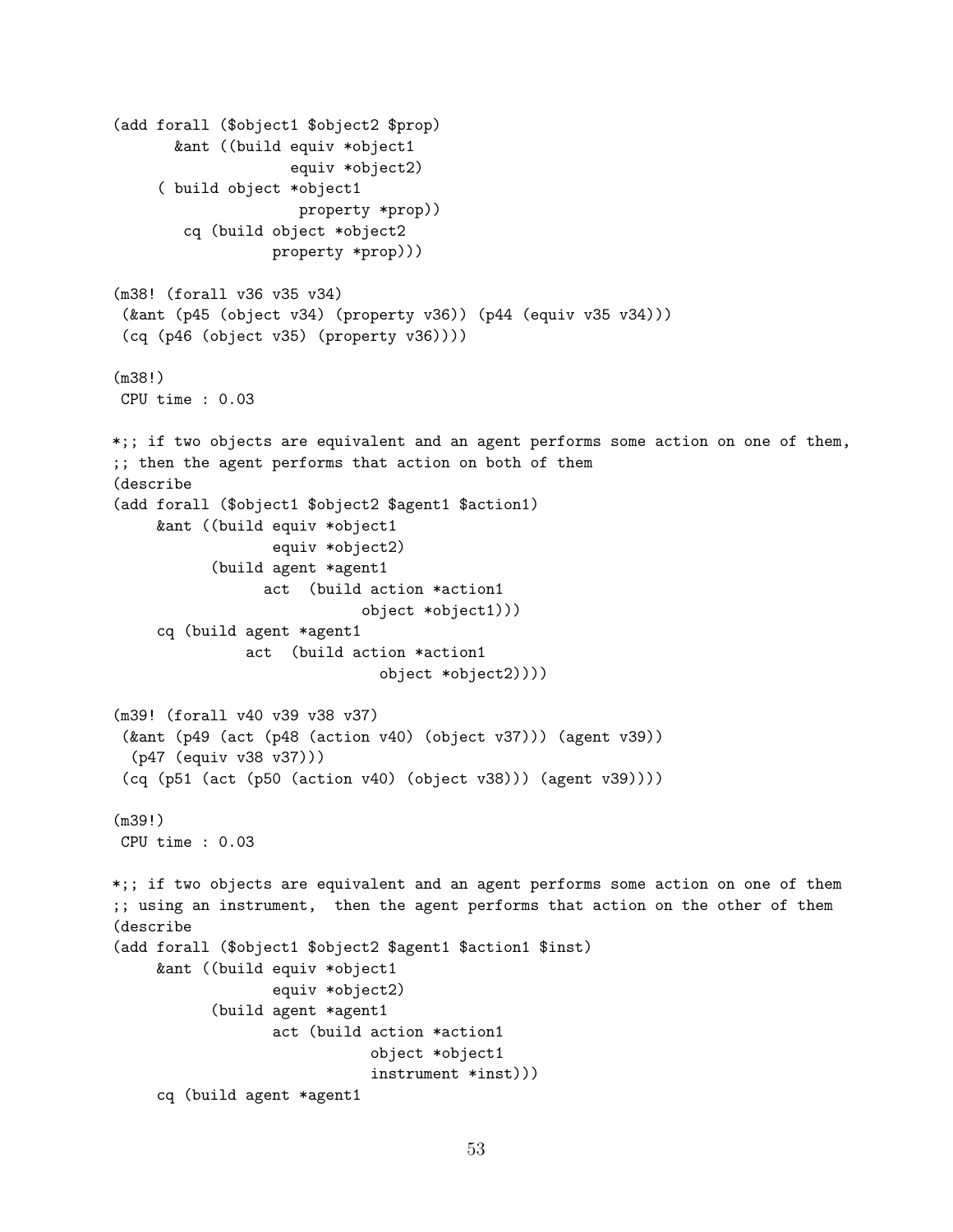```
act (build action *action1
                              object *object2
                              instrument *inst))))
(m41! (forall v44 v43 v42 v41)
 (&ant (p58 (act (p57 (action v44) (object v41))) (agent v43))
  (p52 (equiv v42 v41)))
 (cq (p60 (act (p59 (action v44) (object v42))) (agent v43))))
(m40! (forall v45 v44 v43 v42 v41)
 (&ant
  (p54 (act (p53 (action v44) (instrument v45) (object v41))) (agent v43))
  (p52))
 (cq (p56 (act (p55 (action v44) (instrument v45) (object v42))) (agent v43))))
(m39! (forall v40 v39 v38 v37)
 (&ant (p49 (act (p48 (action v40) (object v37))) (agent v39))
  (p47 (equiv v38 v37)))
 (cq (p51 (act (p50 (action v40) (object v38))) (agent v39))))
(m41! m40! m39!)
CPU time : 0.06
* ;; anyone named Paul is (most likely) a male human
(describe
(add forall $p
     ant (build object *p proper-name "paul")
     cq ((build member *p class (build lex "human"))
         (build member *p class (build lex "male")))))
(m43! (forall v46) (ant (p61 (object v46) (proper-name paul)))
 (cq (p63 (class (m42 (lex male))) (member v46))
  (p62 (class (m21 (lex human))) (member v46))))
(m43!)
CPU time : 0.05
*;; if something1 is the interior of something2
;; then something1 is part of the whole something2
;; then something1 is inside something2
(describe
(add forall ($x $y)
          ant (build possessor *x
                          rel (build lex "interior")
                          object *y)
          cq((build part *y whole *x)
                (build object1 *y
                           rel (build lex "inside")
                           object2 *x))))
```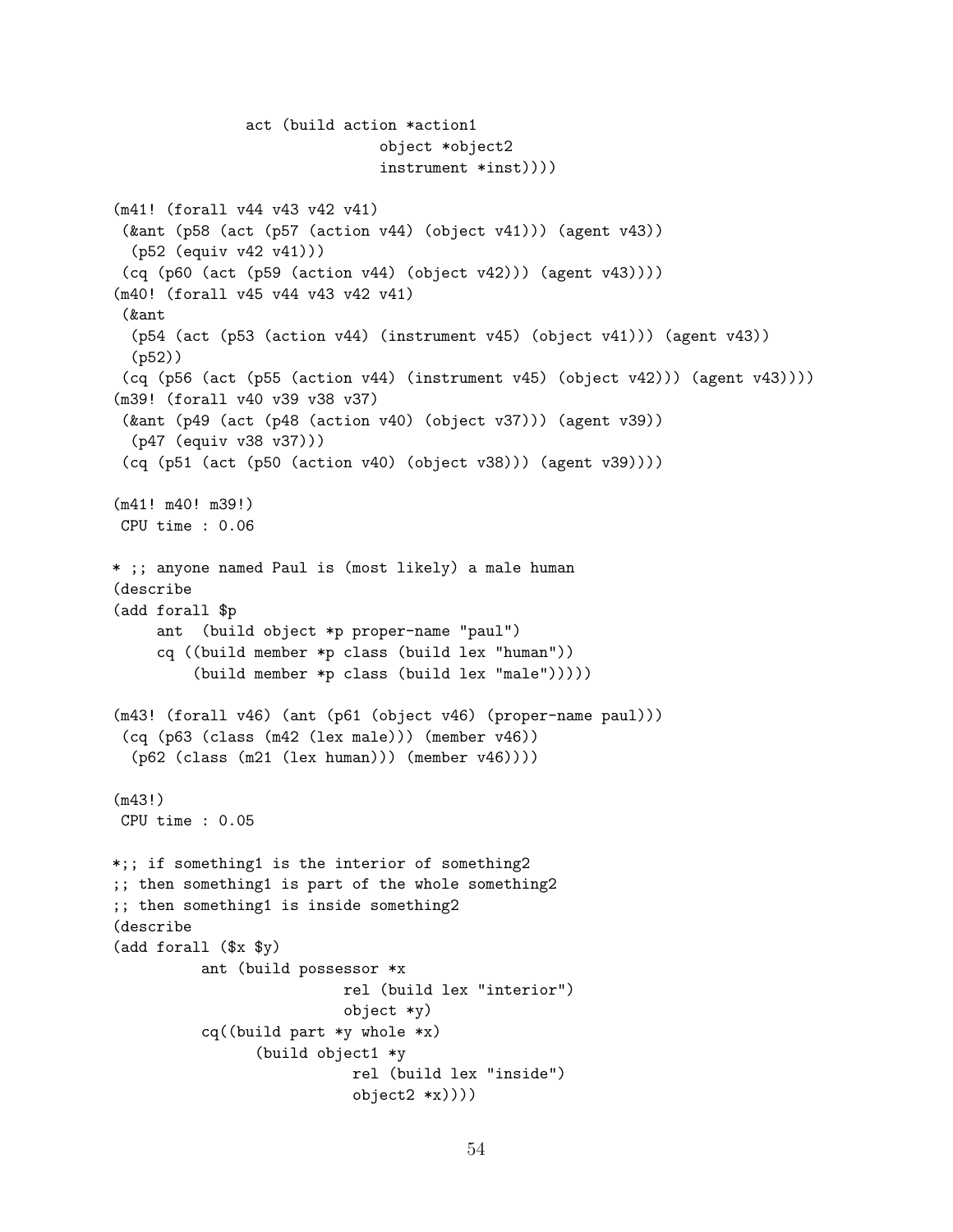```
(m46! (forall v48 v47)
 (ant (p64 (object v48) (possessor v47) (rel (m44 (lex interior)))))
 (cq (p66 (object1 v48) (object2 v47) (rel (m45 (lex inside))))
  (p65 (part v48) (whole v47))))
(m46!)
CPU time : 0.02
*;; if an agent holds something open, then that thing has the property open
(describe
(add forall ($thing $agent $object)
     ant (build agent *agent
                act (build action (build lex "hold open")
                           object *object))
     cq (build object *object
               property (build lex "open"))))
(m49! (forall v51 v50 v49)
 (ant
  (p68 (act (p67 (action (m47 (lex hold open))) (object v51))) (agent v50)))
 (cq (p69 (object v51) (property (m48 (lex open))))))
(m49!)
CPU time : 0.07
*;; if something1 is a part of something2
;; and somehting2 is a part of something3
;; then something1 is a part of something3
(describe
(add forall ($part1 $part2 $whole)
    &ant ((build part *part1
                   whole *part2)
            (build part *part2
                   whole whole))
    cq (build part *part1
              whole *whole)))
(m50! (forall v54 v53 v52)
 (&ant (p83 (part v53) (whole whole)) (p82 (part v52) (whole v53)))
 (cq (p84 (part v52) (whole v54))))
(m20! (part (m18 (lex sand))) (whole (m19 (lex desert))))
(m50! m20!)
CPU time : 0.08
* ;; COMMENTED OUT BECAUSE IT SENDS CASSIE INTO AN INFINITE LOOP
```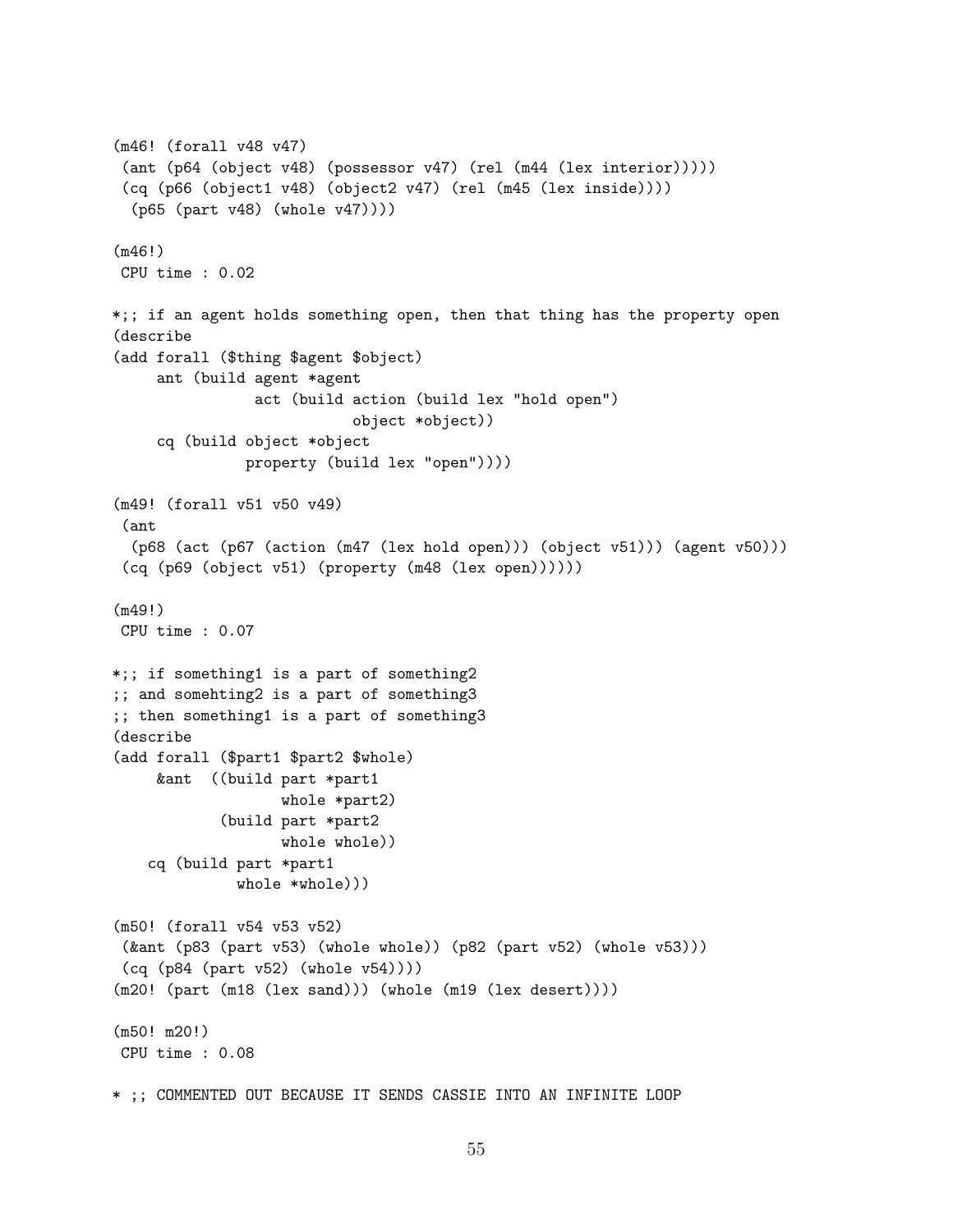```
;; if an agent mounts some animal1 using instrument1, and instrument1
;; performs some action on part of animal2, then animal1 and animal2
;; are equivalent (they are the same entity)
;(describe
;(add forall ($person $action1 $animal1 $animal2 $part-animal2 $instrument1)
     ; &ant ((build agent *person
                 act (build action (build lex "mount")
; object *animal1
; instrument *instrument1))
; (build part *part-animal2
; whole *animal2)
           (build agent *instrument1
; act (build action *action1
                            ; object *part-animal2)))
; cq ( build equiv *animal1
; equiv *animal2))
;)
;; if a worm has a ring segment, the ring segment is part of the worm
(describe
(add forall ($rs $w)
    &ant ((build possessor *w
                object *rs
                rel (build lex "ring segment"))
          (build member *w
                class (build lex "worm")))
    cq (build part *rs
              whole *w))(m52! (forall v56 v55)
(&ant (p89 (class (m23 (lex worm))) (member v56))
 (p88 (object v55) (possessor v56) (rel (m51 (lex ring segment)))))
 (cq (p90 (part v55) (whole v56))))
(m52!)
CPU time : 0.05
*;; if something is the forward edge of something else,
;; then the forward edge is part of the other thing
(describe
(add forall ($edge $thing)
       ant (build possessor *thing
                 object *edge
                 rel (build lex "forward edge"))
       cq (build part *edge
                whole *thing)))
```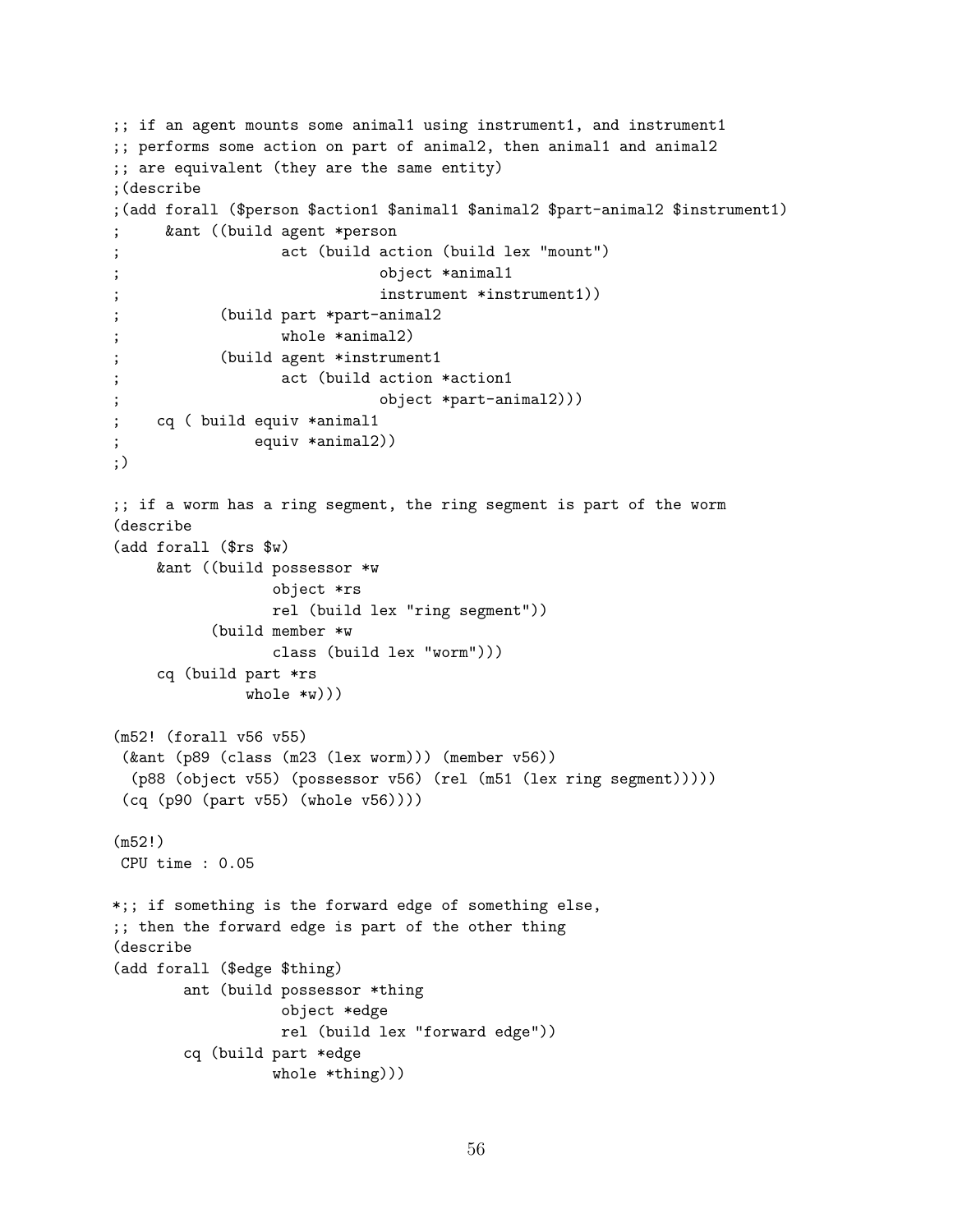```
(m54! (forall v58 v57)
 (ant (p93 (object v57) (possessor v58) (rel (m53 (lex forward edge)))))
 (cq (p94 (part v57) (whole v58))))
(m54!)
CPU time : 0.03
*;; if an agent has some ability then the agent
;; possibly acts on that ability
(describe
(add forall ($agent1 $act1 )
        ant (build agent *agent1
                   ability *act1)
        cq (build mode (build lex "possibly")
                  agent *agent1
                  act *act1)))
(m55! (forall v60 v59) (ant (p95 (ability v60) (agent v59)))
 (cq (p96 (act v60) (agent v59) (mode (m10 (lex possibly))))))
(m55!)
CPU time : 0.03
* ; CASSIE READS THE PASSAGE:
; =========================
; "With the whip like hook-staffs Paul knew he could mount the maker's
; high curving back. For as long as a forward edge of the worm's
; ring segment was held open by a hook open to admit abrasive sand into
 the more sensitive interior the creature would not retreat beneath the desert."
;;------------------------------------------------------------------------
; "With the whip like hook-staffs Paul knew he could mount the maker's
; high curving back."
;;------------------------------------------------------------------------
;; something in the story is named "Paul"
(describe (add object #paul proper-name "paul"))
(m58! (class (m21 (lex human))) (member b1))
(m57! (class (m42 (lex male))) (member b1))
(m56! (object b1) (proper-name paul))
(m58! m57! m56!)
CPU time : 0.05
* ;; something in the story ("the maker") is maker
(describe (add member #themaker class (build lex "maker")))
```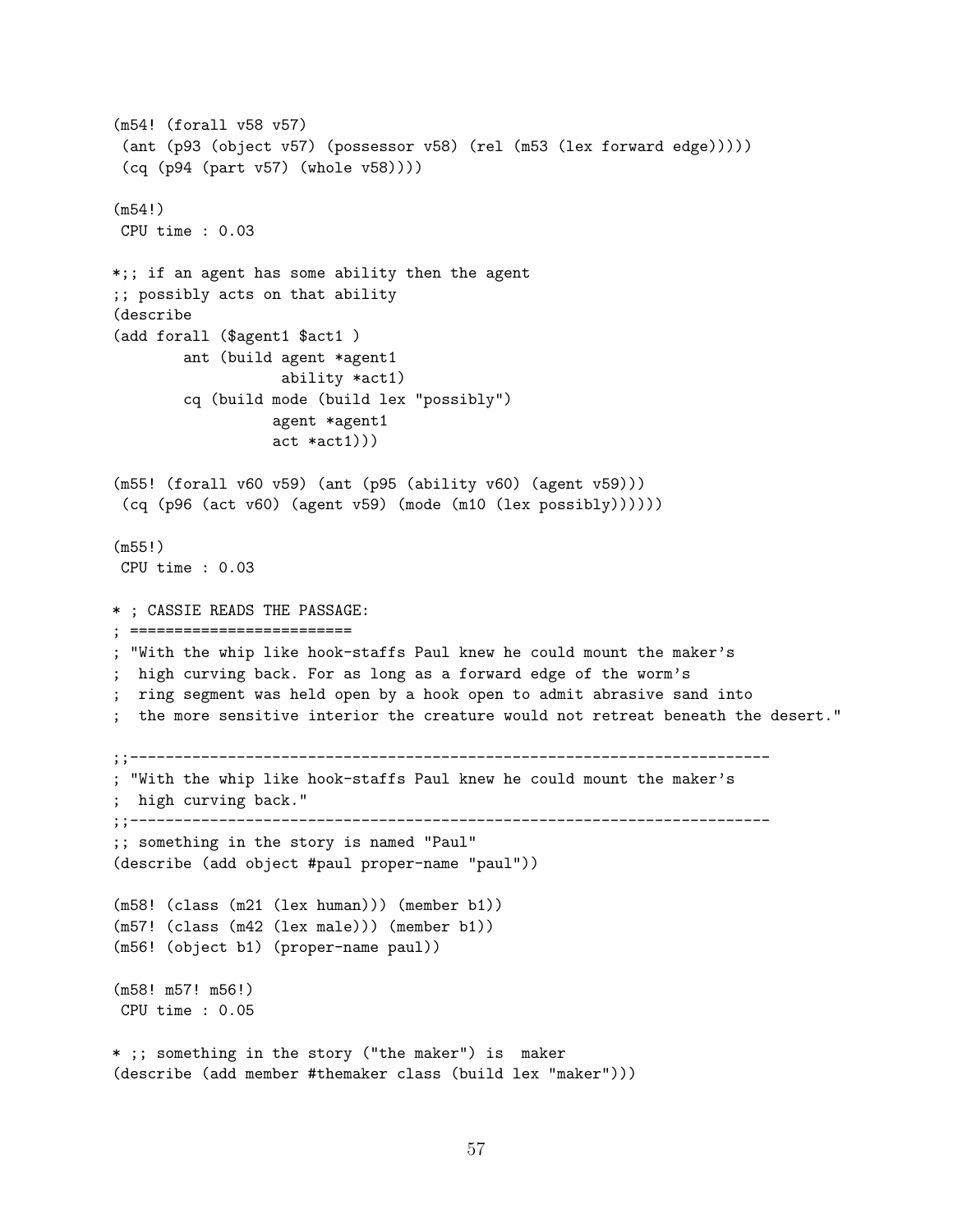```
(m60! (class (m59 (lex maker))) (member b2))
(m60!)
CPU time : 0.02
* ;; something in the story is a hookstaff
(describe (add member #thehook
                  class (build lex "hook staff")))
(m62! (class (m61 (lex hook staff))) (member b3))
(m62!)
CPU time : 0.02
* ;; something is the back of the maker
(describe (add object #theback
                  rel (build lex "back")
                  possessor *themaker))
(m63! (object b4) (possessor b2) (rel (m4 (lex back))))
(m63!)
CPU time : 0.04
*;; the hook staff(s) is/are "whip like"
(describe (add object *thehook
                  property (build lex "whiplike")))
(m65! (object b3) (property (m64 (lex whiplike))))
(m65!)
CPU time : 0.02
*;; the maker's back is high
(describe (add object *theback
                  property (build lex "high")))
(m67! (object b4) (property (m66 (lex high))))
(m67!)
CPU time : 0.01
*;; the maker's back is curved
(describe (add object *theback
                  property (build lex "curved")))
(m69! (object b4) (property (m68 (lex curved))))
(m69!)
CPU time : 0.02
*;; paul knows that he has the ability to mount the back of the maker,
;; using the hook staff as an instrument
```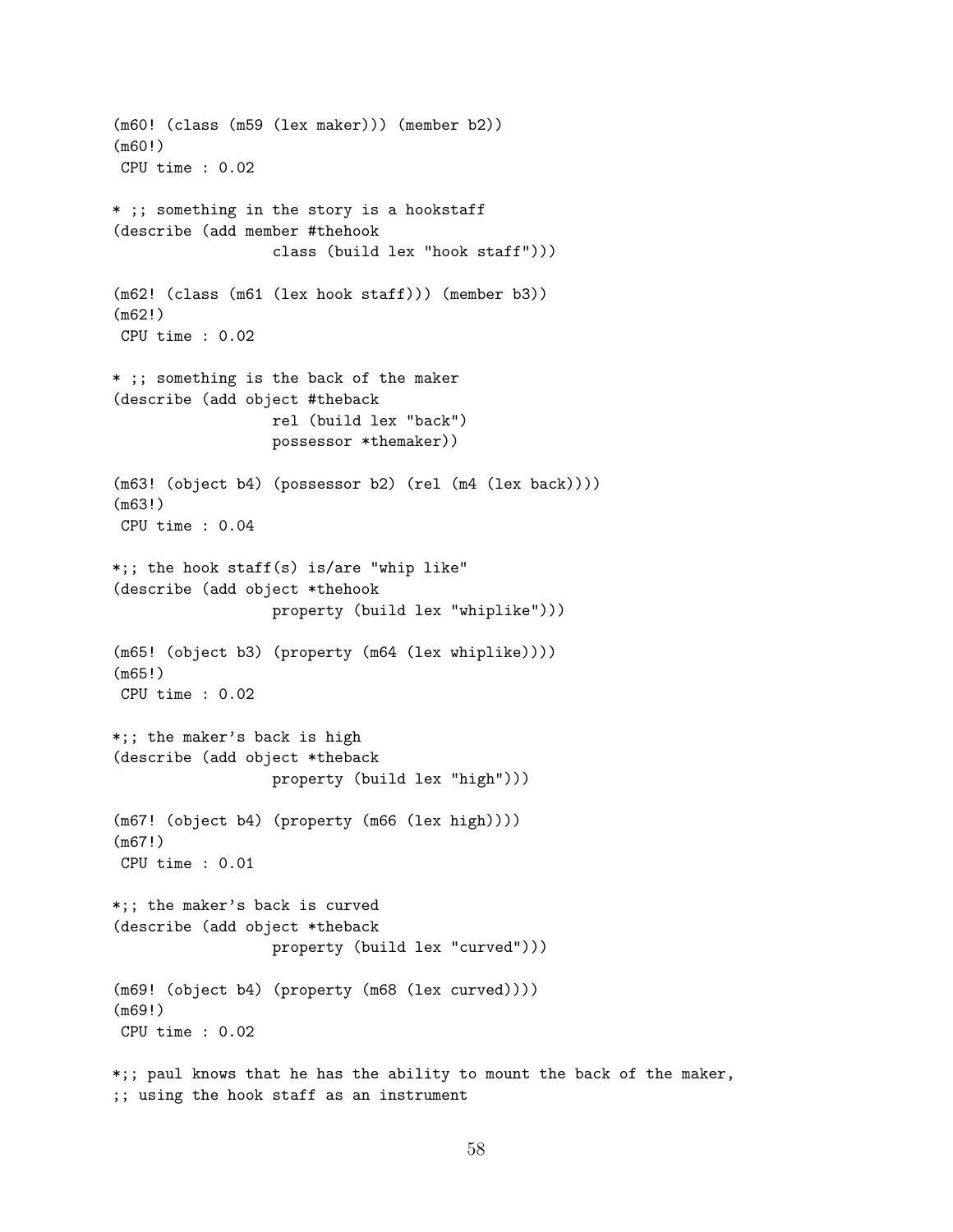(describe (add agent \*paul act (build action (build lex "know") object (build agent \*paul ability (build action (build lex "mount") object \*theback instrument \*thehook))))) (m93! (class (m11 (lex animal))) (member b2)) (m92! (object1 b1) (object2 b2) (rel (m8 (lex on)))) (m91! (class (m11)) (member b2) (mode (m10 (lex possibly)))) (m90! (object1 b1) (object2 b2) (rel (m15 (lex smaller than)))) (m89! (class (m11)) (member b4)) (m88! (object1 b1) (object2 b4) (rel (m15))) (m87! (object1 b1) (object2 b4) (rel (m8))) (m86! (class (m11)) (member b4) (mode (m10))) (m85! (act (m84 (action (m6 (lex ride))) (object b2))) (agent b1)) (m83! (object1 b2) (object2 b1) (rel (m13 (lex larger than)))) (m82! (object1 b4) (object2 b1) (rel (m13))) (m81! (act (m80 (action (m6)) (object b4))) (agent b1)) (m79! (act (m78 (action (m3 (lex mount))) (object b2))) (agent b1)) (m77! (act (m70 (action (m3)) (instrument b3) (object b4))) (agent b1)) (m76! (act (m75 (action (m3)) (object b4))) (agent b1)) (m74! (act (m70)) (agent b1) (mode (m10))) (m73! (act (m72 (action (m1 (lex know))) (object (m71! (ability (m70)) (agent b1))))) (agent b1)) (m93! m92! m91! m90! m89! m88! m87! m86! m85! m83! m82! m81! m79! m77! m76! m74! m73! m71!) CPU time : 0.28  $*$  ^( --> defineNoun "maker") Definition of maker: Possible Class Inclusions: animal, Actions performed on a maker: human male mount, human male ride, Possible Properties: larger than human male, nil CPU time : 4.20 \* ;;---------------------------------------------------- ;; The worm's ring segment and its forward edge ;; "the worm" is a worm (describe (add member #worm class (build lex "worm")))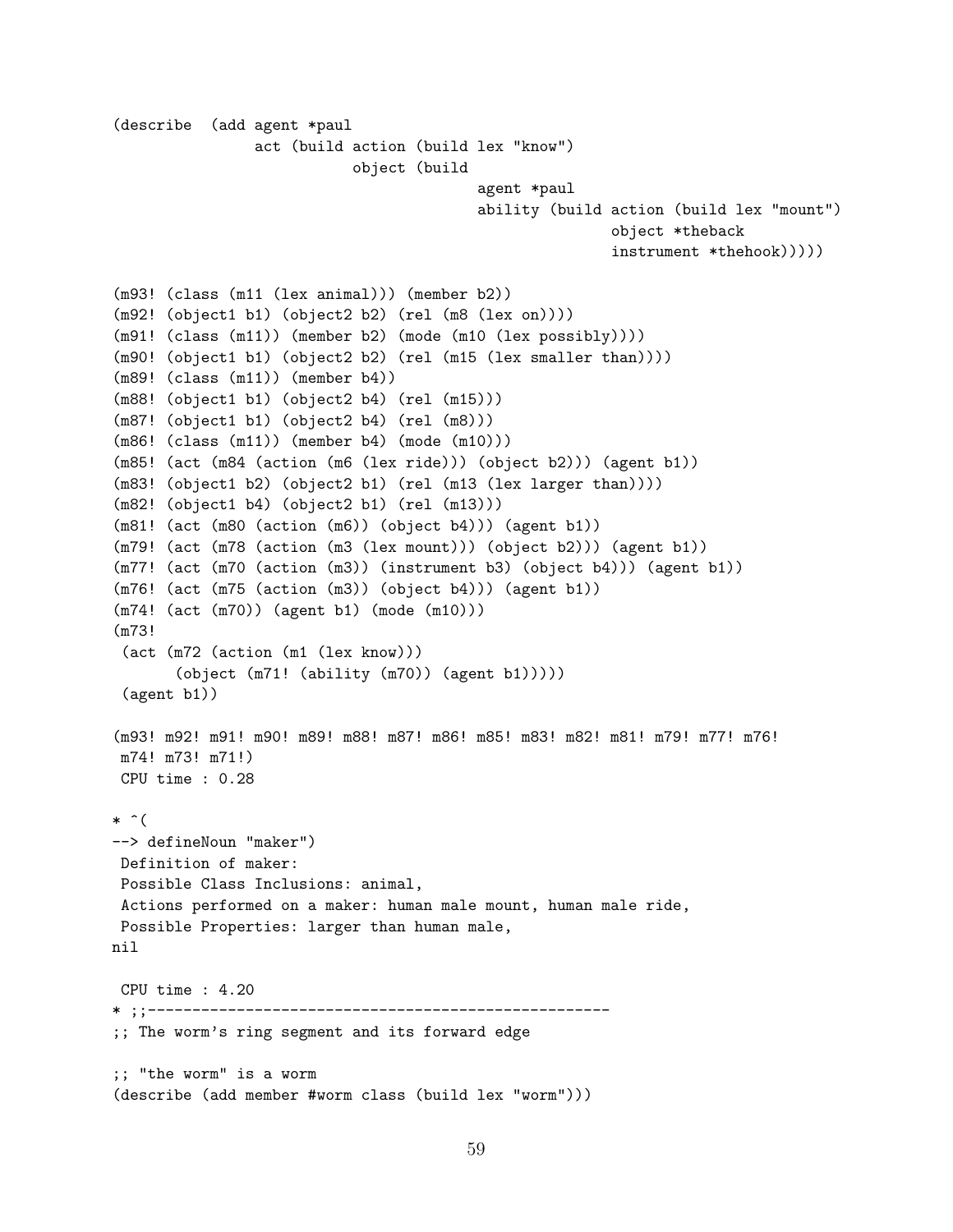```
(m106! (act (m32 (action (m30 (lex tunnel))) (object (m31 (lex ground)))))
 (agent b5))
(m105! (act (m32)) (agent b5) (mode (m10 (lex possibly))))
(m104! (ability (m32)) (agent b5))
(m103! (object b5) (property (m25 (lex flexible))))
(m102! (object b5) (property (m26 (lex elongated))))
(m101! (class (m23 (lex worm))) (member b5))
(m106! m105! m104! m103! m102! m101!)
CPU time : 0.19
*;; there's something that is the worm's ring segment
(describe (add possessor *worm
                  object #ring-segment
                  rel (build lex "ring segment")))
(m108! (part b6) (whole b5))
(m107! (object b6) (possessor b5) (rel (m51 (lex ring segment))))
(m108! m107!)
CPU time : 0.08
*;; there's some forward edge of the ring segment
(describe (add possessor *ring-segment
                  object #forward-edge
                  rel (build lex "forward edge")))
(m110! (part b7) (whole b6))
(m109! (object b7) (possessor b6) (rel (m53 (lex forward edge))))
(m110! m109!)
CPU time : 0.10
*;; the interior of the worm is the worm's interior
(describe (add possessor *worm
                        rel (build lex "interior")
                        object #sens-interior))
(m113! (part b8) (whole b5))
(m112! (object1 b8) (object2 b5) (rel (m45 (lex inside))))
(m111! (object b8) (possessor b5) (rel (m44 (lex interior))))
(m113! m112! m111!)
CPU time : 0.08
*;; the interior of the worm is sensitive (more so than the rest of the worm...)
(describe (add object *sens-interior
                  property (build lex "sensitive")))
```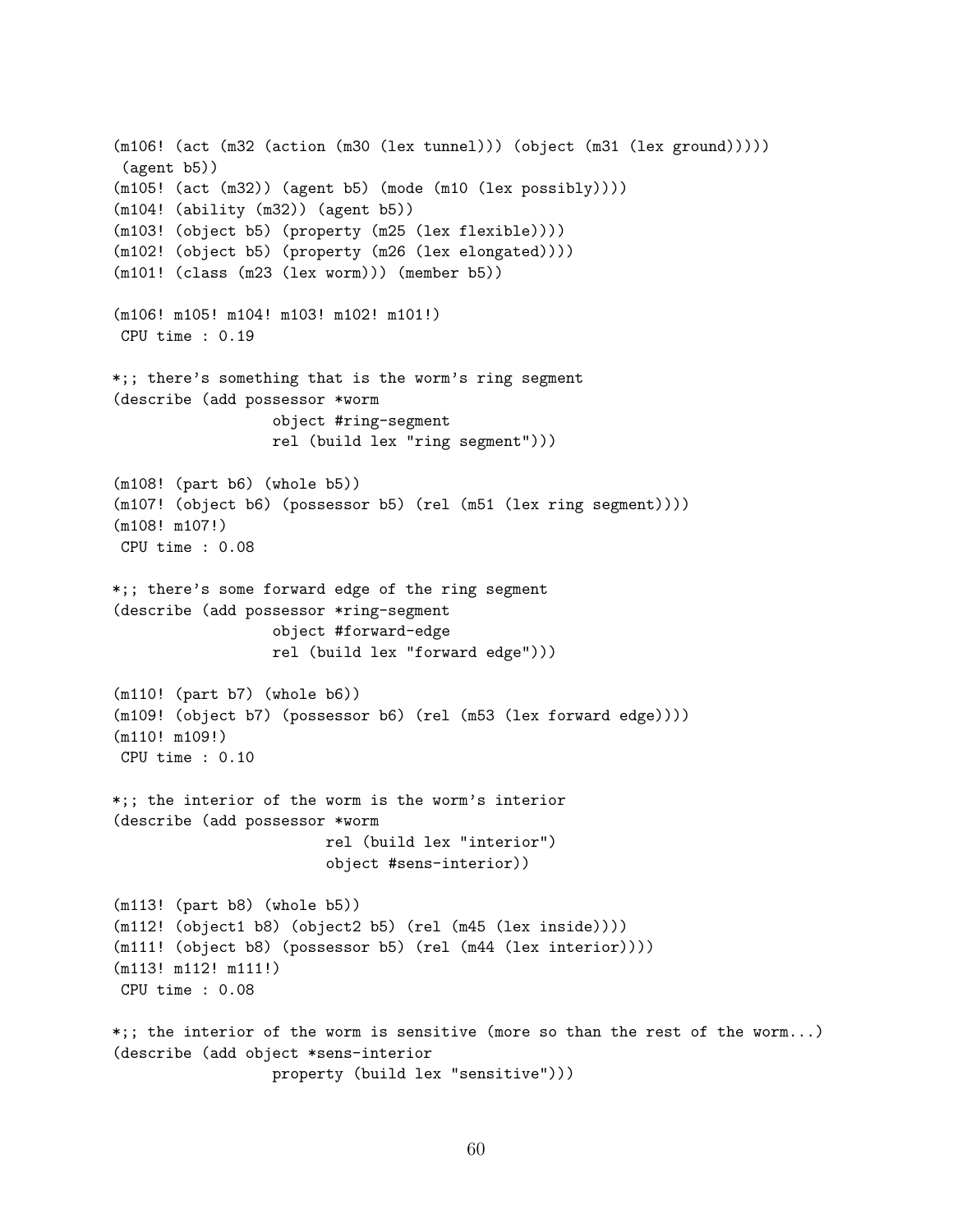(m115! (object b8) (property (m114 (lex sensitive)))) (m115!) CPU time : 0.02 \*;; some (a piece of) sand exists (describe (add member #sand class (build lex "sand"))) (m116! (class (m18 (lex sand))) (member b9)) (m116!) CPU time : 0.03 \*;; the piece (portion?) of sand is abrasive (describe (add object \*sand property (build lex "abrasive"))) (m118! (object b9) (property (m117 (lex abrasive)))) (m118!) CPU time : 0.02 \*;; admitting abrasive sand into the worm's sensitive interior (describe (build action (build lex "admit") object \*sand location \*sens-interior) = admit-sand) CPU time : 0.00 \* ;; "the desert" is a desert (describe (add member #desert class (build lex "desert"))) (m121! (class (m19 (lex desert))) (member b10)) (m121!) CPU time : 0.04 \*;; "the worm" is a creature (describe (add member \*worm class (build lex "creature"))) (m122! (class (m28 (lex creature))) (member b5)) (m122!) CPU time : 0.02 \*;; if the hook holds open the forward edge ;; then the forward edge admits the abrasive sand into the sensitive interior ;; then the creature(worm) will not retreat below the desert (describe (add forall () ant (build act (build action (build lex "hold open") object \*forward-edge)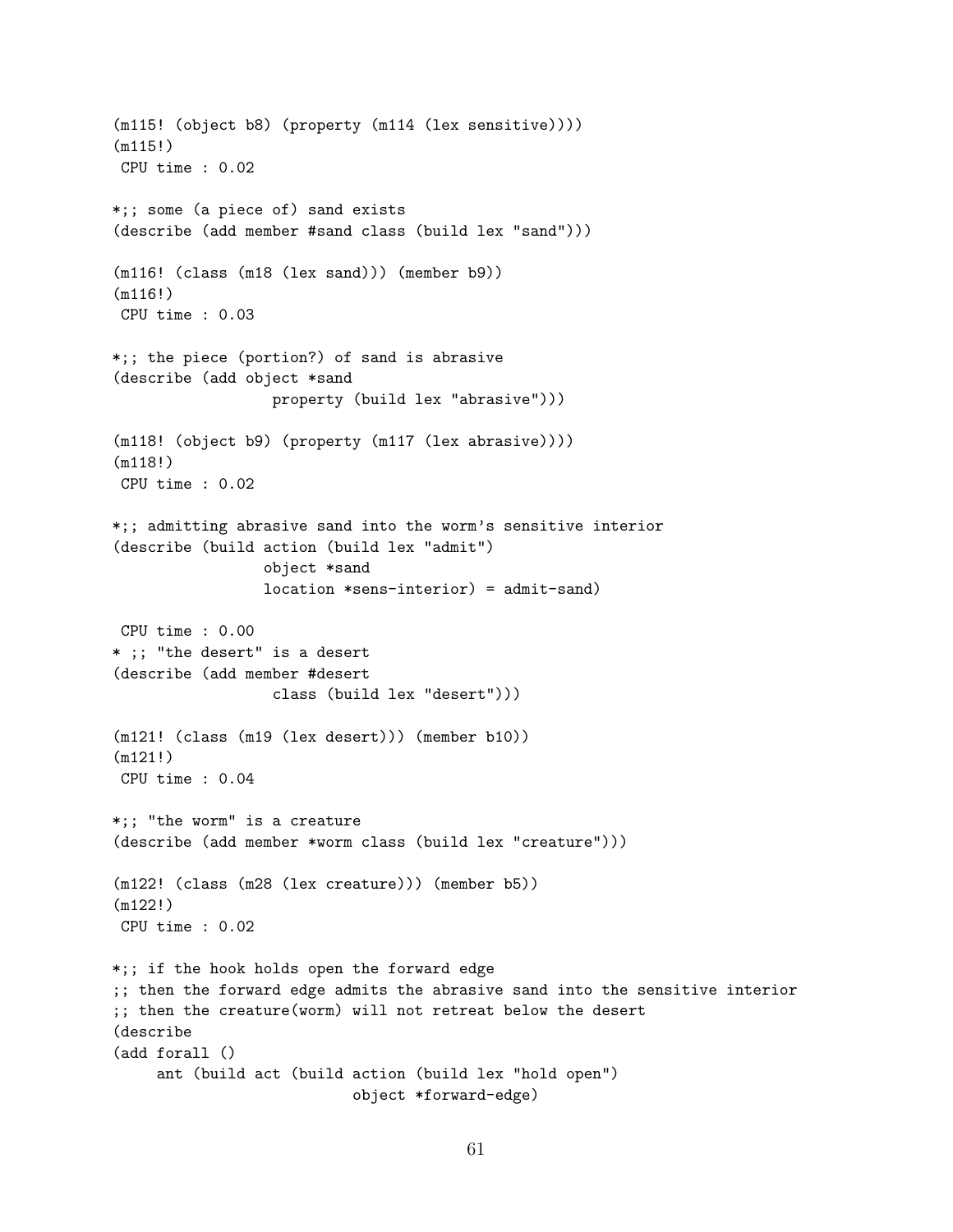```
agent *thehook)
     cq (build agent *forward-edge
               act (build action (build lex "admit")
                          object (build object1 *sand
                                        rel (build lex "inside")
                                        object2 *sens-interior)))
     cq (build min 0
               max 0
               agent *worm
               act (build action (build lex "retreat beneath")
                          object *desert))))
(m131!
 (ant
  (m124 (act (m123 (action (m47 (lex hold open))) (object b7))) (agent b3)))
 (cq
  (m130 (min 0) (max 0)
   (act (m129 (action (m128 (lex retreat beneath))) (object b10))) (agent b5))
  (m127
   (act (m126 (action (m119 (lex admit)))
         (object (m125 (object1 b9) (object2 b8) (rel (m45 (lex inside)))))))
   (agent b7))))
(m131!)
CPU time : 5.70
*;; the hookstaff holds the forward edge of the ring segment open
(add agent *thehook
     act (build action (build lex "hold open")
                object *forward-edge))
(m134! m130! m127! m124!)
CPU time : 0.32
* ;; the maker and the worm are equivalent :see section 6.3
(describe (add equiv *themaker equiv *worm))
(m153! (object1 b1) (object2 b5) (rel (m15 (lex smaller than))))
(m152! (class (m11 (lex animal))) (member b5) (mode (m10 (lex possibly))))
(m151! (object1 b1) (object2 b5) (rel (m8 (lex on))))
(m150! (object1 b5) (object2 b1) (rel (m13 (lex larger than))))
(m149! (act (m32 (action (m30 (lex tunnel))) (object (m31 (lex ground)))))
 (agent b2))
(m148! (act (m32)) (agent b2) (mode (m10)))
(m147! (act (m146 (action (m3 (lex mount))) (object b5))) (agent b1))
(m145! (act (m144 (action (m6 (lex ride))) (object b5))) (agent b1))
(m143! (object b2) (property (m26 (lex elongated))))
```